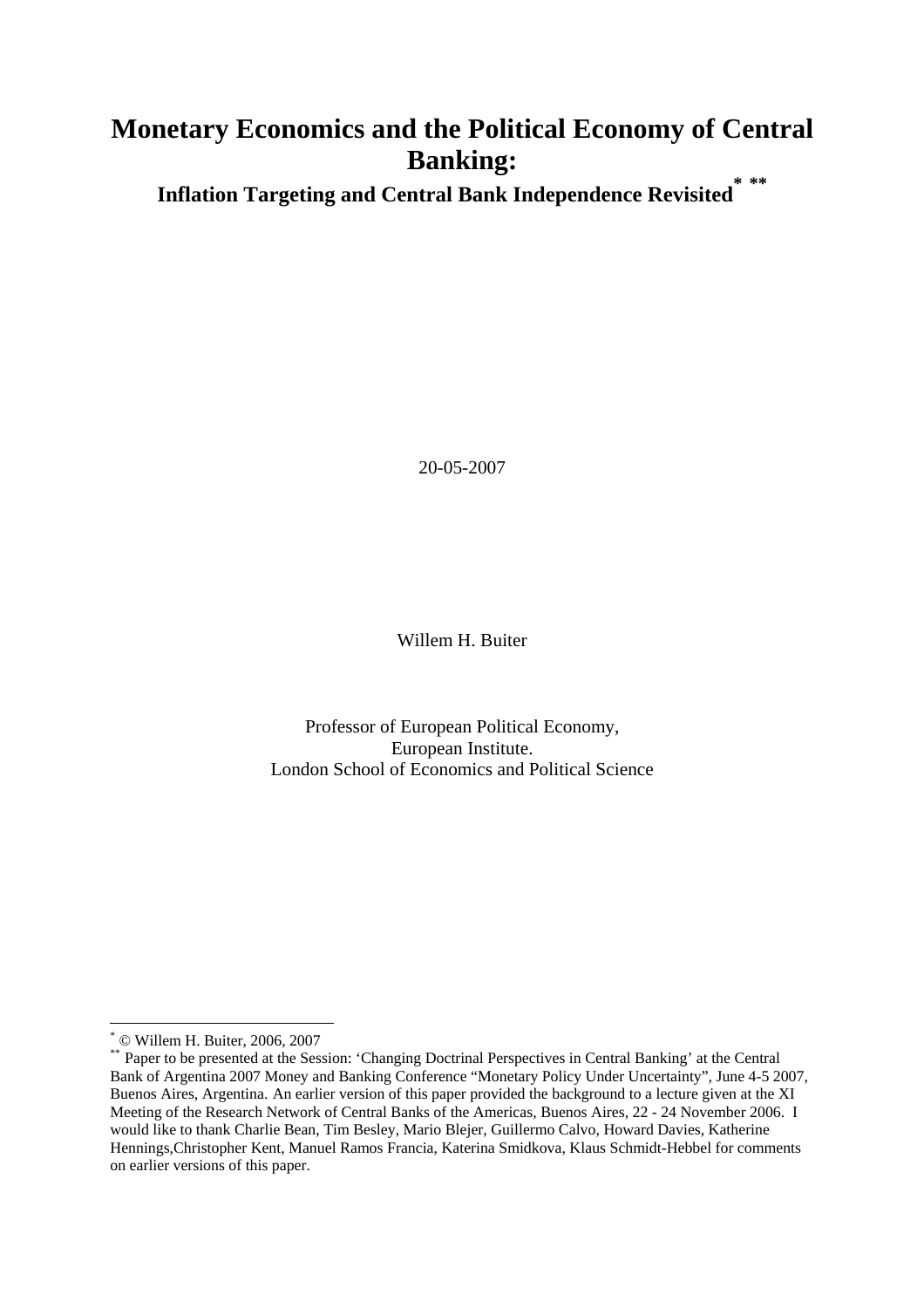#### **Abstract**

The canonical modern central bank targets inflation and is operationally independent. This paper analyses whether this central bank model make sense.

With flexible inflation targeting, the period loss function of the monetary authority trades off inflation volatility against output volatility. Flexible inflation targeting does not have robust microfoundations, nor is it compatible with the official mandates of those central banks that have price stability as their primary objective. For these. the operational expression of the pursuit of price stability is *lexicographic* inflation targeting.

There is a material risk that *flexible* inflation targeting will turn into *soft* inflation targeting. The combination of flexible inflation targeting with a view of the transmission mechanism that includes the Calvo-Woodford version of the New-Keynesian Phillips curve (which has a long-run exploitable trade-off between inflation and the output gap), seems almost purposebuilt, to repeat the inflation accidents of the 1970s. One can only hope central bankers will be wise enough to resist this siren song.

Modern independent central banks, most notably the ECB, have a higher degree of operational independence than virtually any other agency to which the state has delegated some of its responsibilities. Such a high degree of operational independence implies that the only form of accountability the principal (the citizens through their elected representatives) can impose on the agent (the central bank) is *formal* accountability, that is, reporting obligations through which the principal can monitor the actions of the agent. There is effectively zero *substantive* accountability: no pay-off relevant consequences for the agent follow from the reporting duties and monitoring process imposed on them: the central bank cannot be 'touched'.

Lack of substantive accountability undermines the legitimacy of the agent and puts it at risk of a political backlash that could impair its operational independence. This risk is greater when, as in the case of the ECB, the central bank is actively engaged in 'mandate and mission creep'. To address these problems the paper makes a number of proposals for limiting the domain of unaccountability, by turning the operationally independent 'full-function' central bank into a minimalist operationally independent monetary authority.

Specifically, the monetary authority would be denied the following:

- 1. Any voice in the public policy debate on matters other than monetary policy and the institutional arrangements for conducting monetary policy. Specifically, the central bank would not hold forth, in its official capacity, on fiscal sustainability, social security reform, the minimum wage and other structural reforms - all areas beyond both the central bank's mandate and its domain of competency.
- 2. Any role in the supervision and regulation of banks, other financial institutions and financial markets.
- 3. Any ownership, control and management role in the interbank clearing and settlement systems. For instance, the ECB should divest itself of TARGET. The new TARGET owner/manager should have guaranteed access to ECB liquidity.
- 4. Any ownership, control and management role in the financial securities clearing and settlement systems. For instance, the ECB should not play an active role in the proposed TARGET2-Securities. The eventual TARGET2-Securities owner/manager should have guaranteed access to ECB liquidity.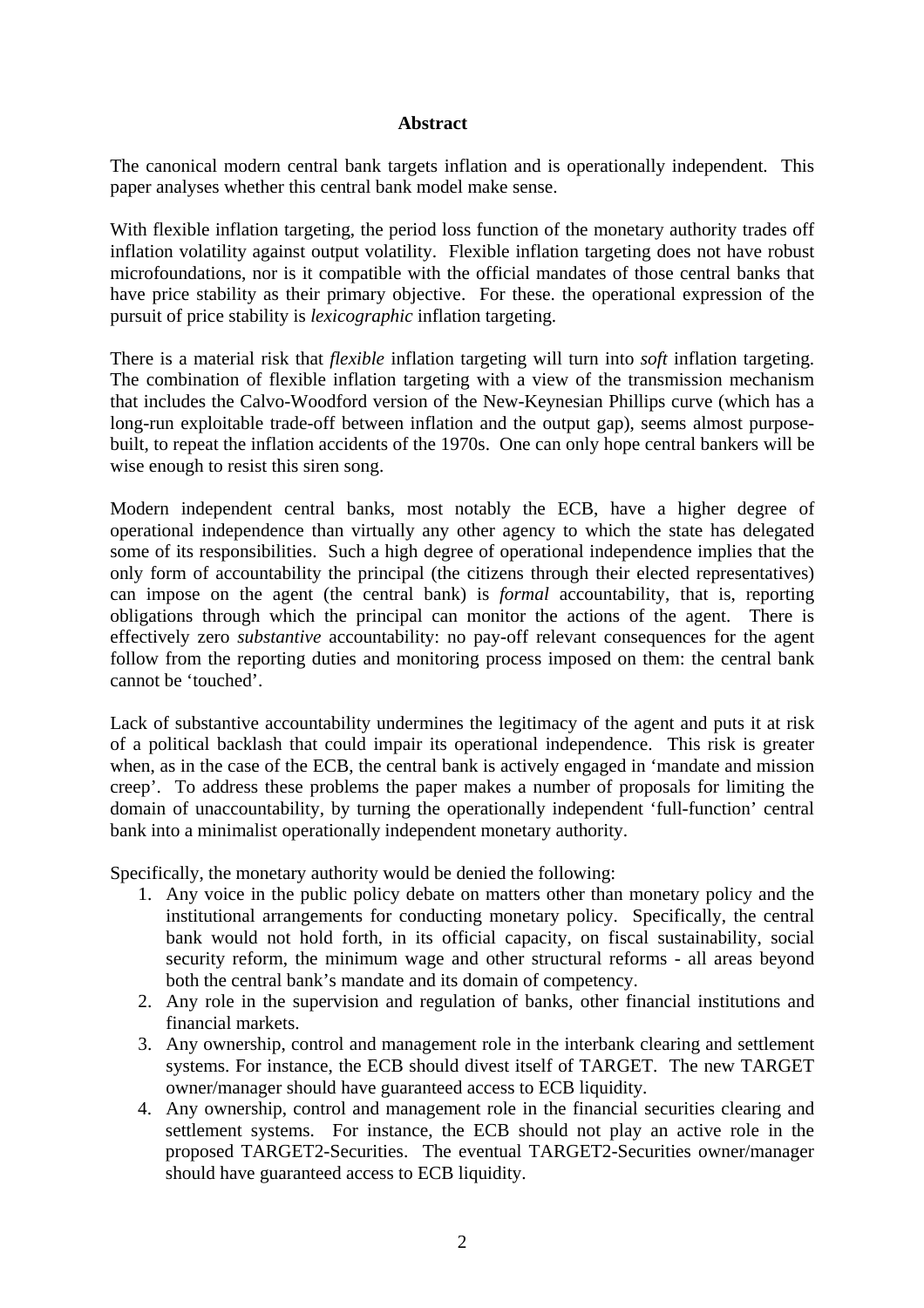5. Any active role in the prevention and mitigation of financial instability. The lender of last resort function should be performed by the financial regulator/supervisor, who would have an unlimited overdraft facility with the central bank, guaranteed by the Treasury.

Since the degree of operational independence of the ECB and many other central banks is well in excess of what is required for the proper discharge of functions (2) to (5), these proposals would limit the domain of unaccountability and increase the legitimacy of all the delegations of authority involved, including the (desirable) delegation of monetary policy to an operationally independent central bank, without any material efficiency costs.

Key Words: Central bank independence; New-Keynesian Phillips curve, flexible inflation targeting; accountability.

JEL Classification System: E52, E58, E61, E63.

Willem H. Buiter, CBE, FBA Chair in European Political Economy European Institute London School of Economics and Political Science Houghton Street, London WC2A 2AE, UK Tel.:  $+44(0)2079556959$ Fax: + 44 (0)20 7955 7546 Mobile: + 44 (0)7961 909 314 E-mail1: w.buiter@lse.ac.uk E-mail2: willembuiter@btinternet.com Web Page: http://www.nber.org/~wbuiter/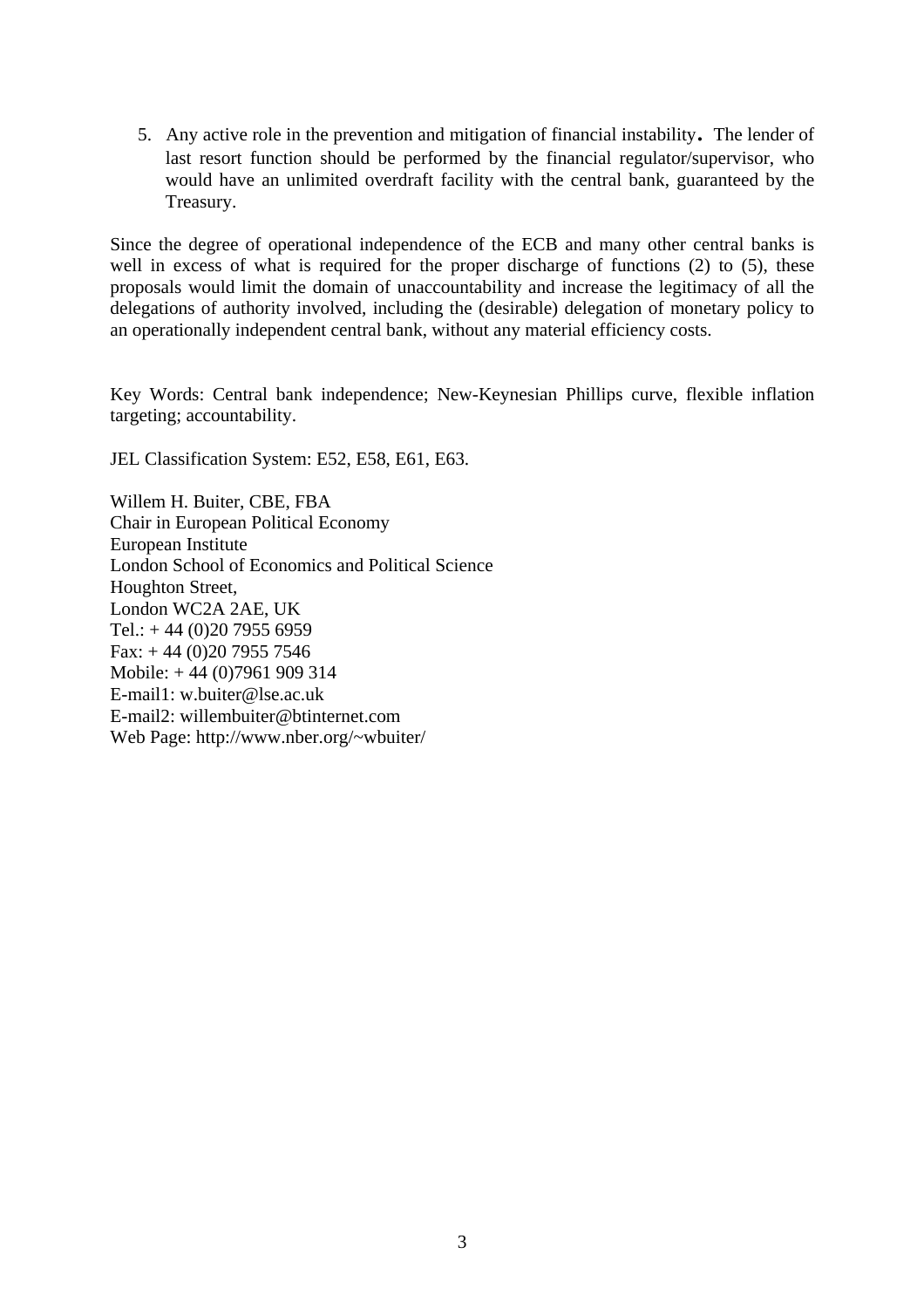# **Introduction**

There is a widespread consensus today, both among practicing and/or practical central bankers and among theoretical and applied monetary economists, that the canonical global best practice central bank is operationally independent<sup>1</sup> and targets inflation<sup>2</sup>. Historically, whenever a near-universal consensus takes hold of the economics profession, it tends to be at least half wrong. A concern that this may be happening in the areas of inflation targeting and central bank independence prompted the choice of subject for this inaugural lecture.

# **I. Inflation targeting**

 $\overline{a}$ 

Inflation targeting – the pursuit of a low and stable rate of inflation over the mediumto-long term for some broadly based index of consumer prices or cost-of-living index - is best rationalised as the operational expression of the pursuit of the more fundamental objective of price stability. The first point I wish to make is that the buck stops right there: price stability must be viewed as a primitive objective of monetary policy - one that cannot be derived from more even more basic or fundamental objectives of efficiency and equity.

# **IA. The welfare economics foundations of price stability as a monetary policy objective**

 There have been many attempts to derive the optimality of price stability from generally accepted welfare economic considerations, that is, to provide microfoundations for price stability as an objective (or even the overriding objective) of monetary policy. These all failed. Conventional welfare economics considerations point in many different directions, but they do not point towards price stability as the natural objective of monetary policy.

<sup>&</sup>lt;sup>1</sup> See e.g. Cukierman, Webb and Neyapti (1992), Cukierman (2006), Alesina and Summers (1993), Posen (1993), McCallum (1995), Beetsma and Bovenberg (1997), Campillo and Miron (1997), Forder (1998), Blinder

<sup>(1999),</sup> de Haan and Kooij (2000), Ozkan (2000), Posen (1993), Buiter (2004, 2005).

<sup>&</sup>lt;sup>2</sup> See e.g. Federal Reserve Bank of Kansas City (1996), Bernanke and Woodford (2005).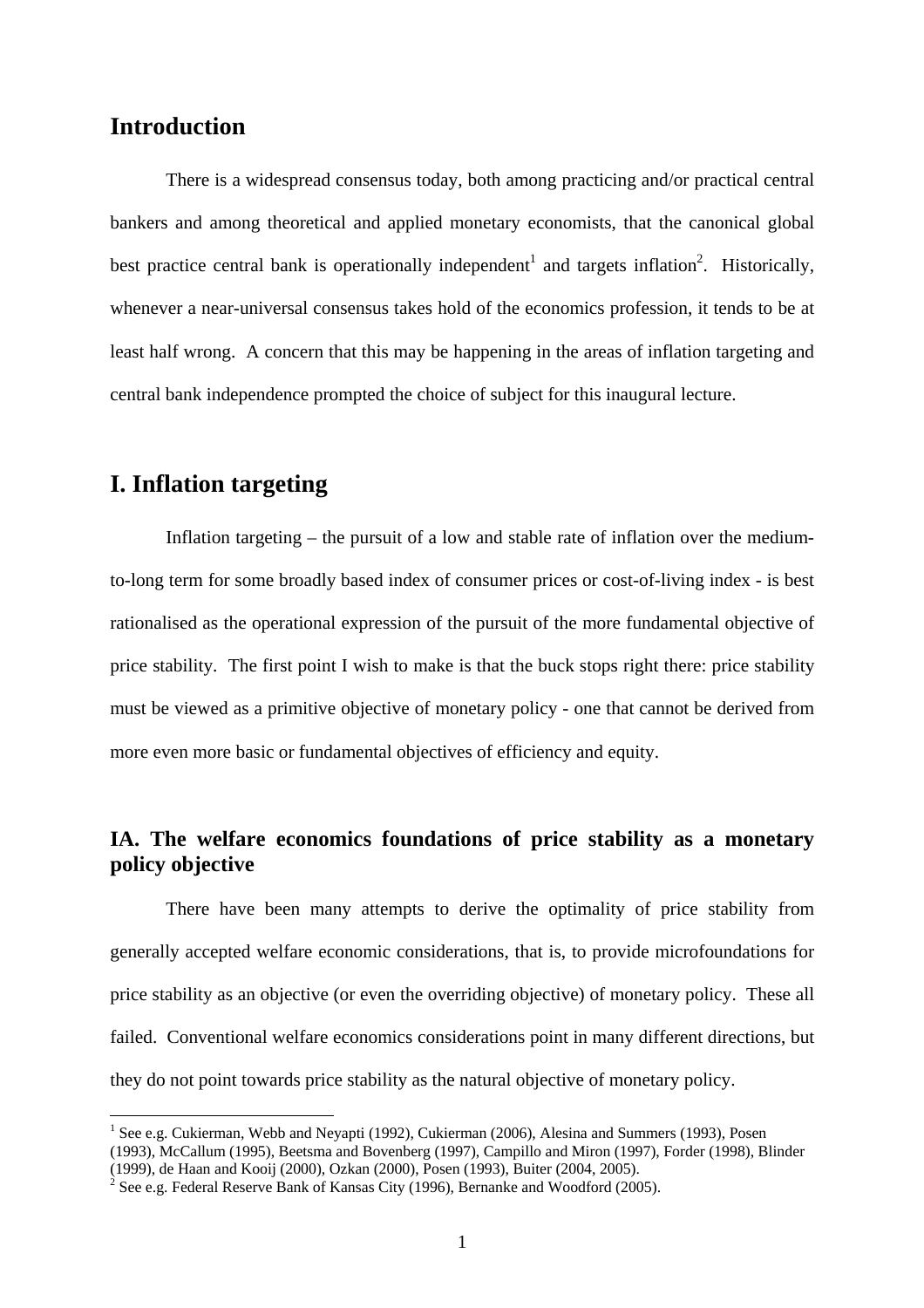#### **IA1. Shoe-leather costs and the Bailey-Friedman optimal interest rate rule.**

Central bank fiat money can be produced at effectively zero marginal cost. Economic efficiency considerations therefore point to the desirability of setting the pecuniary opportunity cost of holding central bank money equal to zero. Failure to do so would result in unnecessary 'shoe-leather costs' of active cash management (Allais (1947), Baumol (1952), Tobin (1956)).<sup>3</sup> The opportunity cost old holding central bank money is measured by the gap between the short default risk-free nominal interest rate, *i* , and the nominal interest rate on central bank money,  $i^M$ . So the venerable Bailey-Friedman optimal interest rate rule (for some reason often called the optimal quantity of money (OQM) rule) is  $i = i^M$ , which results in satiation with real money balances. One component of central bank money, currency, has a zero nominal interest rate. With  $i^M = 0$ , the Bailey-Friedman rule sets the short nominal interest equal to zero (Bailey (1956), Friedman (1969)). If the equilibrium real interest rate is positive, the OQM rule points to the optimality not of price stability but to of deflation, that is, negative inflation, at a rate equal to minus the equilibrium real interest rate.

#### **IA2. Menu costs**

 $\overline{a}$ 

 Menu costs (real costs associated with changing prices, including prices measured in terms of central bank money) point to the desirability of stabilising those prices that are most costly to change. These are most likely to be money wages. Menu costs therefore point to stabilising the average money wage as the appropriate objective of monetary policy. With positive trend growth of labour productivity, this again implies that negative price inflation is optimal.

<sup>&</sup>lt;sup>3</sup> A positive gap between *i* and  $i^M$  would also cause a distortion by artificially raising the relative price of cash goods relative to credit goods (see Lucas and Stokey (1987)).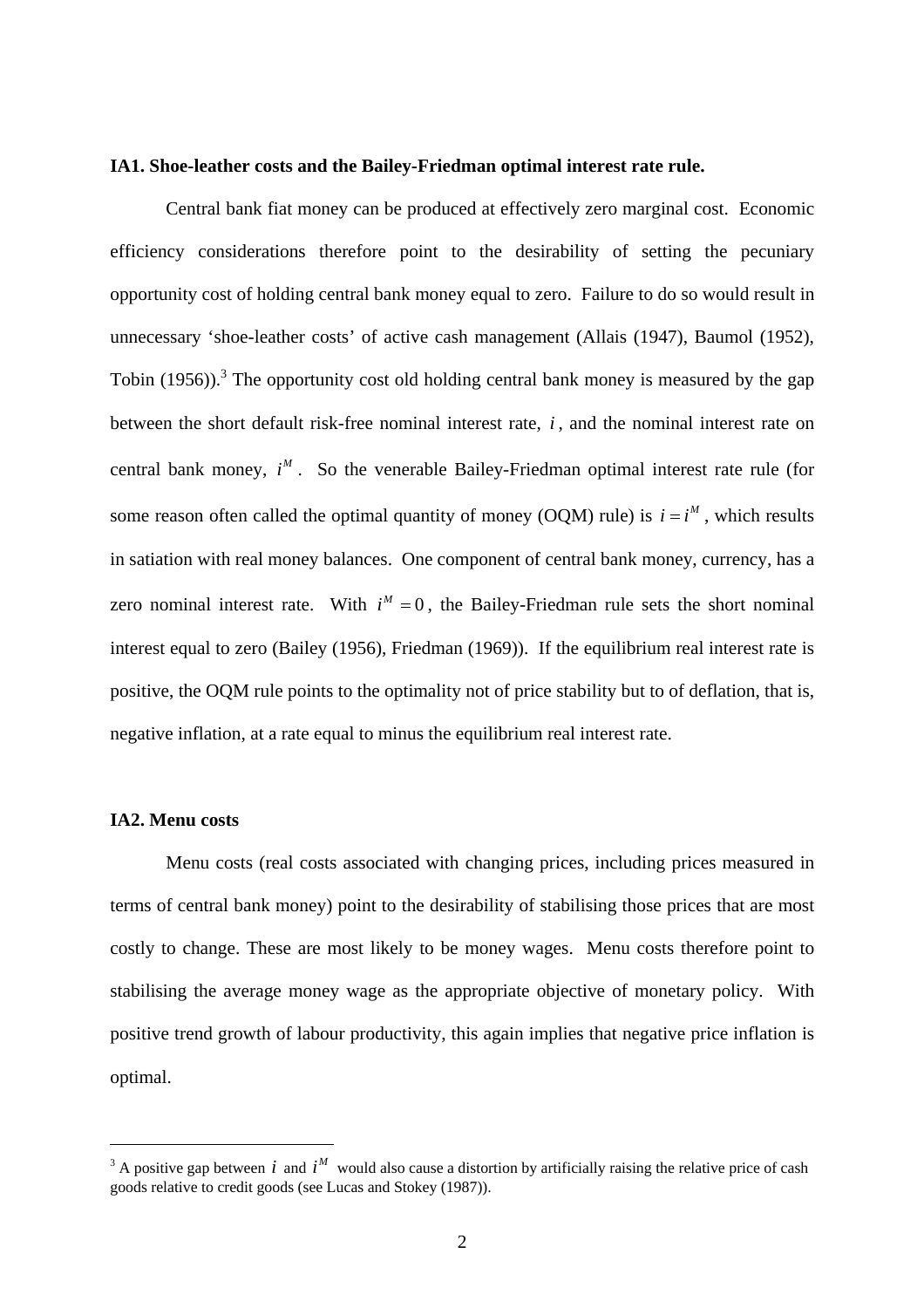#### **IA3. Indexation failures**

 $\overline{a}$ 

When contracts or financial instruments are nominally denominated, unanticipated inflation can result in redistribution from creditors to debtors. Imperfect indexation of tax, subsidy and benefit schedules can cause inflation or deflation to create distortions and efficiency losses, and to have unintended and undesired distributional consequences. The obvious solution here is better indexation. Failing that, a second-best argument for price stability exists.

#### **IA4. An incorrect New-Keynesian argument** *for* **price stability: relative price distortions**

An influential strand in the New-Keynesian literature, associated notably with Woodford (2003), argues that there is indeed a case for price stability that can be derived from conventional welfare economic considerations. According to this view, price stability prevents *static relative price distortions* when wage and/or price contracts are staggered, overlapping and subject to nominal rigidities. The starting point of this literature is Calvo's (1983) model of price setting. This divides the universe of price setters into two groups. One consists of fully optimising, forward-looking monopolistically competitive price setters. The other consists of behaviourist plodders (or constrained price setters), who adopt an exceedingly simple heuristic or rule of thumb for updating the prices of their products. $4 \text{ I will}$ call the inflation rate generated by the behaviourist plodders the *inflation heuristic*, and denote it by  $\tilde{\pi}$ . Aggregate inflation (reflecting the price-setting choices of both the optimising price setters and the behaviourist plodders) is denoted  $\pi$ .

 It is easily appreciated that relative price distortions in the Calvo-Woodford universe are eliminated (relative price dispersion is optimal) when  $\pi = \tilde{\pi}$ , that is, when the aggregate rate of inflation equals the inflation heuristic generated by the behaviourist plodders –

<sup>&</sup>lt;sup>4</sup> In Calvo's model (Calvo (1983)) and in Woodford's development of it (Woodford (2003)), price setters each period are randomly allocated to either the fully flexible, optimising or the behaviourist price setters' camps.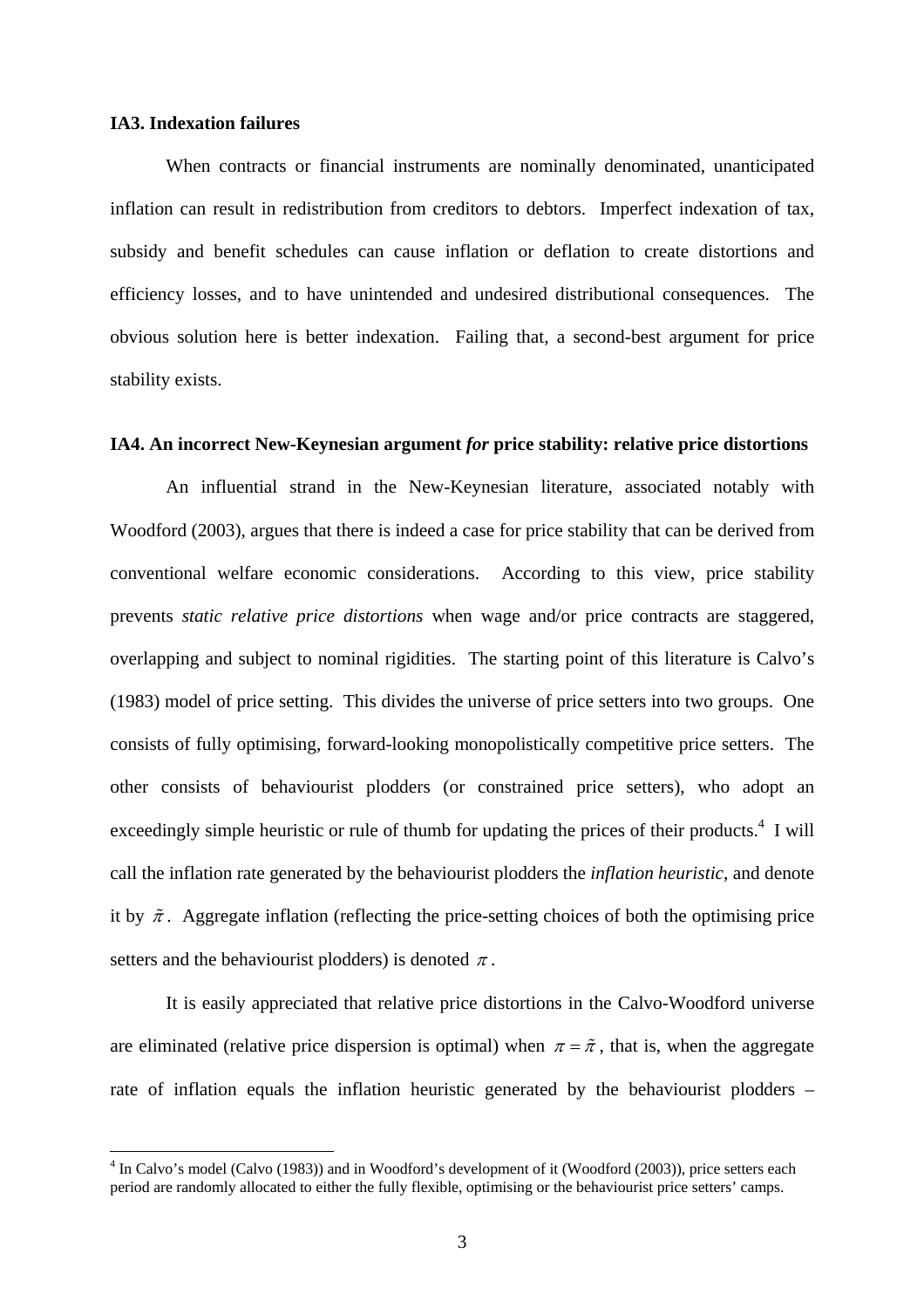whatever that inflation heuristic happens to be. How then does this prescription of *relative* price stability become an argument for stability of the general price level? The answer is that, like Calvo in his orginal model, Woodford assumes that the inflation heuristic is zero inflation:  $\tilde{\pi} = 0$ . In Woodford (2003), in Benigno and Woodford (2005), in Blanchard and Galli (2005) and in a slew of other publications, the assumption is made that that the behaviourist plodders keep their nominal prices constant, regardless of the economy-wide rate of inflation. In some versions the behaviourist plodders keep their money prices constant every period, and therefore also in the long run. Other versions of this model, analysed in Woodford (2003), imply that the inflation heuristic goes to zero only in the long run, although it still goes there regardless of the economy-wide average rate of inflation in the long run and outside it). $5$ 

 The assumption that there exists a group of price setters who will keep their money prices constant, even when economy-wide inflation is roaring along, and even in a deterministic steady state, is bad economics. The assumption of too much rationality results in counterfactual economic behaviour. The assumption of too little rationality – zero learning and unbounded stupidity - also results in counterfactual economic behaviour. Calvo has since disowned this feature of his model, and has endowed the behaviourist plodders with enough information and rationality to rule out the anomalies of his original model (see Calvo, Celasun and Kumhof (2003), and also Buiter and Miller (1985), Gali, Gertler and Lopez-Salido (2001) and Buiter and Sibert (2006)).

The New-Keynesian paradigm therefore does not offer valid welfare economics or micro-foundations for price stability as an objective for monetary policy

### **IA5. An incorrect New-Keynesian argument** *against* **price stability: the long-run exploitable output-inflation trade-off or Old-Keynesian wine in New-Keynesian bottles**

 $\overline{a}$ 

<sup>&</sup>lt;sup>5</sup> Woodford assumes a form of partial one-period-lagged indexation by the behaviourist plodders:  $\tilde{\pi} = \gamma \pi_{-1}$ ,  $0 \leq \gamma < 1$ .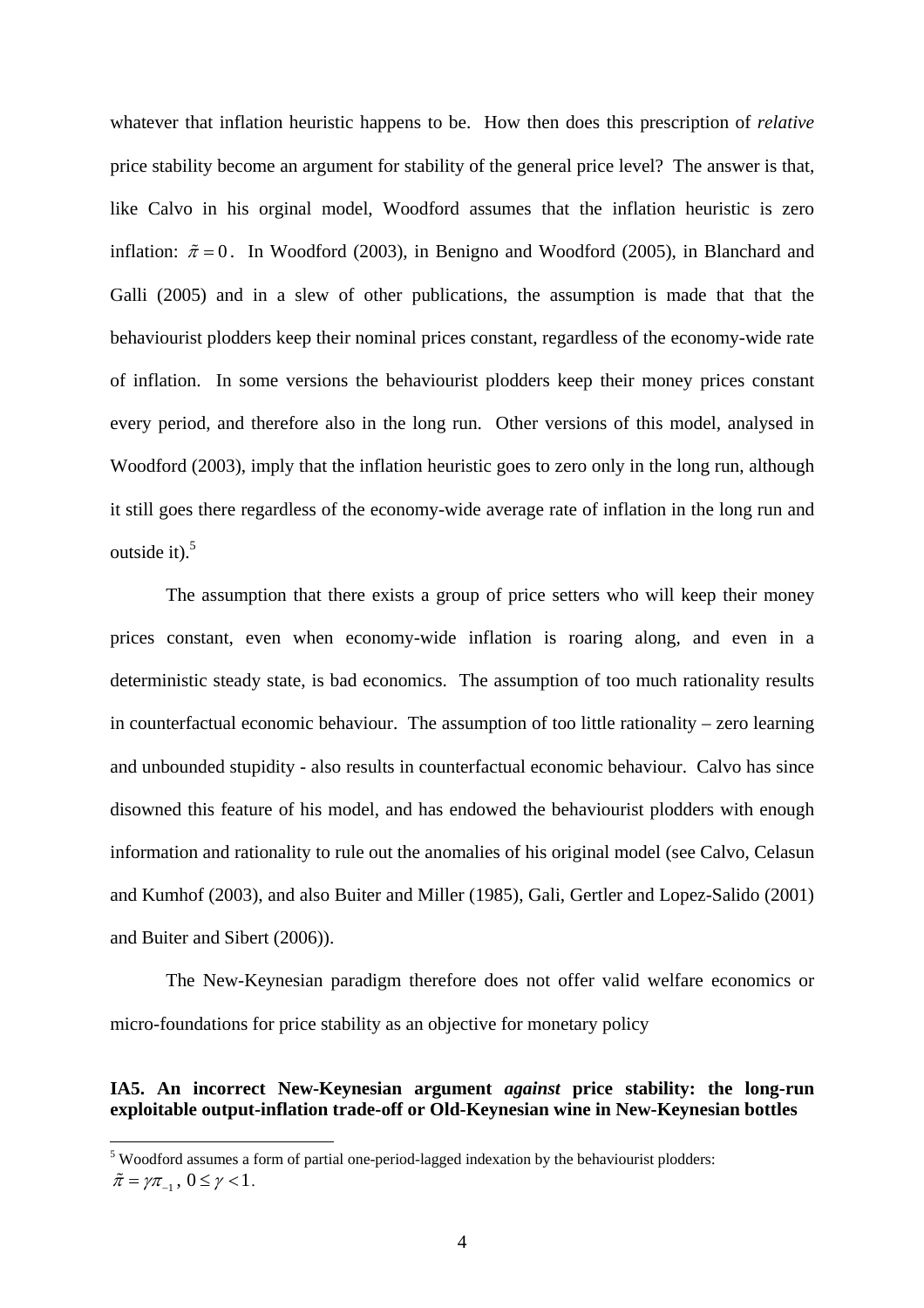The New-Keynesian approach has further implications for the optimal rate of inflation, based on the inefficiency of the natural rate of unemployment. Instead of pointing to price stability, these point to a positive rate of inflation as optimal. Like the previous argument *for* price stability based on the confusion of relative price stability and stability of the general price level, this one too is fatally flawed, and for essentially the same reason.

The New-Keynesian (Calvo-Woodford) Phillips curve can be approximated as follows:

$$
\pi_{t} - \tilde{\pi}_{t} = \beta E_{t} (\pi_{t+1} - \tilde{\pi}_{t+1}) + \alpha (\pi_{t-1} - \tilde{\pi}_{t-1}) + \phi (y_{t} - y_{t}^{*}) + \eta (i_{t} - i_{t}^{M})
$$
\n
$$
0 \le \alpha, \beta \le 1, \ \phi > 0
$$
\n(1)

In words: the current deviation of economy-wide inflation from the inflation heuristic depends on the expected future deviation, possibly also on the past deviation, and on the output gap - the difference between actual output  $y$  and potential output  $y^*$ .  $E_t$  means expectations formed at time *t.* The original Calvo (1983) model and the class of models developed in Woodford (2003), are the special case of (1) with  $\alpha = 0$  and  $0 < \beta < 1$ . Calvo also has  $\eta = 0$ . Much of Woodford's analysis is restricted to the case where either  $i = i^M$  or  $\eta = 0$ , so the Bailey-Friedman pecunairy opportunity cost of holding cash does not enter the Phillips curve.

The approximate social welfare function (evaluated at the deterministic steady state) of the Calvo-Woodford New-Keynesiam model is given by (2) and (3).

$$
\Lambda_{t} = \sum_{j=0}^{\infty} \beta^{j} L_{t+j}
$$
\n
$$
0 < \beta < 1
$$
\n
$$
\Gamma \left[ \left( \pi - \tilde{\pi} \right)^{2} + \lambda (y - \hat{y})^{2} + \ell (i - j^{M})^{2} \right]
$$
\n
$$
(2)
$$

$$
L_{t+j} = E_t \left[ \left( \pi_{t+j} - \tilde{\pi}_{t+j} \right)^2 + \lambda (y_{t+j} - \hat{y}_{t+j})^2 + \ell (i_{t+j} - i_{t+j}^M)^2 \right] \tag{3}
$$
  

$$
\lambda, \ell > 0
$$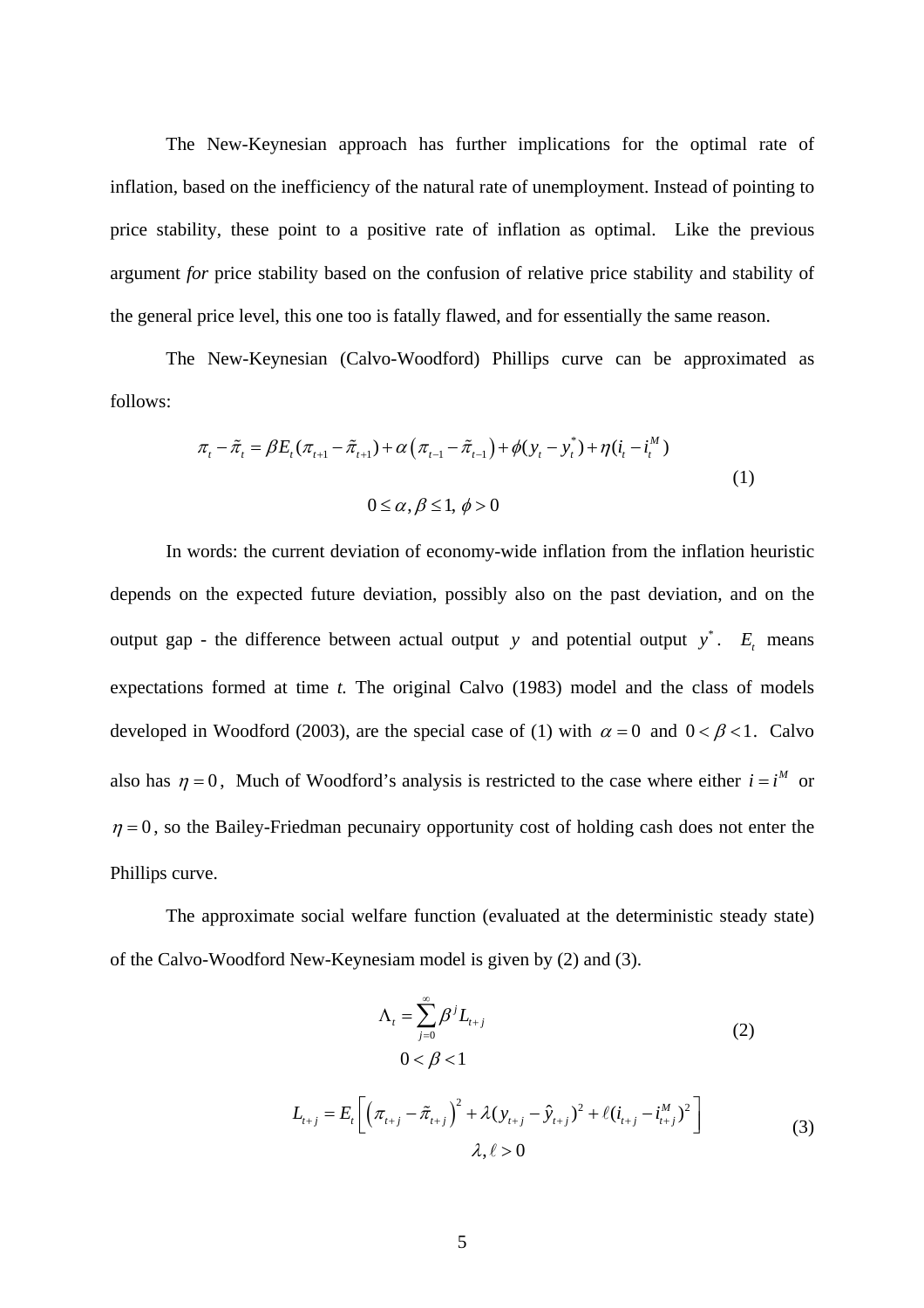$$
\hat{y} = y^* + \delta \tag{4}
$$

where  $\delta$  is the gap between the optimal or efficient level of output and the natural level of output (the level supported by perfect price flexibility). In the simplest models,  $\delta$  is constant and, with monopolistic competition in the output market and without production or consumption subsidies, positive.

If either  $\eta = 0$  or  $i = i^M$ , the New-Keynesian Phillips curve (1) implies the following trade-off between the (deterministic) steady-state output gap and the (deterministic) steadystate excess of actual inflation over the inflation heuristic. All deterministic steady state values are denoted by overbars.

$$
\overline{y-y^*} = \phi^{-1} \Big[ 1 - \big(\alpha + \beta\big) \Big] (\overline{\pi - \tilde{\pi}}) \tag{5}
$$

In the Calvo-Woodford model, the steady-state inflation heuristic is zero, that is,  $\overline{\tilde{\pi}} = 0$ , so the long-run Phillips curve becomes:

$$
\overline{y} = \overline{y^*} + \phi^{-1} \Big[ 1 - \big( \alpha + \beta \big) \Big] \overline{\pi}
$$
 (6)

Therefore, unless  $\alpha + \beta = 1$ , there is a long-run, exploitable, inflation-output gap trade-off. The Calvo-Woodford model has  $\alpha + \beta < 1$ . Thus, if there are real inefficiencies (monopoly power, tax distortions) that make the efficient level of steady state output  $\overline{\hat{y}}$ , say, higher than the natural steady state level of output,  $\overline{v^*}$ , the authorities could set actual steadystate output equal to its efficient level by choosing the appropriate rate of steady-state inflation:

$$
\overline{\pi} = \left(\hat{y} - y^*\right) \phi \left[1 - \left(\alpha + \beta\right)\right]^{-1} > 0\tag{7}
$$

Woodford points out that although it is possible to keep actual output above its natural level, it will not be optimal to raise it all the way to its efficient level, given in (7), because of the welfare losses caused by the relative price distortions that occur whenever actual inflation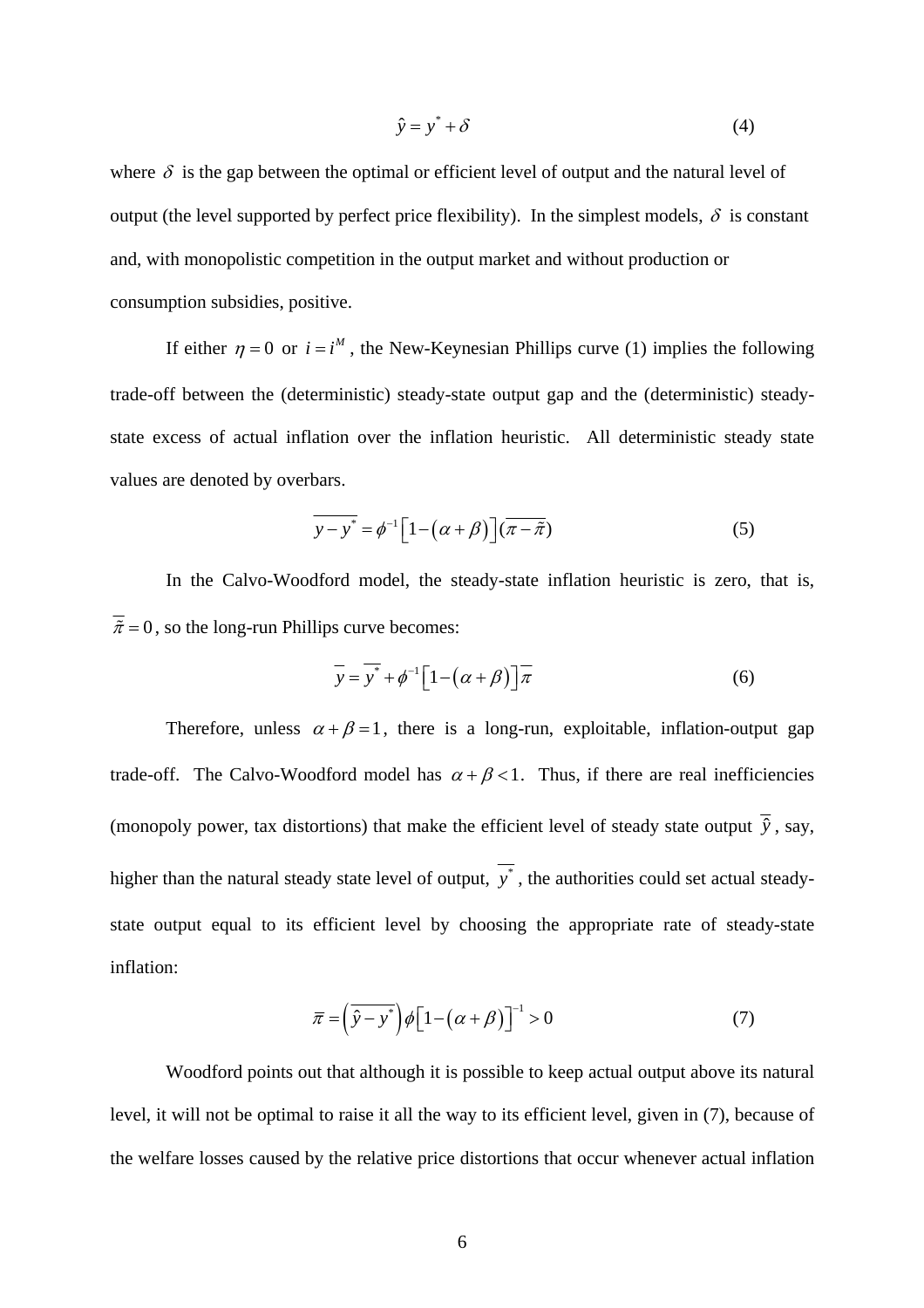differs from the zero (the value of his long-run inflation heuristic). These welfare losses have to be balanced against the welfare gains from getting actual output closer to the efficient level of output. While logically correct, given the premise that wage and price setting is characterised by permanent irrationality, the conclusion is only as interesting as that premise.

Key to the existence of a long-run inflation-output trade-off in the New-Keynesian Phillips curve model is the relationship between the inflation heuristic and actual inflation the re-incarnation in the New-Keynesian literature of the relationship between expected and actual inflation characteristic of the 1960s vintage expectations-augmented Old-Keynesian Phillips curves of Samuelson-Solow (1960) and Tobin (1968). In many ways, the Calvo (1983) and Woodford (2003) contributions are throwbacks to Phillips' original nonexpectations-augmented Phillips curve (Phillips (1958) or to the pre-Phillips curves of Fisher (1926,1936)).

The theoretical work of Phelps (1967) and Friedman (1968) undermined the plausibility of a stable Phillips curve trade-off, especially across deterministic steady states. Lucas (1972, 1973) convinced much of the profession that the time it took to reach the long run was only as long as it took for rational price and wage setters to hone their expectations to filter out the systematic components of the inflation process (including the decision rules of the policy makers driving the inflation process). In a stationary economic environment, this learning period was bound to be shorter than the time it would take for the economy to reach the steady state.

It is ironic, and indeed rather disheartening, that after so many years of deserved disrepute, the behavioural anomalies that support a long-run non-vertical Phillips curve have once again crept into the debate about optimal inflation policy. It sets back the study of inflation dynamics by almost 40 years to the pre-Phelps/Friedman days. It is yet another

7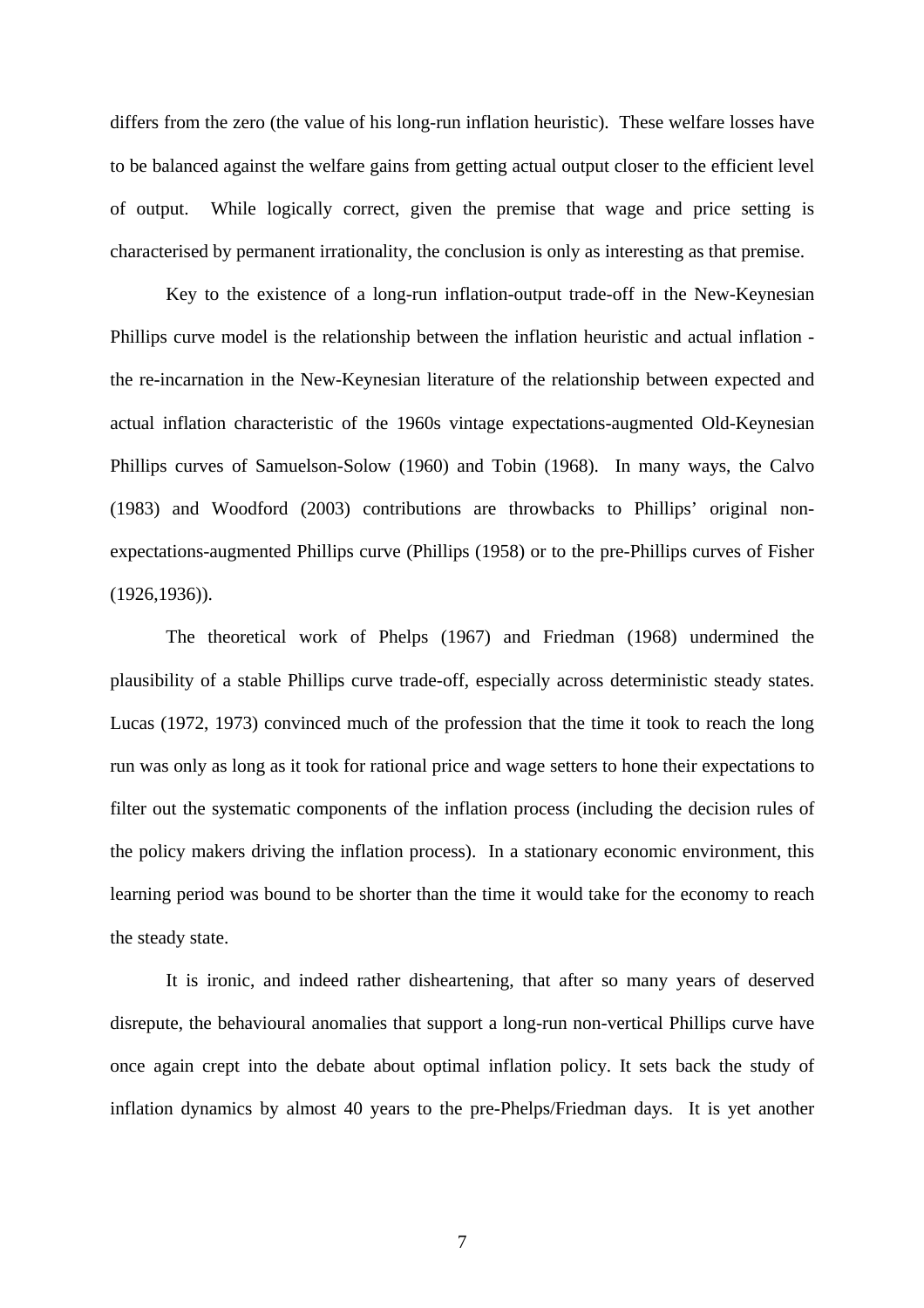demonstration of the immaturity of economics as a scientific discipline: I would not expect *Nature* to publish an article in 2003 arguing that the earth is flat.

I don't know how much attention central bankers have paid to this resurrection, by an influential part of the monetary theory community, of the long-run exploitable Phillips curve trade-off. One can only hope that they have treated it with disdain and will continue to treat it thus. It would not be the first time that central bank monetary practice is ahead of monetary theory (see King (2005)).

### **IA6. The absence of microfoundations for price stability as an objective of monetary policy.**

 How worrying is the absence of welfare economic foundations for price stability as an objective, let alone the overriding objective, of monetary policy? One response is that it is a problem for conventional monetary economics, that is, for monetary theory, rather than for central banks entrusted with price stability as their primary mandate. According to this view there are valid, deep arguments for price stability, but conventional monetary economics simply does not have to toolkit to make them explicit or formalise them.

 Sometimes this argument points to the widespread popular aversion to inflation as evidence that there must be serious costs associated with inflation: consumers and workers don't like inflation, ergo it must be costly. I have some sympathy with this position, but it must be pointed out, however, that the public's understanding of what inflation is and what it does appears to be very limited (see e.g. Shiller (1997)). There appears to be a widespread form of inflation illusion which leads households to believe that there exists an world in which the rate of inflation of the things they buy would have been lower but the rate of inflation of the things they sell would have been the same. People therefore feel 'robbed' by inflation: price inflation erodes the growth of real wages. While the rate of inflation of the general price level can indeed be uncoupled from the rate of inflation of nominal earnings for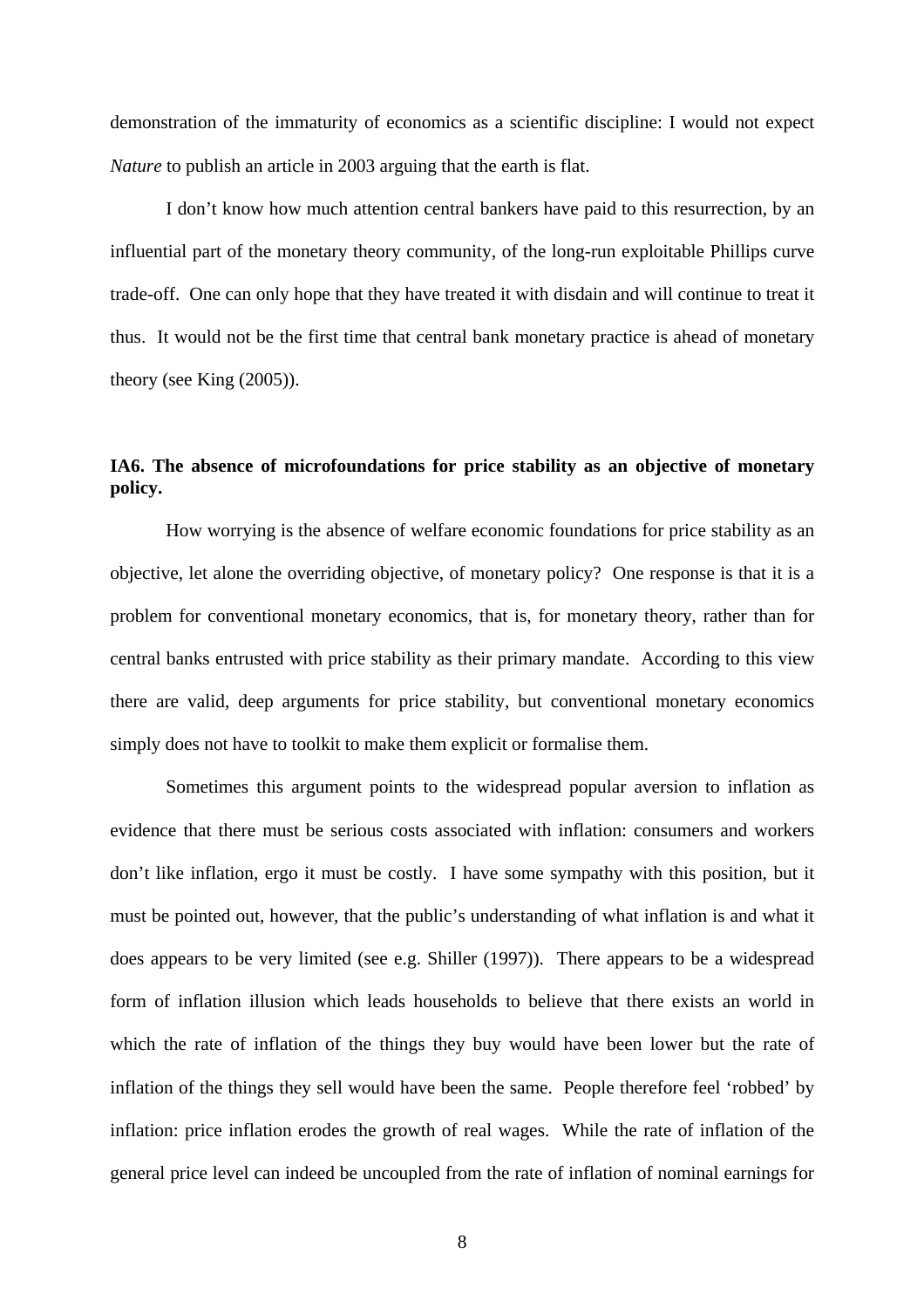an individual or small group of individuals, this is not possible for the labour force as a whole. Yet households everywhere object to bad price inflation while welcoming their own good earnings inflation.

 Still, the view that the absence of microfoundations for price stability is mainly a problem for conventional economic theory has a very strong argument in its favour. This is that the most important costs of inflation are likely to be associated with the numéraire role of money, and not with its means of payment/medium or exchange role or its store of value role. The view that the numéraire role of money is its most importance one also chimes with the view of inflation not as inefficient or unfair, but as a sin, because it represents a corruption of weights and measures.

 The importance of a stable numéraire makes sense only in a world of bounded rationality – a world in which conventional monetary theory is not comfortable.

### **IB. Price stability as the legitimate political mandate of monetary policy**

When considering the targets or objectives of central banks it is necessary to distinguish between fundamental objectives and operational targets. Fundamental objectives or ultimate objectives of central banks are invariably imposed on the central bank by some legitimate political outside agency. They are typically written into laws or constitutions. In the case of the ECB, the Treaty on European Union is the source of the central bank's fundamental mandate and legitimacy. Ultimate objectives tend to be qualitative or categorical in nature, rather than quantitative or numerical. They are therefore not operational.

The operational objectives or targets of the central bank tend to be quantitative, numerical expressions of the ultimate mandate. This can, for instance, be a numerical inflation target (point, range or inequality) or a numerical exchange rate peg. Few central banks manage without at least one numerical operational target. The Fed is the best known of the central banks without any kind of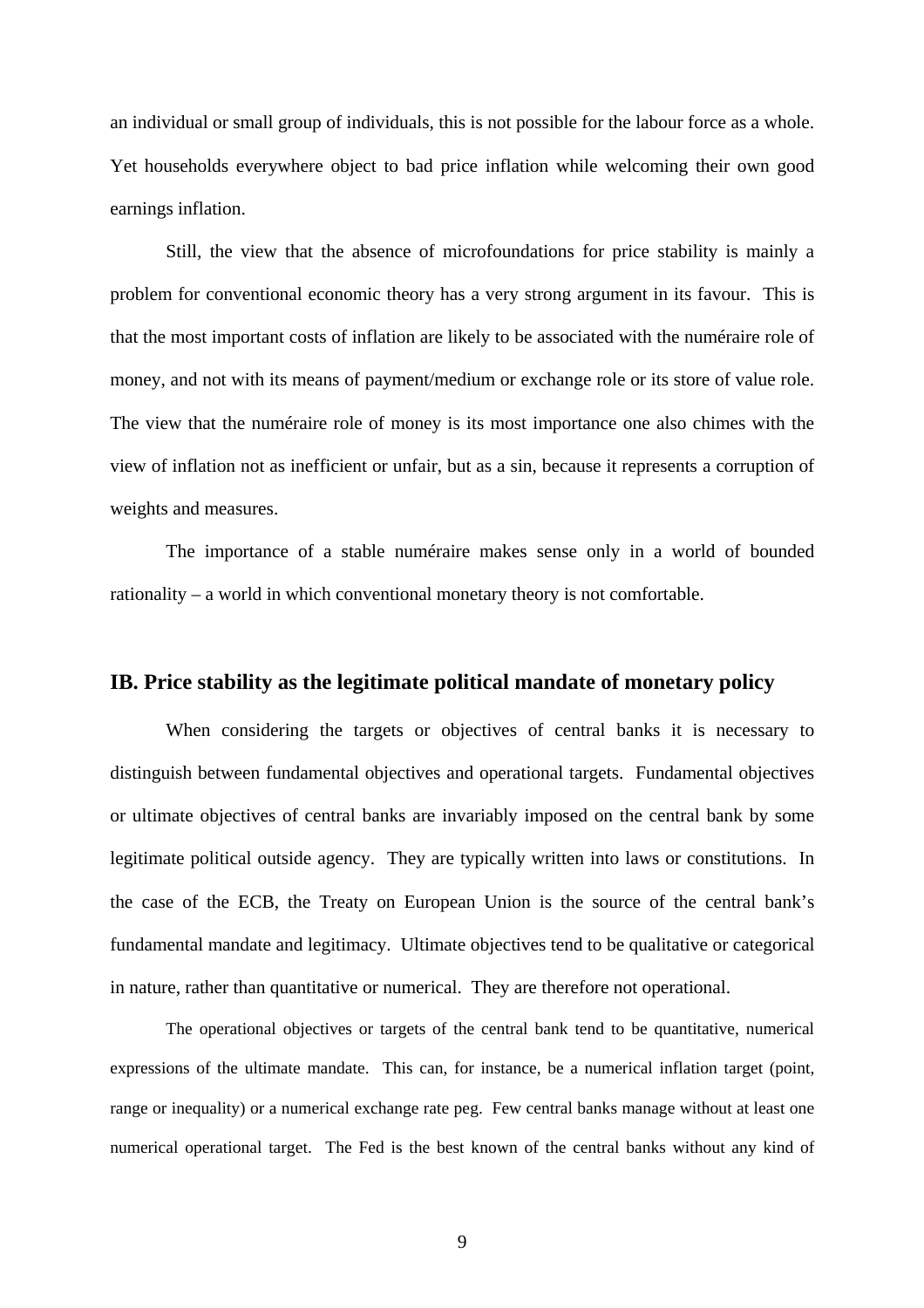quantitative operational mandate. The operational target is often set by an elected political authority. The inflation target of the Bank of England is set by the Chancellor of the Exchequer. In New Zealand, the inflation target of the Reserve Bank of New Zealand is determined jointly by the Governor of the RBNZ and the Minister of Finance.

The ECB sets its own operational inflation target, or as it prefers to call it, its quantitative definition of price stability.<sup>6</sup> The Treaty and Protocols leave the question of who sets the operational monetary target completely open, and the ECB effectively took that power because the other obvious candidate, the Council of Ministers (Ecofin)), did not focus on the matter. It is something that could, in principle, be contested by the Council of Ministers. The matter would then have to be decided by the Treaty-nominated institution for resolving such disputes: the European Court of Justice.

Absent microfoundations/conventional welfare economics foundations, the case for price stability as an objective (let alone the primary objective) of monetary policy has to rest on the fact that this is the lawful and legitimate political mandate given to most central banks. Price stability is, by Law, Constitution or Treaty, the primary objective of the ECB, the Bank of England, the Bank of Japan, the Reserve Bank of New Zealand and the Sveriges Riksbank.<sup>7</sup>

The main outliers in terms of fundamental objectives are the Fed, the Bank of Canada, the Reserve Bank of Australia and Norges Bank, none of which have price stability as the single primary objective of monetary policy.<sup>8</sup>

6 Quoting from the ECB's website: *"While the Treaty clearly establishes the primary objective of the ECB, it does not give a precise definition of what is meant by price stability. The ECB's Governing Council has announced a quantitative definition of price stability: "Price stability is defined as a year-on-year increase in the Harmonised Index of Consumer Prices (HICP) for the euro area of below 2%." The Governing Council has also clarified that, in the pursuit of price stability, it aims to maintain inflation rates below, but close to, 2% over the medium term.*" ECB http://www.ecb.int/mopo/strategy/pricestab/html/index.en.html .

 $\overline{a}$ 

 $^7$  The Swiss National Bank is required by the Constitution and by Law to ensure price stability and, in so doing, to take due account of economic developments.

<sup>&</sup>lt;sup>8</sup> The Fed is mandated by the Federal Reserve Act to pursue maximum employment, price stability and moderate long term interest rates as its fundamental objectives. The preamble of the Bank of Canada act directs the central bank *"to regulate credit and currency in the best interests of the economic life of the nation, to control and protect the external value of the national monetary unit and to mitigate by its influence fluctuations in the*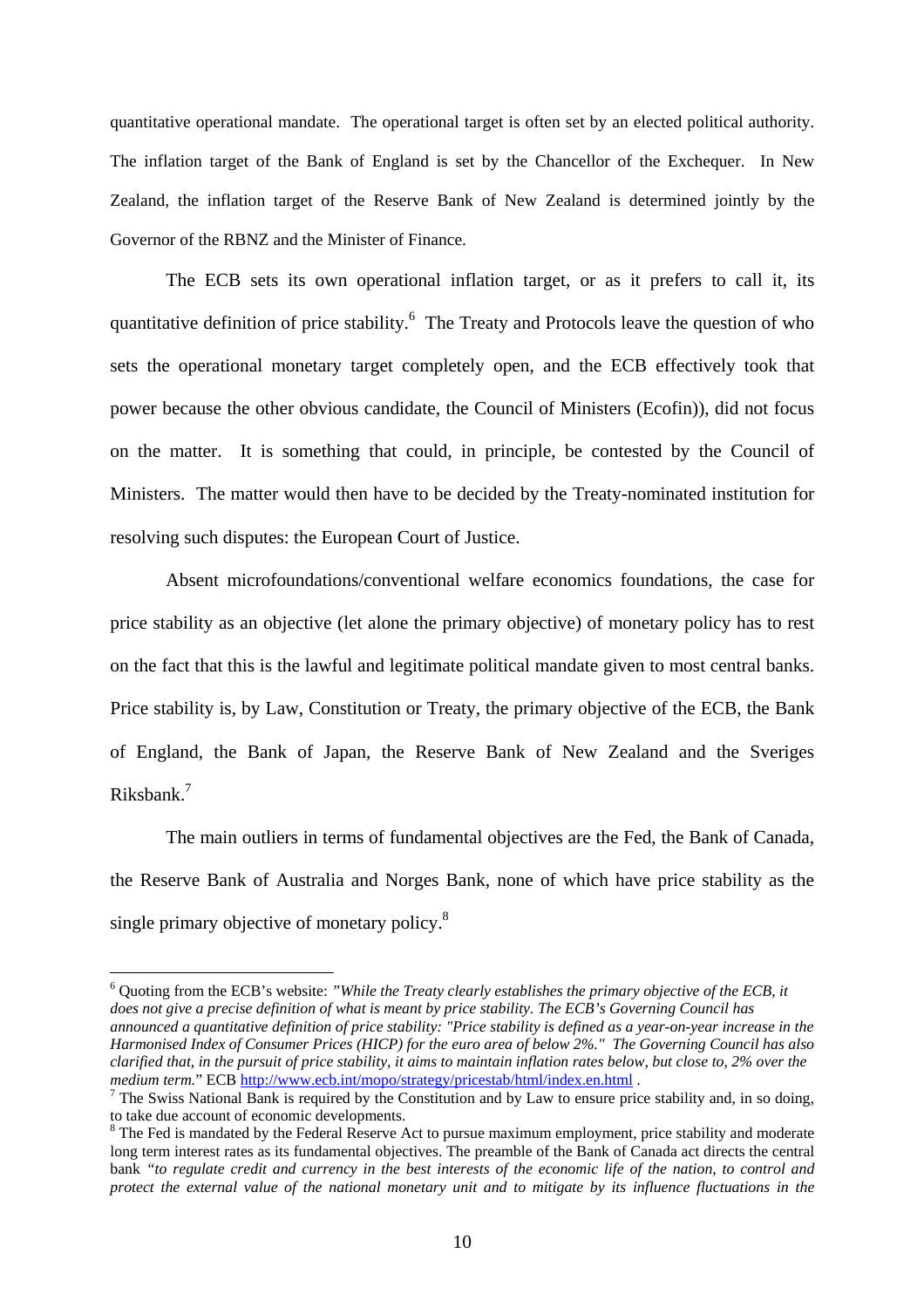An inflation target is in many ways the natural operational target of monetary policy for those central banks that have price stability as their primary fundamental objective. However, some central banks that do not have price stability as their primary fundamental objective have also adopted inflation targeting as an operational practice. The Bank of Canada, the Reserve Bank of Australia and Norges Bank are examples. The Fed, under Chairman Bernanke, is likely to move quite swiftly towards the adoption of a *de-facto* numerical inflation target, although they are unlikely, for political reasons, to use the term 'inflation target'. Operational practice under Greenspan gradually acquired many of the features of flexible inflation targeting, the subject to which I turn next.

 The position that price stability should be pursued by the central bank if it is the legitimate public mandate of the central bank – even it there are no good welfare economic foundations for such a mandate may not be comfortable for monetary theorists or central bankers, but I believe that it is all that's on offer at this point. It may be that *vox populi*, as embodied in legislation charging central banks with the pursuit of price stability as their primary mandate, is indeed wiser than the academic monetary economics of the past few hundred years, and that this legislation anticipates the future microfoundations of price stability, grounded in a formal numérairology. But we are not there yet. There is no positive economic theory of the numéraire, and therefore no welfare economics of the numéraire either.

### **IC. The siren song of flexible inflation targeting**

 $\overline{a}$ 

*general level of production, trade, prices and employment, so far as may be possible within the scope of monetary action, and generally to promote the economic and financial welfare of Canada"*; The Reserve Bank of Australia is mandated to pursue *"(a) the stability of the currency of Australia; (b) the maintenance of full employment in Australia; and (c) the economic prosperity and welfare of the people of Australia."* The opening paragraph of Norges Bank Regulation on Monetary Policy 2001 (see Norges Bank (2001)).states *"Monetary policy shall be aimed at stability in the Norwegian krone's national and international value, contributing to stable expectations concerning exchange rate developments. At the same time, monetary policy shall underpin fiscal policy by contributing to stable developments in output and employment."* It gets better after that, but two nominal objectives plus two real objectives amount to a challenging start.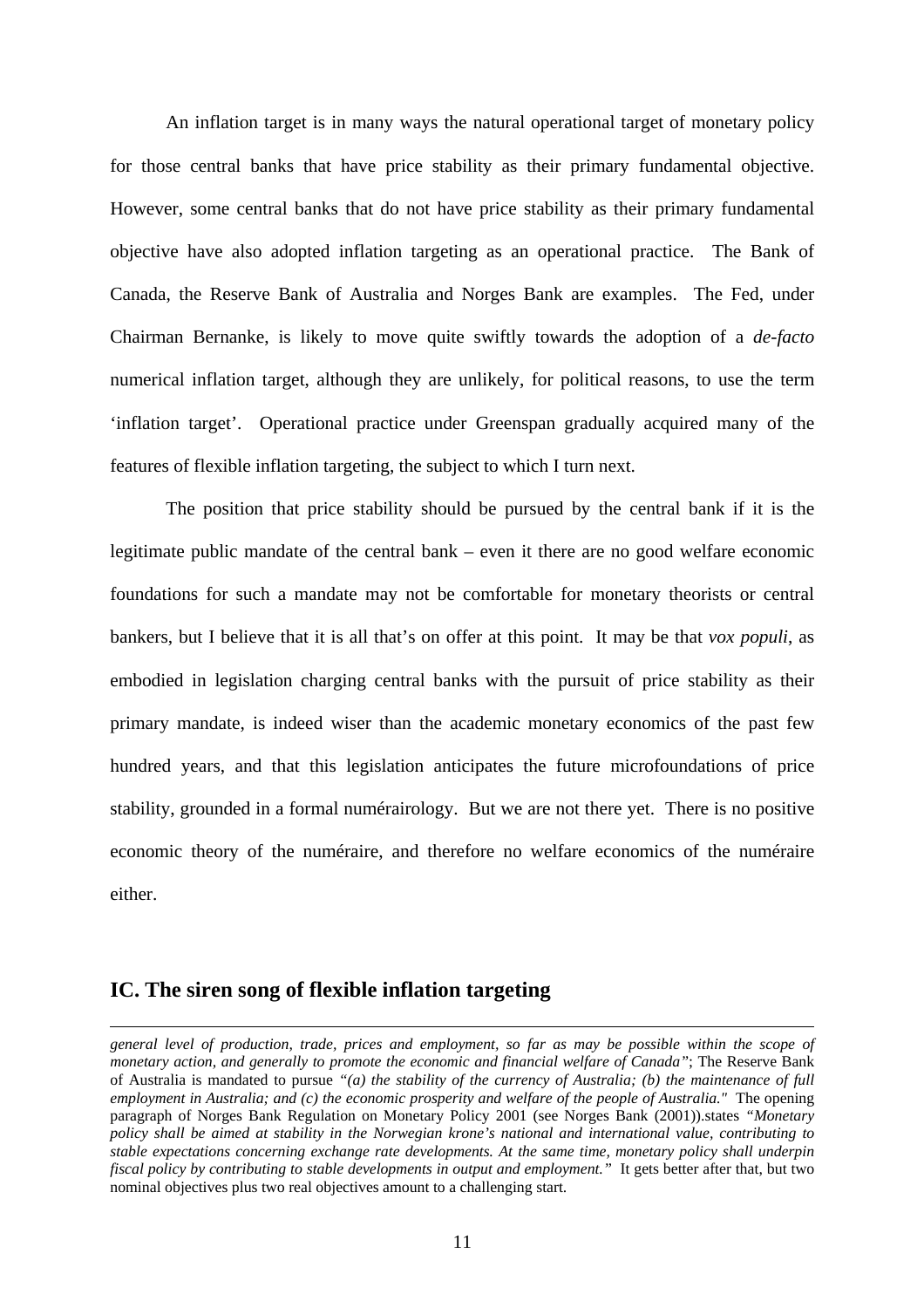Some of the world's leading central banks have been seduced by the siren song of 'flexible inflation targeting', as advocated by Svensson (1999, 2005), Woodford (2003) and many others.<sup>9</sup> The objective function of the monetary authority, which we shall denote by  $\Lambda_t$ (like the approximate social welfare function of the Calvo-Woodford New-Keynesian model) has 'period loss functions'given by the expectation of a weighted average of that period's squared deviation of inflation from its (constant) target level,  $\pi^*$  and that period's squared output gap:

$$
L_{t+j} = E_t \left[ \left( \pi_{t+j} - \pi^* \right)^2 + \lambda (y_{t+j} - y_{t+j}^*)^2 \right]
$$
 (8)

where  $\lambda \geq 0$  is the relative weight put on output gap stabilisation.

Note that (8) would be an appropriate representation of a 'dual mandate' loss function of the kind the Fed is often alleged to have (see e.g. Mishkin (2007a,b)). However, as is clear from the Federal Reserve Act, the Fed has a triple mandate, not a dual one: it has to target the real economy ('maximum employment'), a nominal objective ('price stability') and .the financial asset markets ('moderate long-term interest rates'). Somehow, the asset market objective has been lost sight of in the dual mandate interpretation of the Fed's objective function. Interpreting this to refer to nominal interest rates, and letting  $i<sup>L</sup>$  be the long-term nominal interest rate and  $i^{\ell}$  the moderate level of the nominal long-term interest rate, the Fed's 'triple mandate' period loss function would be given by:

$$
L_{t+j} = E_t \left[ \left( \pi_{t+j} - \pi^* \right)^2 + \lambda (y_{t+j} - y_{t+j}^*)^2 + \varphi (i_{t+j}^L - i_{t+j}^L)^2 \right] \tag{9}
$$
  

$$
\lambda, \varphi > 0
$$

 The flexible inflation targeting period loss function (8) is a poor choice of objective function. First, it has no New-Keynesian welfare economics foundations. As is cleasr from equation (3)To have proper New-Keynesian welfare economics credentials, it should have the

<sup>&</sup>lt;sup>9</sup> For a more extensive discussion of these points, see Buiter (2006a).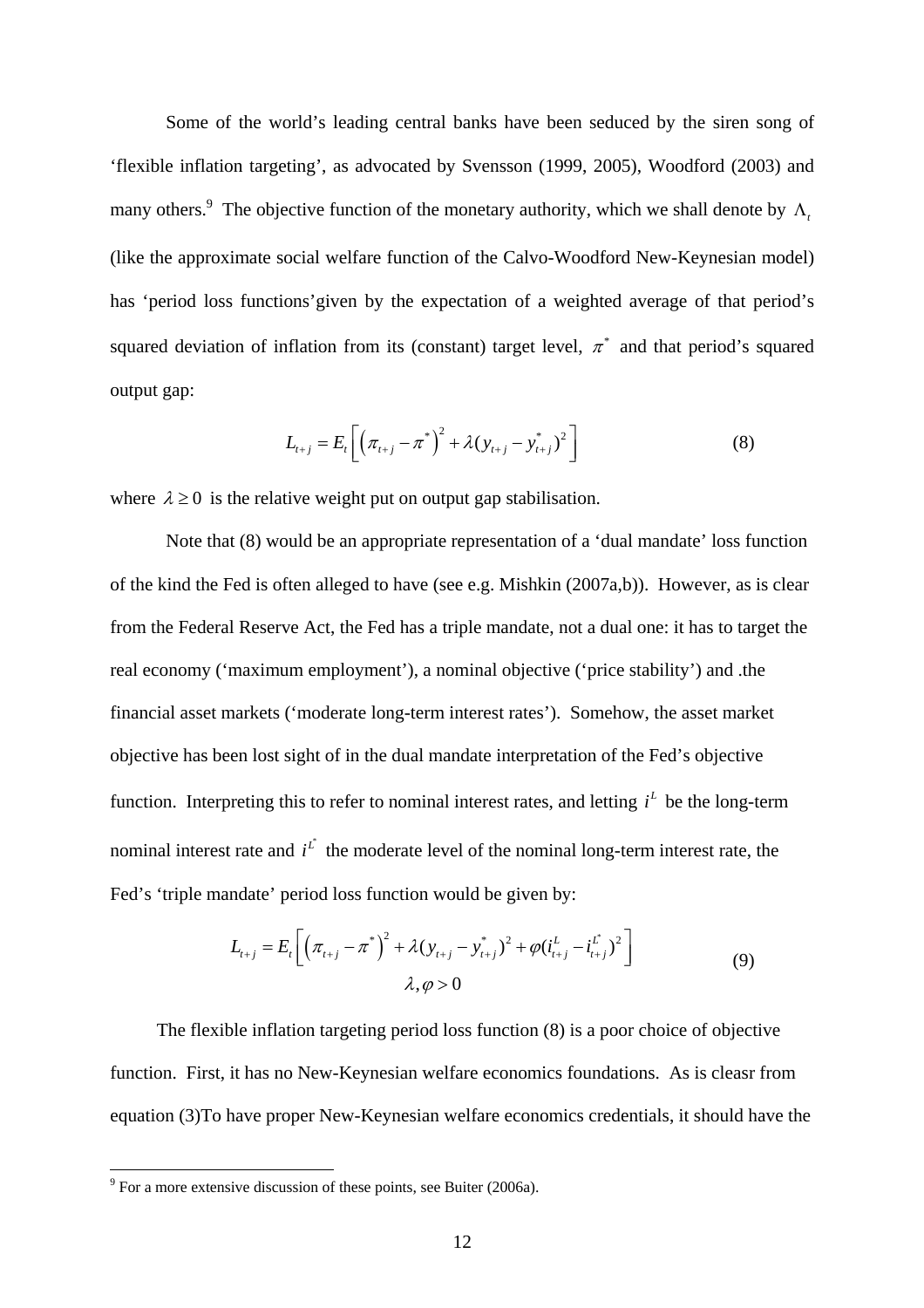inflation heuristic  $\tilde{\pi}$ , instead of a constant target inflation rate  $\pi^*$  in the period loss function (8); potential output  $y^*$  should be replaced by the socially efficient level of output  $\hat{y}$ , and there should be a term involving the opportunity cost of holding central bank money,  $(i - i^M)^2$ .

Equation (8) is also a poor choice of objective function because it is incompatible with the legal mandate given to many of the leading central banks, for whom price stability is the primary or overriding objective. This includes the European Central Bank, the Bank of England and the Bank of Japan. Only *subject to*, or *without prejudice to*, the price stability objective being met, can the authorities legitimately pursue other objectives such as employment, output or happiness. Such mandates imply *lexicographic* or *hierarchical* inflation targeting, not *flexible* inflation targeting.

Any positive weight  $\lambda$  on the output gap in the period loss function would be too large, because it would imply a trade-off in the authorities' preference ordering between inflation and output stabilisation (relative to their target levels). The lexicographic point of view rules out such a trade-off in preferences. A zero weight  $\lambda$  would, however, also not be right, because output gap stabilisation *is* valued, as long as it does not come at the expense of price stability. Since any trade-off (and no trade-off) in the objective function of the monetary authority between price stability and output gap stability lacks both microfoundations and political mandate legitimacy, the flexible inflation targeting objective function in **(2)** and (8) is a non-starter. Whether such a trade-off exists in the economy, that is, in the constraints faced by the monetary authority, is a completely separate issue, which is not addressed here.

 In practice, the flexible inflation targeting literature has specialised the period loss function  $(8)$  to:

$$
L = \text{Var}\,\pi + \lambda \,\text{Var}\,y\tag{10}
$$

where *Var* denotes the (conditional) variance*.*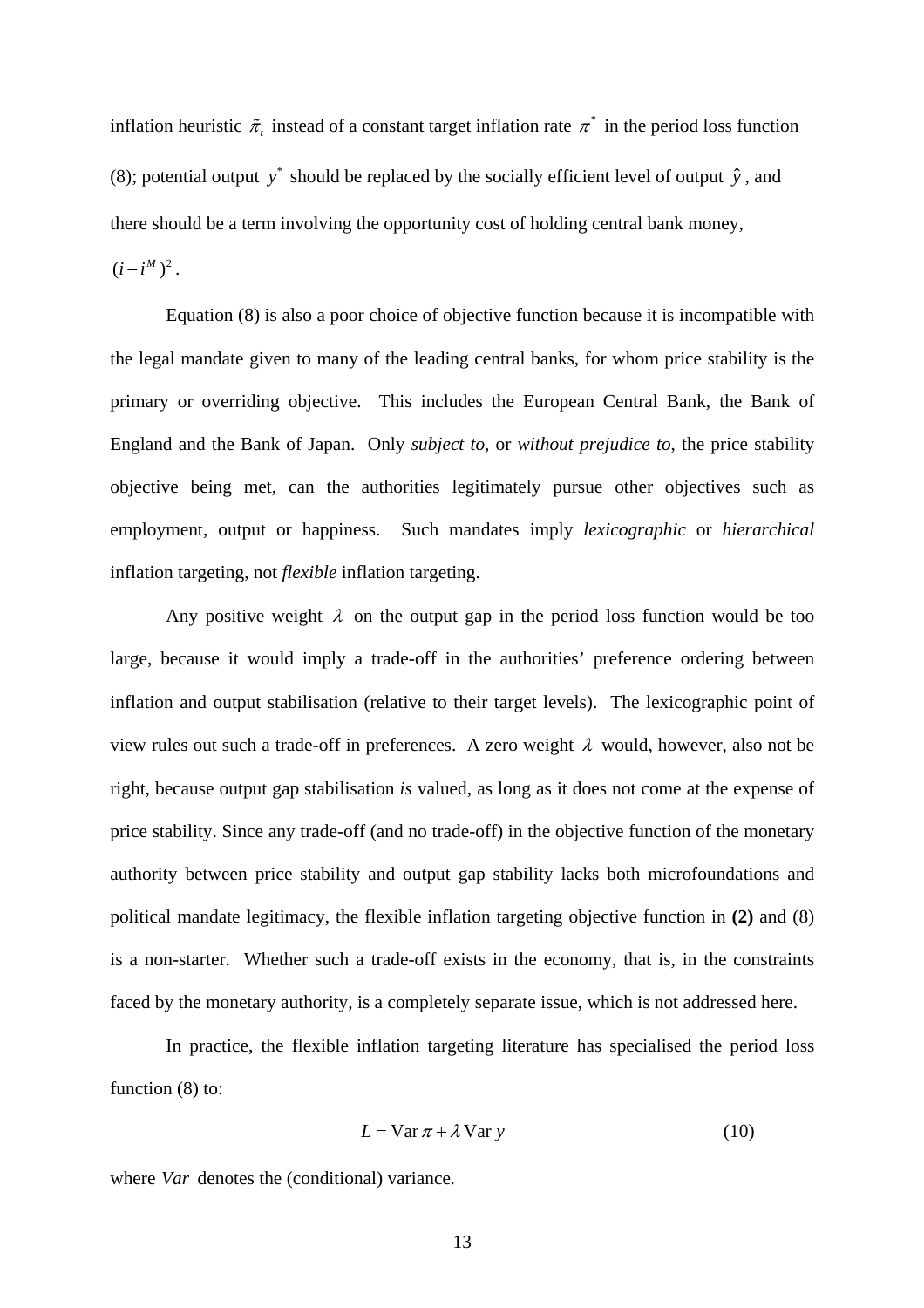In fact (8) implies not (10) but

$$
L = \text{Var}\,\pi + \lambda \,\text{Var}\,y
$$
  
+  $\lambda \,\text{Var}\,y^* + (\text{E}\,\pi - \pi^*)^2 + \lambda(\text{E}\,y - \text{E}\,y^*)^2 - 2\lambda\,\text{Cov}(y, y^*)$  (11)

where Cov denotes the (conditional) covariance. To get from  $(8)$  or  $(11)$  to  $(10)$ , it has to be the case that the second line of (11) equals zero (or is independent of monetary policy). It is not too unreasonable to argue that the variance of potential output,  $Var y^*$ , is independent of monetary policy, or even that the expected level of potential output,  $E_y^*$ , is independent of monetary policy. That is not enough, however, to reduce the second line of (11) to zero (or to make it independent of monetary policy). Conditions sufficient to ensure that are as follows:

(1) Either  $E \pi = \pi^*$  (there is no inflation target bias), or the inflation target bias cannot be influenced by monetary policy.

(2) Either  $E y = E y^*$  (there is no output gap bias), or the output gap bias is independent of monetary policy.

(3) Either  $Cov(y, y^*) = 0$ , or the covariance between output and potential output is independent of monetary policy.

Assumption (3) is highly unlikely to be satisfied in most Old- or New-Keynesian models. Either the self-equilibrating servomechanisms of the market economy or stabilisation policy should make for a positive covariance. Assumption (2) is satisfied in the long run if the economy has the long-run natural rate property; that is, if there is no unemploymentinflation trade off or output-inflation trade off across deterministic steady states. It is not necessarily satisfied in the short and medium term.

 Assumption (1) is a necessary condition for effective inflation targeting, at any rate in the long run. To assume that it is automatically satisfied, as replacing (8) or (11) by (10)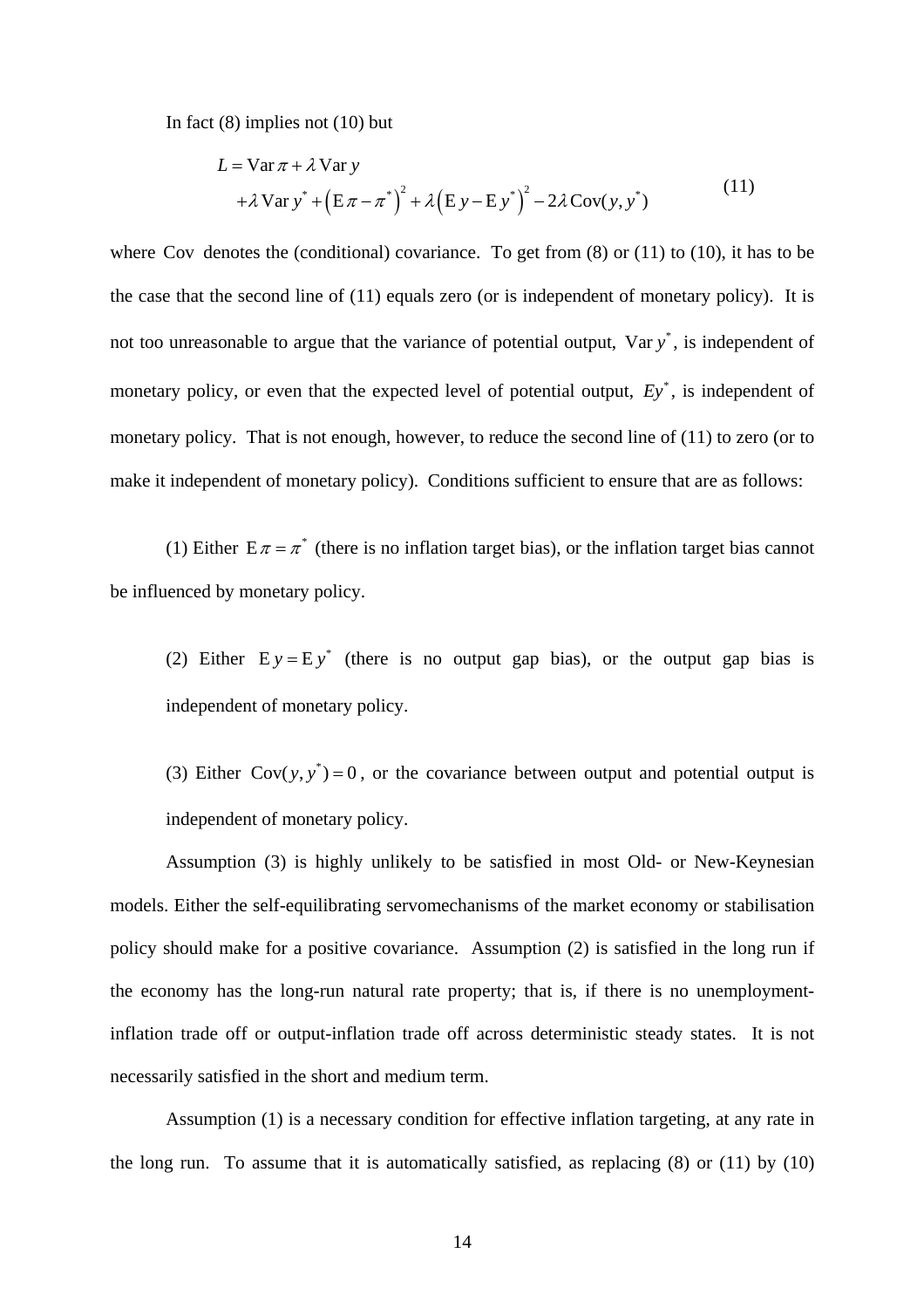implies, is to assume away all the technical problems, commitment problems and other political complications associated with inflation targeting. It is true that many of the most popular New-Keynesian and Old-Keynesian analytical or calibrated numerical models used to study inflation targeting, have the property that there are few technical obstacles to meeting the inflation target on average. Indeed, when these models have the long-run natural rate property (and more enlightened New-Keynesian models do, including the ones proposed by Buiter and Miller (1985), Gali, Gertler and Lopez-Salido (2001), Calvo, Celasun and Kumhof (2003) and Buiter and Sibert (2006)) it will be true that, when the inflation rate is on average equal to the constant target rate of inflation, the output gap is on average equal to zero.

So, with the 'first moment' problems of inflation targeting and output gap targeting solved, the monetary policy maker is left with just the problem of choosing the optimal combination of the conditional second moments of inflation and output.

 This result, however, rules only in Theoryland. It trivialises the central problem of inflation targeting, which is meeting the inflation target on average, going forward, that is, achieving a zero inflation bias. When  $E\pi = \pi^*$ , the key problem of the inflation-targeting monetary authority, that of creating a credible nominal anchor, is solved. This is difficult to achieve in practice, and can never be taken for granted: the first moment problem is also always the first-order problem. The second-moments period loss function (10), which assumes that there is no first-moments problem, is an misleading and dangerous construct to dangle in front of the monetary authorities: the second moments are of second-order importance unless the first-order first moments problem has indeed been solved.

The apparent similarity of Assumption (2),  $E y = E y^*$  (no output gap bias) and Assumption (1),  $E \pi = \pi^*$  (no inflation target bias) hides an important difference which can come back to haunt policy makers. For models with the (long-run) natural rate property, the servo-mechanisms of the market economy will tend to drive actual output towards potential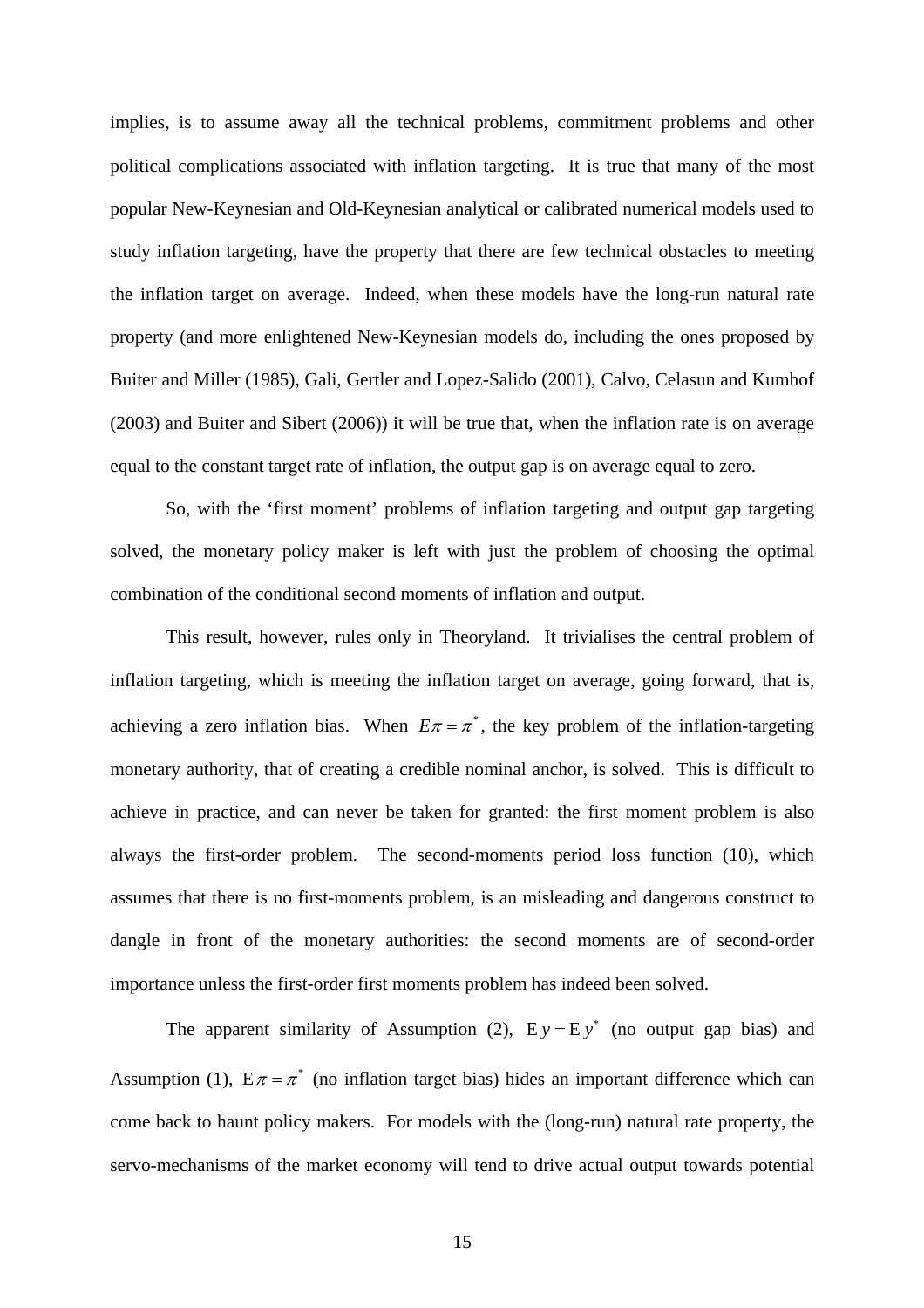output, at any rate in the long run, even without any policies designed to achieve that. There is no such built-in mechanism for ensuring that the actual rate of inflation will be driven towards the target rate of inflation, unless the policy authorities adopt rules (like the Taylor rule) that ensure that this will be the case: there may be a natural rate of unemployment, a natural level of output and even a natural real rate of interest, but there is no natural rate of inflation; the long-run equilibrium inflation rate in a fiat money economy is ultimately decided by the monetary authorities.

 The belief that monetary policy could and should trade off *expected* inflation for the *expected* output gap was shattered by the combination of the intellectual brilliance of three Nobel Prize winning economists (Phelps, Friedman and Lucas) in the 1960s and 1970s, and a recalcitrant reality in the 1970s and 1980s. Likewise, the hubris that has led some leading central banks (but not the ECB or the Bank of England) to adopt the flexible inflation targeting objective function (10), will be shattered when it leads to an unintended and unexpected drift of the inflation rate above its target value. Indeed, there already is some evidence that *flexible* inflation targeting may have morphed into *soft* inflation targeting in a number of countries, including the US, Australia and New Zealand. The obvious and simple solution to this problem is to jettison flexible inflation targeting and to adopt *lexicographic inflation targeting* instead.<sup>10</sup>

$$
\Lambda_t^y = \sum_{i=0}^{\infty} \beta^i E_t \left( y_{t+i} - \pi_{t+i}^* \right)^2.
$$

 $\overline{a}$ 

 $10$  The lexicographic ordering means that the monetary authority chooses a short nominal interest rate rule or a state-contingent sequence of short nominal interest rates to minimize first the following ('conservative central banker') objective function, defined just over deviations of inflation from its target rate:  $^{i}E_{_{t}}\left( \pi_{_{t+i}}-\pi^{^{*}}\right) ^{2}$ 0  $\frac{\pi}{t} = \sum \beta^i E_{_t} \bigl( \pi_{_{t+i}} - \pi^t$ *i* ∞  $\Lambda_t^{\pi} = \sum \beta^i E_i (\pi_{t+i} - \pi^*)^2$ . If the optimal rule/state-contingent sequence is unique, that is the end of the = matter. If there are multiple optimal rules/sequences, the authority chooses from among these the one that minimises the present discounted value of current and future expected squared output gaps,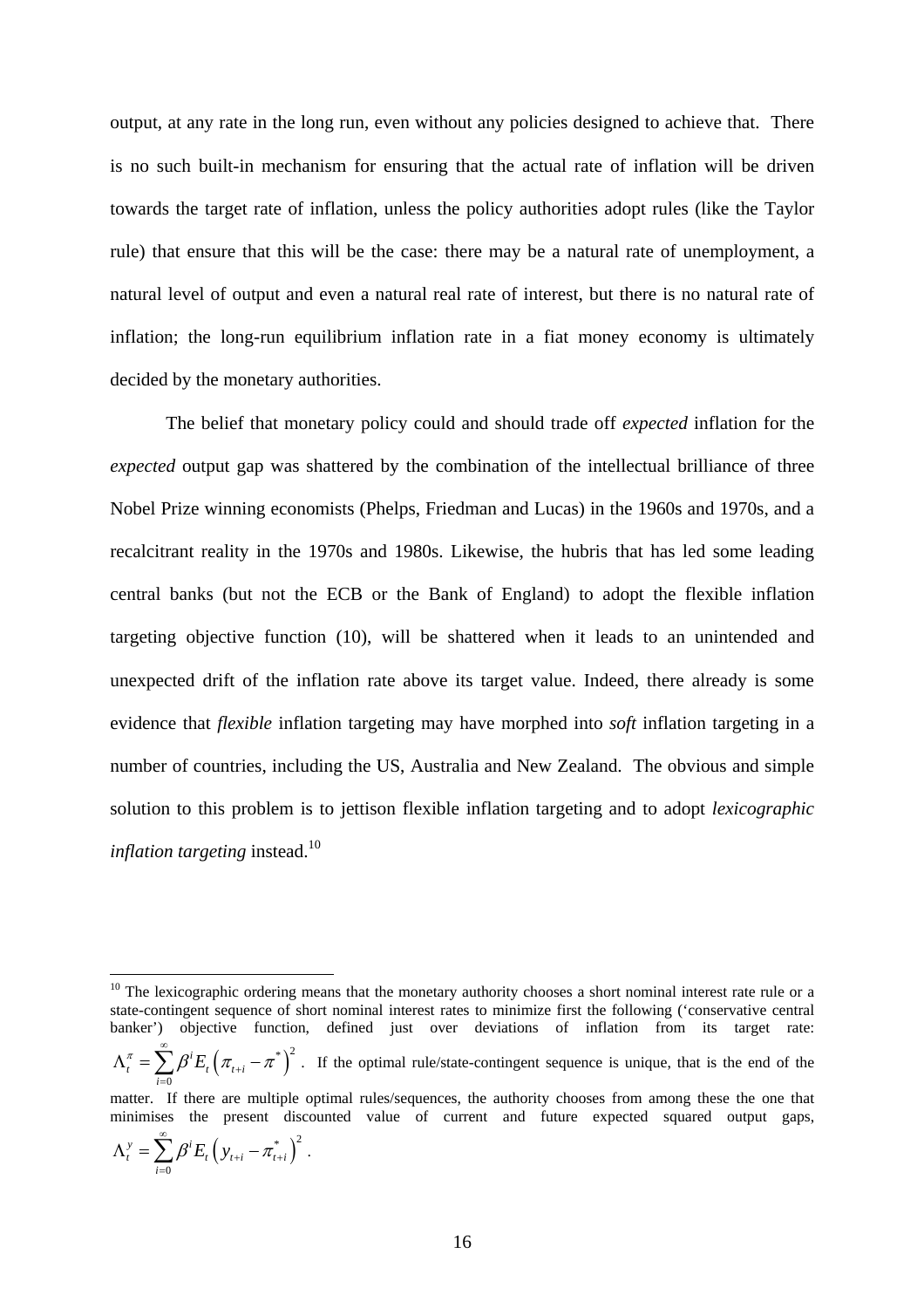# **II. Central Bank Independence: limiting the domain of unaccountability**

The reasons why so many central banks have been made operationally independent since the beginning of the 1990s are unclear. The received wisdom has it that, in a flexible inflation targeting framework, when the desired (efficient) level of output exceeds the natural level (the level consistent with any constant, fully anticipated rate of inflation), monetary policy suffers from a commitment problem resulting in an inflation bias. The optimal monetary policy is not time-consistent (see Kydland and Prescott (1977), Barro and Gordon (1983), Backus and Driffill (1985)). The delegation of monetary policy by the Principal (the government previously in charge of monetary policy, henceforth the Treasury) to an operationally independent Agent (the central bank) is assumed to solve this commitment problem.

McCallum (1995, 1997a,b) and Blinder (1999, 2006) question how the same government that could not credibly commit itself to the pursuit of a low inflation target when it was in charge of monetary policy, can credibly commit itself to creating an institution capable of producing that same low rate of inflation, and of leaving it alone to get on with the job.

The commitment problem identified by Kydland and Prescott and by Barro and Gordon need not be limited to the temptation for opportunistic exploitation of a short-run inflation-unemployment trade off. Very similar issues arise when there is a large stock of nominally denominated fixed-interest public debt outstanding. This creates an incentive for the Treasury to use unanticipated inflation to reduce the real value of the outstanding stock of public debt. The gains from doing so are greater the longer the duration of the debt. Also, in countries where seigniorage, the resources that can be appropriated by the issuance of base money, is a potentially important source of state revenue, there is a constant temptation for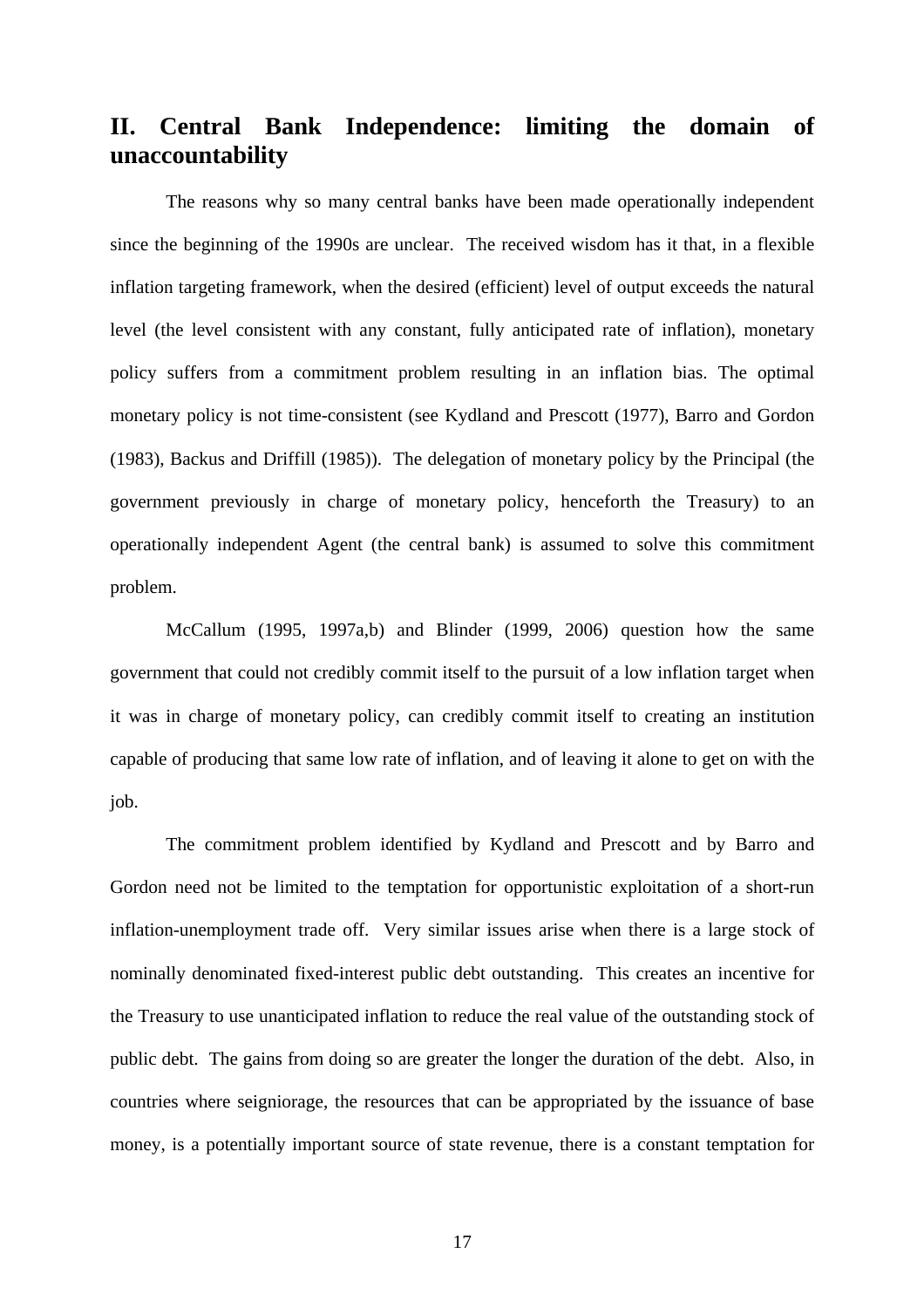the Treasury to extract the anticipated and the unanticipated inflation tax. This last channel is especially important in emerging markets and developing countries where conventional revenue bases are often weak and distortionary. Central bank independence is an attempt at institutional reform aimed at strengthening the central bank's defenses against opportunistic abuse of unanticipated inflation (through the short-run Phillips curve trade-off or through the nominal debt channel), against abusive use of the anticipated and unanticipated inflation tax, and against even more direct raids on its resources by the Treasury.

Like every delegation of authority, the delegation of monetary policy to an operationally independent central bank raises two questions. The first is how to incentivise the Agent (the central bank) to act in the interest of the Principal - the government (the proximate Principal) and the people (the ultimate Principal). The second problem concerns the legitimacy of the institution to which authority has been delegated.

In what follows I will take the operational independence of the monetary authority as a *datum*. I will argue that a high degree of operational independence has two unavoidable consequences. First, there are few if any effective means to structure the incentives faced by the central bank so as to align the interests of the central bank with those of the proximate or the ultimate Principals. Second, the central bank will be substantively unaccountable. This undermines the legitimacy of the institution.

Operationally independent central banks contribute to the democratic deficit, in the EU and elsewhere. I will focus on concrete proposals for minimising the damage done by the operationally independent monetary authority to democratic accountability and legitimacy. The risk of a political backlash against central bank independence, prompted in part by a growing recognition of the inherent unaccountability of operationally independent central banks, should make these proposals of interest also to central bankers, even where they involve a sever clipping of central bank wings.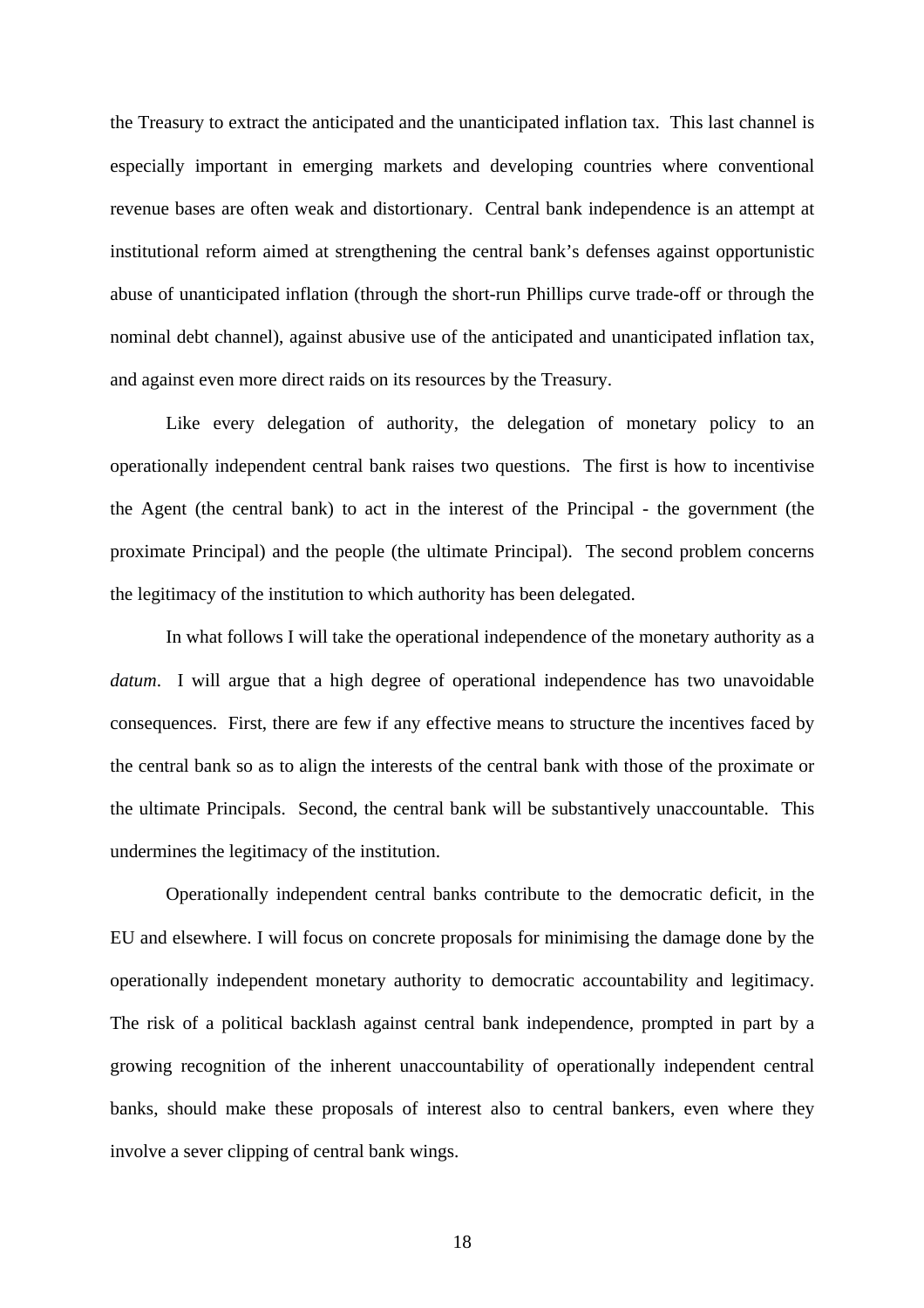The proposals that follow aim to limit the domain of unaccountability by restricting the scope of the activities for which a high degree of operational independence is granted, and by preventing an unnecessary enlargement of the democratic deficit through central bank 'mandate and mission creep'. In one sentence I propose to turn the operationally independent full-function central bank into a minimalist operationally independent monetary authority.

My main focus is on the ECB, although *mutatis mutandis* my analysis and proposals apply to all operationally independent central banks. The focus on the ECB is natural, first, because, from a formal legal point of view, the ECB is the world's most independent central bank; second, because the ECB is most at risk of a political backlash against central bank independence. This is due to the way it interprets and expresses its operational independence, and to the determined way it engages in mandate and mission creep. Right from its birth as a monetary authority in 1999, the ECB has adopted advocacy roles in areas such as budgetary policy and structural reform, that are beyond its mandate and competence. More seriously, it has tried and continues to try to broaden the scope of its formal power and influence to areas beyond monetary policy – areas where a much smaller degree of operational independence is appropriate than that enjoyed by the ECB in the realm of monetary policy.

Millwall FC is a South London football club, somewhat challenged in the love-andrespect-in-the-wider-community-of-football departments. The response of its fans to this lack of appreciation has been their famous song: *"No One Likes Us - We Don't Care"*.

Central bankers are the Millwall supporters of the economic policy world. They are unloved and take pride in that. I would suggest that they may be too pleased with themselves and their situation. That they are unloved is in part the inevitable by-product of their core task: maintaining price stability. William McChesney Martin, Chairman of the Board of Governors of the Federal Reserve System 1951-1970, once described the Fed's role as "taking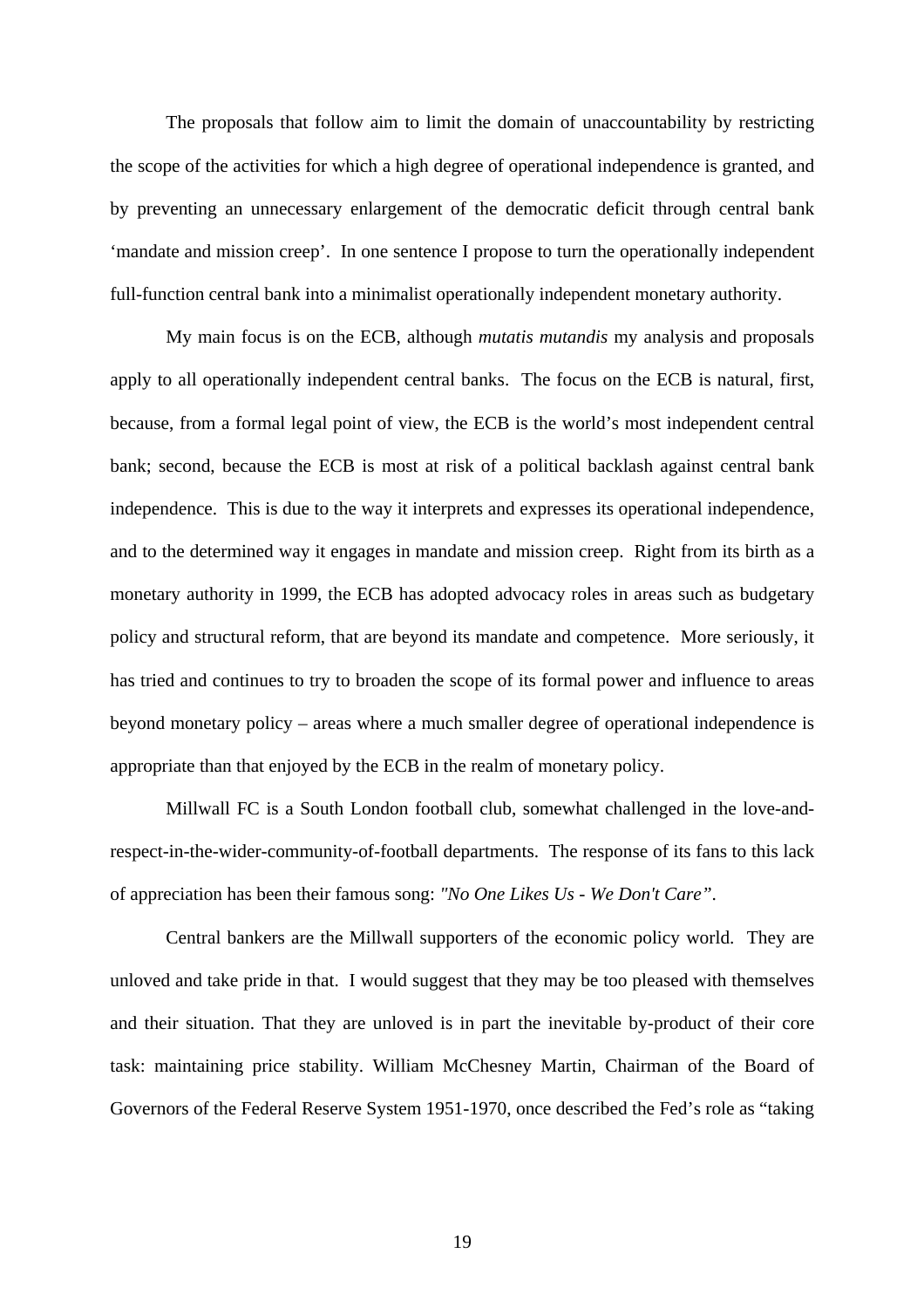away the punch bowl just as the party gets going." Being the party pooper is not the way to win a popularity contest.

The unpopularity of central banks and central bankers goes, however, well beyond what is the inevitably by-product of the proper discharge of their appointed monetary policy mandate. I believe that the substantively unaccountable nature of their power, the arrogance with which too often this power is exercised, and the persistent attempts of too many central banks at 'mandate and mission creep' are to blame also.

### **IIA. Central bank operational independence is not easy to achieve**

*Operational independence* is the freedom or ability of a central bank to pursue its objectives (regardless of who sets them) as it sees fit, without interference or pressure from third parties. It is not a binary variable but a matter of degree.

Operational independence from an elected, sovereign government is not easily achieved. It requires *political independence*: the central bank cannot seek or take instructions from any government/state body or other institution/body. It requires *technical independence*: the central bank must have the tool(s) to do the job. It means that the central bank cannot be coerced or induced to extend permanent financial assistance to the government or to private agents – it cannot be raided by government or private actors. It requires *financial independence*, that is, a separate budget and a secure capital base. It requires *security of tenure and of terms of employment*; this can be achieved through a minimum term of office, removal from office only for incapacity or serious misconduct (and not for gross incompetence), and pay and other conditions of employment that cannot be manipulated by outsiders. Finally, it requires that there be some other independent body, e.g. a court, to settle disputes between the central bank and the government.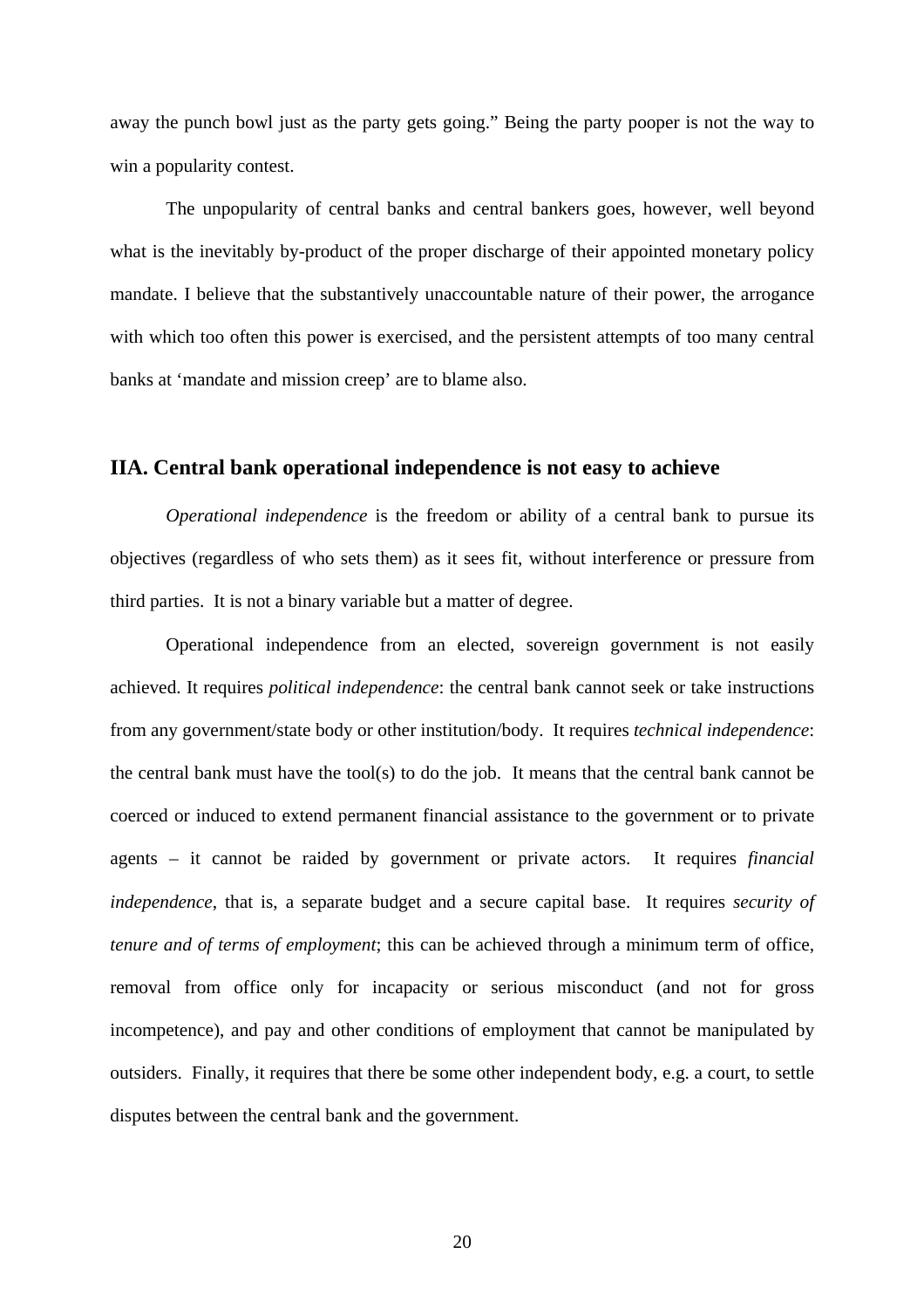This list suggests that true operational independence is difficult to achieve and that, if it is achieved, the central bank is, almost by definition, not substantively accountable. In addition, central bankers do not face normal economic incentives for eliciting effort and enhancing performance.

As an illustration of the problems standing in the way of operational independence of the central bank, consider the issue of its financial independence. The ability of the central bank to pursue its price stability mandate or, operationally, to achieve its inflation target, is constrained by its financial resources. Unlike the Treasury, the central bank does not have the power to tax. The asymmetry is even stronger when hen one realises that among the entities the Treasury can tax is the central bank. Frequently, the Treasury is also the owner of the central bank. In the UK, for instance, the Treasury owns all the common stock of the Bank of England. This raises the question: how independent can you be of the party that owns you and is able to tax you at will?

 The answer is that this depends on the ability of the Treasury to commit itself not to deplete the financial resources of the central bank, whether by calling for extraordinary dividends, through a forced share re-purchase, or by taxing the central bank. The credibility of that commitment is determined by the same political factors that prompted the delegation of monetary policy to an operationally independent central bank in the first place. It is an open issue.

| Table 1                                     |                                |  |
|---------------------------------------------|--------------------------------|--|
| <b>Central Bank Financial Balance Sheet</b> |                                |  |
| <b>Assets</b>                               | <b>Liabilities</b>             |  |
|                                             |                                |  |
| $D$ : Treasury debt                         | $M$ : Base money               |  |
|                                             |                                |  |
| $L$ : Private sector debt                   | $N$ : Non-monetary liabilities |  |
|                                             |                                |  |
| $\overline{R}$ : Foreign exchange reserves  |                                |  |
|                                             |                                |  |

Table 1 shows the stylised conventional financial balance sheet of a central bank: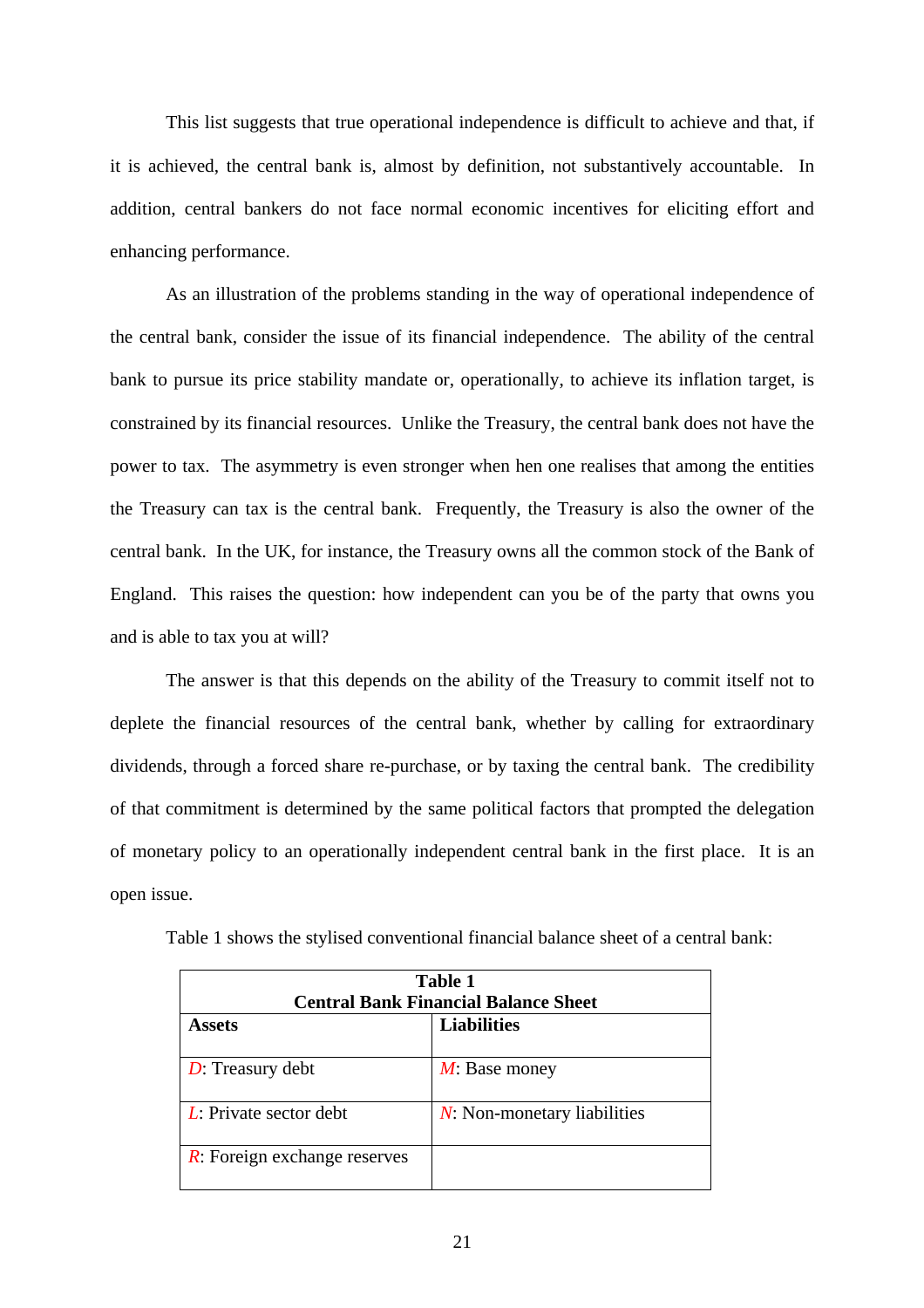| $\mid$ <i>W</i> : Financial net worth or equity |
|-------------------------------------------------|
|                                                 |

Table 1 is useless as a guide to the resources the central bank has at its disposal, now and in the future, to pursue its inflation target. For instance, the central bank's financial net worth or equity, *W*, could be negative, without this necessarily implying that the central bank's financial viability or solvency are endangered, or even that the central bank is unable to support a low inflation target. To look at the fundamental resource constraint on the central bank we need its intertemporal budget constraint, shown in Table 2.

| Table 2<br>Central Bank Comprehensive Balance Sheet or Intertemporal Budget Constraint                                   |                                                                              |  |
|--------------------------------------------------------------------------------------------------------------------------|------------------------------------------------------------------------------|--|
|                                                                                                                          |                                                                              |  |
| $D$ : Treasury debt                                                                                                      | $M$ : Base money                                                             |  |
| $L$ : Private sector debt                                                                                                | $N$ : Non-monetary liabilities                                               |  |
| $\overline{R}$ : Foreign exchange reserves                                                                               |                                                                              |  |
| S: Present discounted value of seigniorage<br>profits (interest saved on non-interest-<br>bearing monetary liabilities). | $\overline{E}$ : Present discounted value of cost of<br>running central bank |  |
|                                                                                                                          | T: Present discounted value of taxes paid<br>to Treasury                     |  |
|                                                                                                                          | $W$ : Comprehensive net worth or equity                                      |  |

While the central bank's financial net worth can be negative, its comprehensive net worth,  $\overline{W}$ , which equals its financial net worth,  $W$ , plus the present value of its future seigniorage profits, *S*, minus the present value of the central bank's running costs (salaries, materials, depreciation etc),  $E$ , minus the present value of the net payments (taxes) made by the central bank to the Treasury, *T.*

What can the central bank do when it gets raided by the Treasury? After it cuts its expenses to the bone, all it can do is to 'print money' to stay solvent. Increased money issuance will, sooner or later, lead to higher inflation. That means higher nominal interest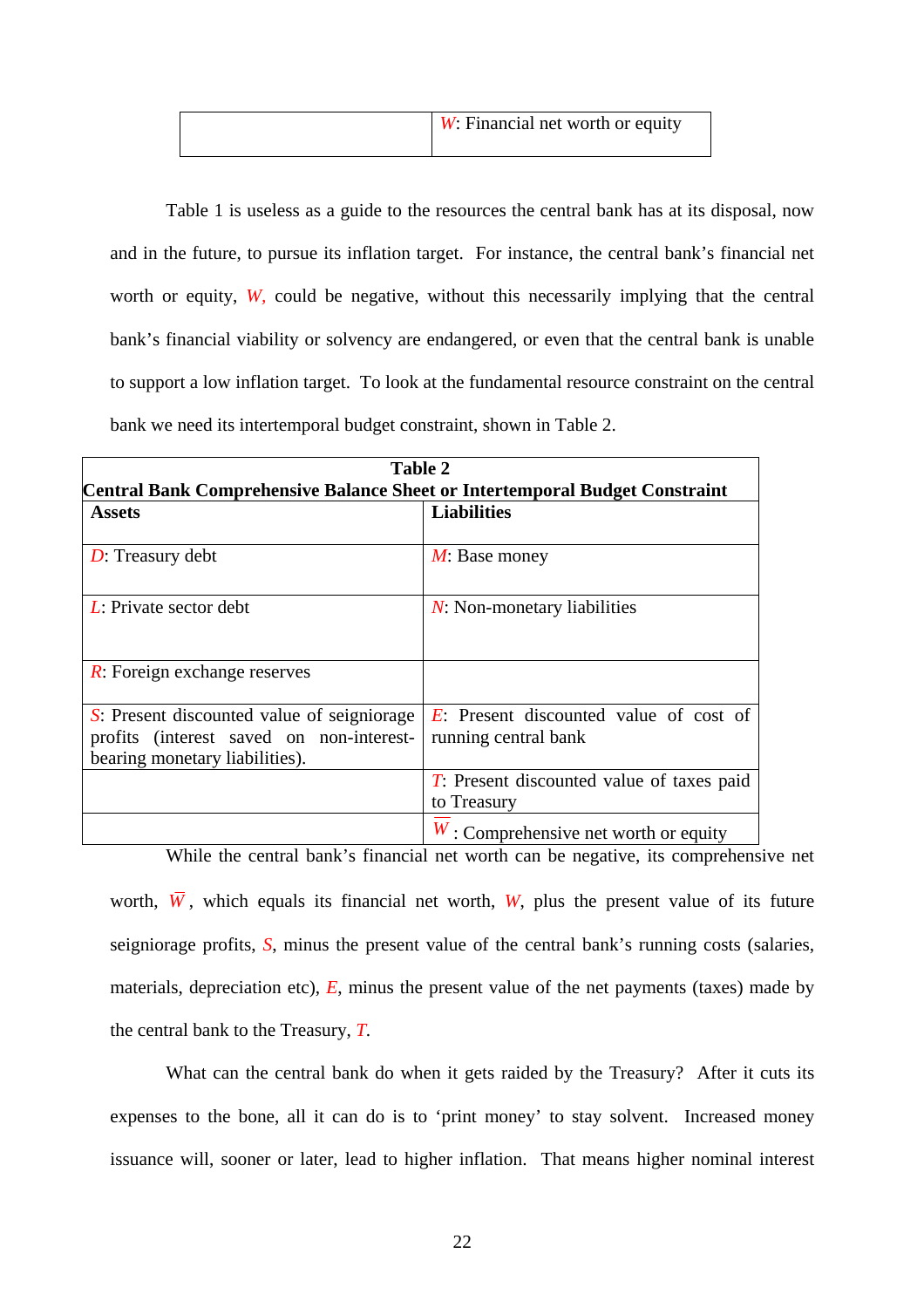rates and therefore a higher value of central bank profits on its investment account (*S*) in Table 2. Financial solvency will have been restored (assuming that the central bank is not operating on the slippery slope of the seigniorage Laffer curve), but it may well be the case that the inflation rate necessary to restore financial solvency for the central bank is different from (and most likely higher than) the inflation target (see Buiter (2004, 2005, 2006), Ize (2004) and Sims (2004, 2005)). In that case the inflation target is not independently financeable by the central bank. It is not a problem today for the ECB, the Bank of England, the Fed or the Bank of Japan, but it is a problem is many emerging markets and developing countries. It could become a problem even for the central banks in the most advanced countries. In what follows, I assume that the central bank has the financial resources to support the inflation target.

# **IIB. The ECB** *has* **achieved a remarkable and unique degree of formal operational independence**

There can be little doubt that the ECB is the central bank with the highest degree of formal or legal operational independence. Since it also sets its own operational objectives (medium term HICP inflation below but close to two percent per annum), it can also be characterized as the most independent central bank, when operational independence and target/goal independence are taken together (Eijffinger (2005)). The ECB's operational independence and its mandate are enshrined in the Treaty establishing the European Community and the associated Protocol. These can only be amended through a Treaty revision requiring the unanimous consent of the EU member states (currently 25 in number).

As regards formal, legal safeguards guaranteeing political independence, financial independence and security of tenure and conditions of employment, the ECB scores as high as or higher than any other central bank. Highly unusually, there is nothing in the Treaty and Protocol governing the ESCB and the ECB that permits the political authorities (in this case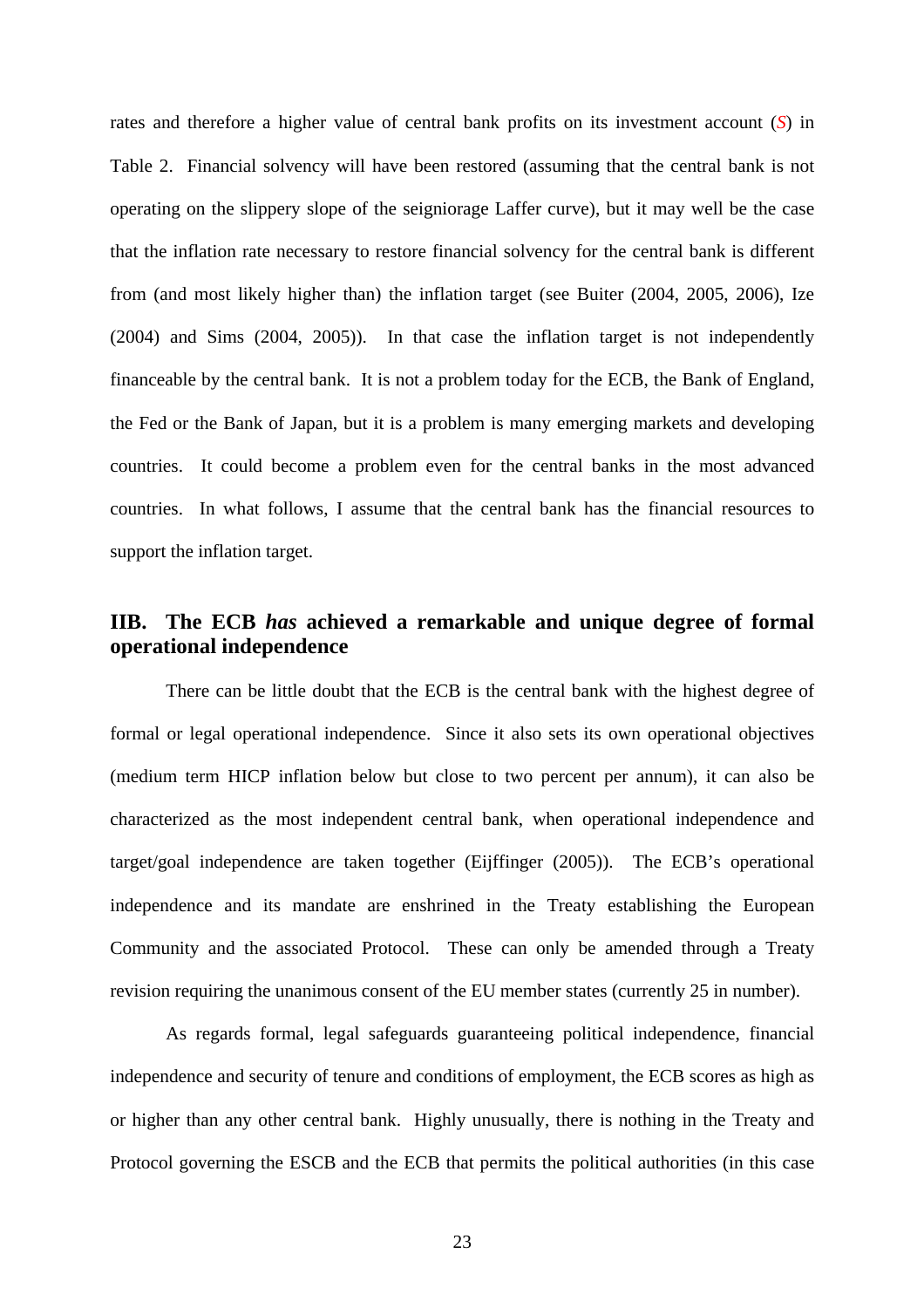the Council of the European Union) to repatriate, or take back, under extreme circumstances, the power to conduct monetary policy from the ECB. The Bank of England Act 1998 created the Treasury Reserve Powers for this purpose; the Reserve Bank of New Zealand Act 1989 contains a similar provision. Dispute resolution through the European Court of Justice provides a further safeguard for its operational independence.

There is just one potential chink in the ECB's operational independence armour. This relates to the ECB's *technical independence.* There is some question as to whether the ECB has the tools to do the job of ensuring price stability.

Responsibility for exchange rate policy is divided between the ECB and the Council of Ministers. There is no substantive problem for central bank independence from the power of the Council of Ministers, acting unanimously, to enter into formal exchange rate arrangements with non-EU countries. Joining a new Bretton Woods would clearly be a political decision, to be taken by the political leadership of the EU, not by the ECB.

However, the Council can also formulate *general orientations* for the exchange rate. Only a qualified majority is required for this. Divided responsibility for the exchange rate could make a mockery of central bank independence. Not surprisingly, the ECB asserts that it cannot be given binding exchange rate orientations without its consent, and it has good sense on its side. Every French minister of finance since 1999 and a number of other ministers of finance have begged to disagree, however. The issue has not yet been put to the test.

# **IIC. Central bank operational independence means absence of substantive accountability**

#### **IIC.1 Accountability: to whom, for what and in which form?**

*Formal* accountability is the aspect of responsibility involving giving, *ex-post*, a statistical or judicial explanation for events, actions and outcomes. Such formal accountability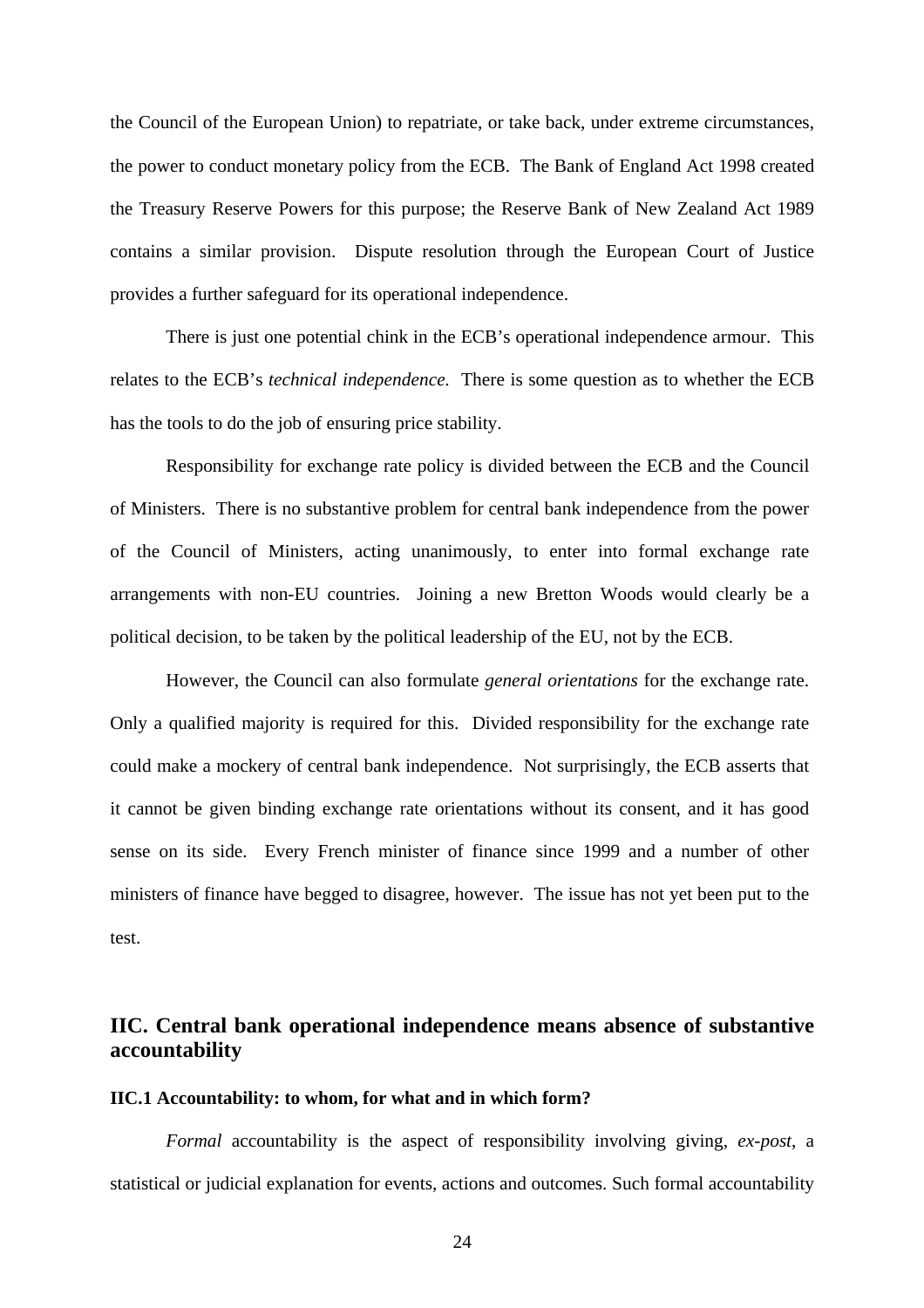requires that those to whom account is given (the Principal) can properly monitor the actions of Agent. The Principal must have enough information to be able to make an informed judgment as to how well the party held to account has performed. Clear objectives for the Agent and the most complete possible information about the actions of the Agent are necessary for formal accountability to be possible.

Formal accountability requires openness and transparency, at least *ex-post.* Whether, in the case of the ECB, it is enough to know the objectives of the ECB and to observe the narrowly defined actions of the monetary authority (typically the interest rate decisions), or whether more detailed and comprehensive information about the actions of the ECB (such as individual voting records, if voting takes place) and greater procedural transparency (minutes) are also required, continues to be a subject of disagreement (see e.g. Buiter (1999) and Issing (1999)). It is my position that the relevant actions of the ECB are not just the current and past interest rate decisions, but also the individual votes that produce that interest rate decision, and the (attributed) arguments, opinions, views of the transmission mechanism and forecasts that helped shape past and present interest rate decisions and will help shape future decisions.

*Substantive* accountability means that, following such reporting, explanation and justification, *judgment (or other pleasant or unpleasant consequences) may follow*. There is substantive accountability if the reporting, explanation and justification is 'payoff-relevant' for the party doing the reporting, that is, if there can be punishments, sanctions or rewards for those deemed responsible for actions or outcomes. It is clear from its own website, that the ECB has a minimalist, interpretation of accountability as formal accountability only: it is the (written and oral) *reporting obligations* of the ECB to the European Parliament, the European Commission and the European Council.<sup>11</sup> The same holds for the Bank of England (which

 $\overline{a}$ 

<sup>&</sup>lt;sup>11</sup> See: http://www.ecb.int/ecb/orga/accountability/html/index.en.html. The website states "According to the Statute, the ECB is required to publish quarterly reports on the activities of the Eurosystem as well as a consolidated Weekly Financial Statement. In addition, it has to produce an Annual Report on its activities and on the monetary policy of the previous and the current year. The Annual Report has to be addressed to the European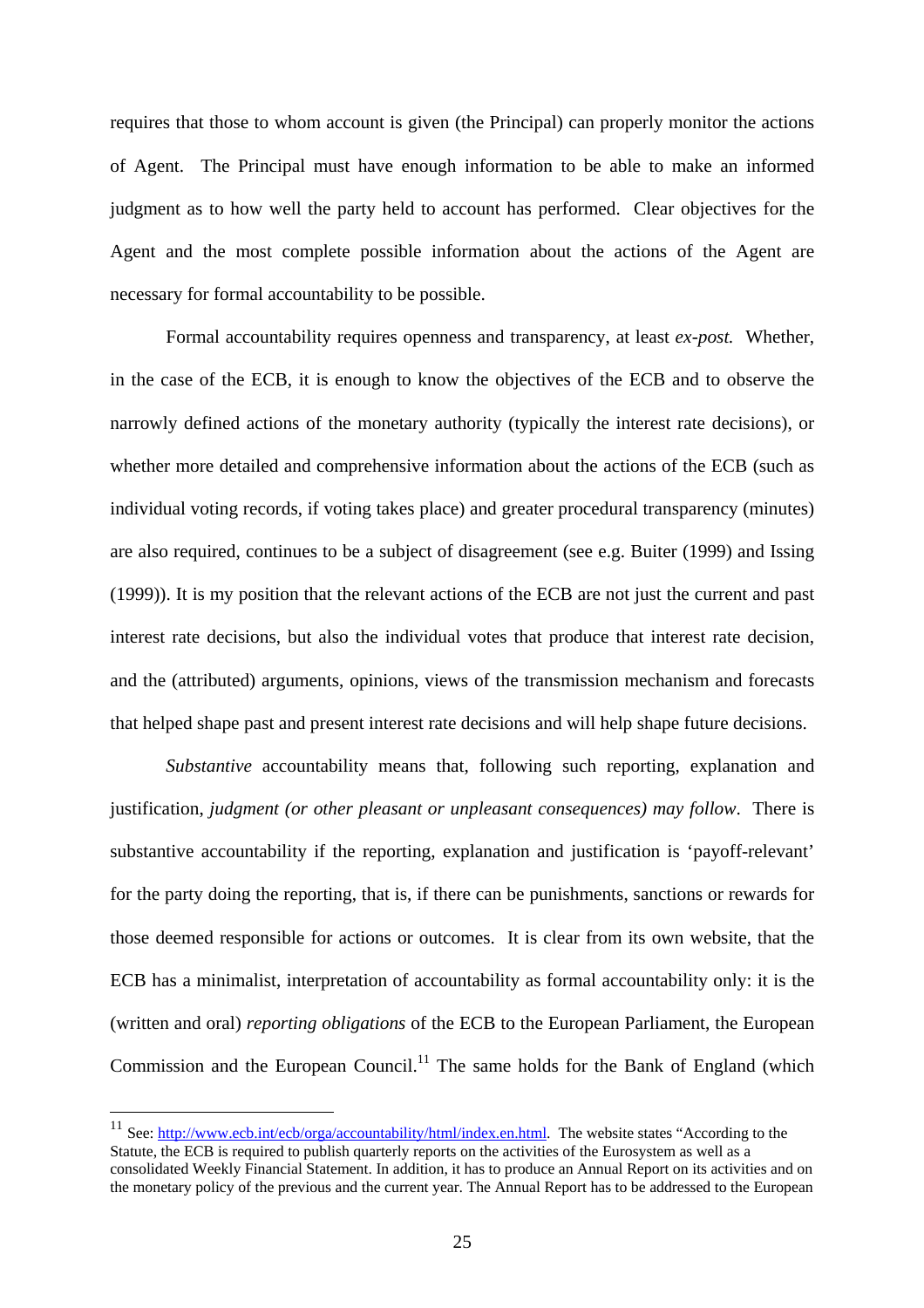also has oral reporting obligations towards the UK Parliament) and all other operationally independent central banks.

 It is not surprising that truly operationally independent central banks have effectively no substantive accountability at all. Independence *has* to mean that those in charge of monetary policy cannot be fired except for incapacity or serious misconduct, and that financial remuneration and working conditions likewise cannot be used to reward or punish them.12 It ought to mean also that monetary policy makers cannot be sued in civil courts or be dragged into criminal courts for actions taken in their capacity as monetary policy makers. In the advanced industrial countries we have not (yet) witnessed recourse to the law by those disgruntled with the conduct of monetary policy. The legal immunities and liabilities of central bankers in the performance of their monetary policy making tasks are, however, an uncharted area.

# **IID. Incentivising monetary policy makers through enhanced formal accountability when there is no substantive accountability**

The absence of substantive accountability for central banks and individual central bankers means that it is difficult to provide them with the proper incentives to do the best possible job. While many central bankers may be motivated in their approach to the job by a sense of public service, by duty and by unflinching commitment to the central bank's

Parliament, the EU Council, the European Commission and the European Council." Article 113.3 of the Treaty Establishing the European Community (Consolidated Version) states *"The ECB shall address an annual report on the activities of the ESCB and on the monetary policy of both the previous and current year to the European Parliament, the Council and the Commission, and also to the European Council. The President of the ECB shall present this report to the Council and to the European Parliament, which may hold a general debate on that basis. The President of the ECB and the other members of the Executive Board may, at the request of the European Parliament or on their own initiative, be heard by the competent committees of the European Parliament."* 

<sup>&</sup>lt;sup>12</sup> Governing Council members of the ECB, both Executive Board members and NCB Governors, can only be fired for incapacity and serious misconduct. This does not appear to include gross incompetence as a cause for dismissal. The Bank of England Act 1998, permits dismissal when an MPC member is *unable or unfit* to do the job. This would seem to be a weaker test than that of the ECB. In particular, 'unfit' would seem to include 'grossly incompetent'. Other causes for dismissal of MPC members include bankruptcy and a few other irrelevant odds and ends.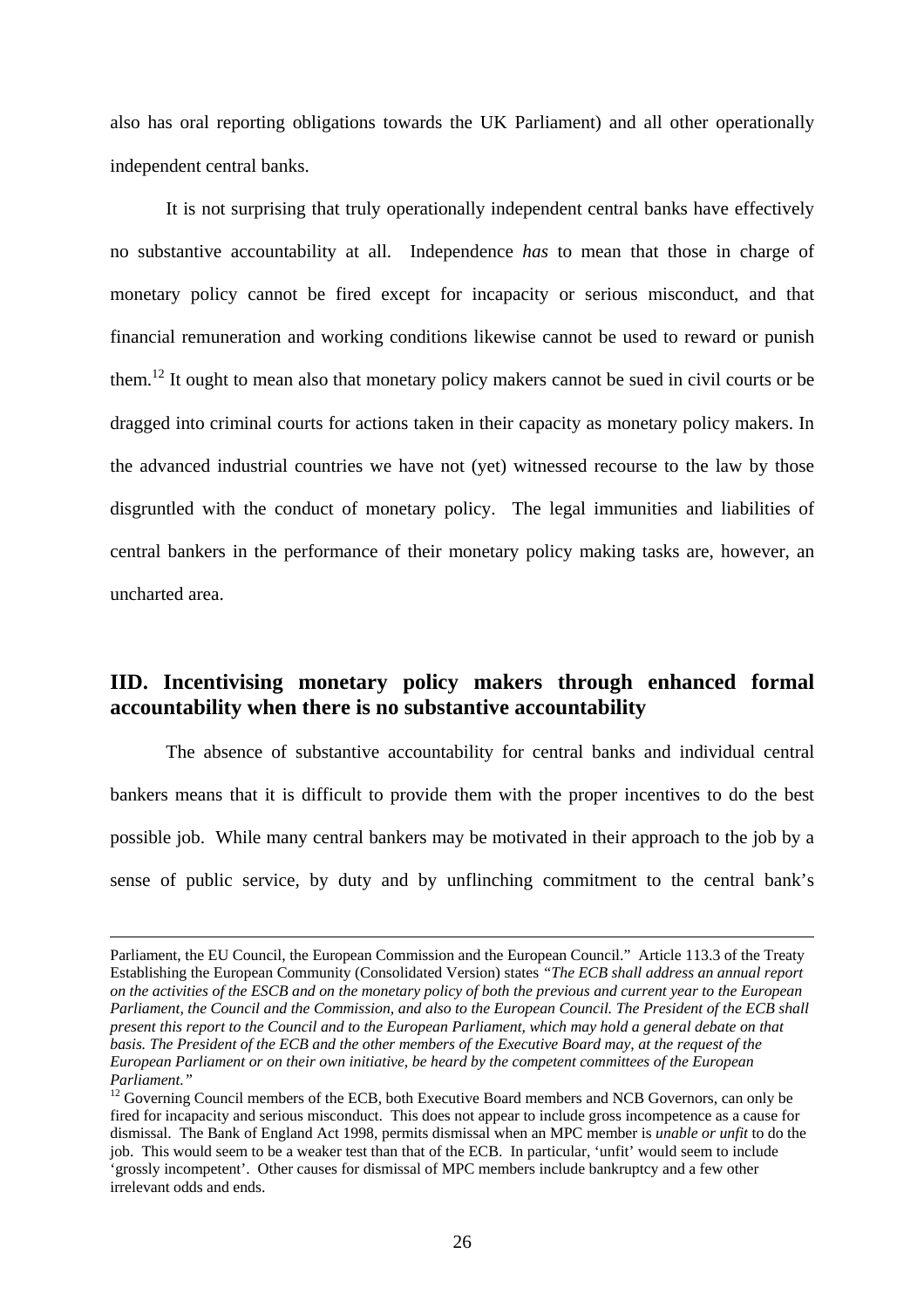mandate, one would like to see these higher motives reinforced by such primitive but frequently more reliable motives as the desire for power, prestige, wealth, comfort and leisure. This problem is especially acute when the monetary policy decision is a group decision; it gets more severe the larger the monetary policy making committee.

When monetary policy is made by a committee, two further factors can adversely influence the quality of the decision making. The first is the problem of free riding and shirking by individual members whose incremental contribution to the joint product (the interest rate decision) cannot be identified clearly (see Blinder (1999, 2005, 2006), Sibert (2003, 2006), Mihov and Sibert (2006)). The second concerns some well-known problems and pathologies associated with small-group decision making, of which 'groupthink' is a well-known example. (see Sibert (2006); for a more optimistic perspective on group decision making see Blinder (1999, 2005), and Blinder and Morgan (2005)).

How can one incentivise monetary policy makers in operationally independent central banks to pull their finger out? The only consequences of poor individual performance (if it can be identified), are damage to reputation (shame and embarrassment), poorer prospects for honours and impaired career prospects following one's term of office with the monetary authority.

Employment prospects in the public sector or the prospect of honours would not be morally appropriate or even legitimate incentives to induce central bankers to put their shoulder to the wheel, but this does not mean they play no role. Post-central bank employment prospects in the private sector would, however, subject to the appropriate safeguards and purdah/cooling-off-periods, be a useful way of incentivising central bankers.

If we grant the assumption that the outside world's perception of one's competence is a major determinant of one's future employment prospects, it is essential that the most complete information about each monetary policy maker's contribution to the monetary

27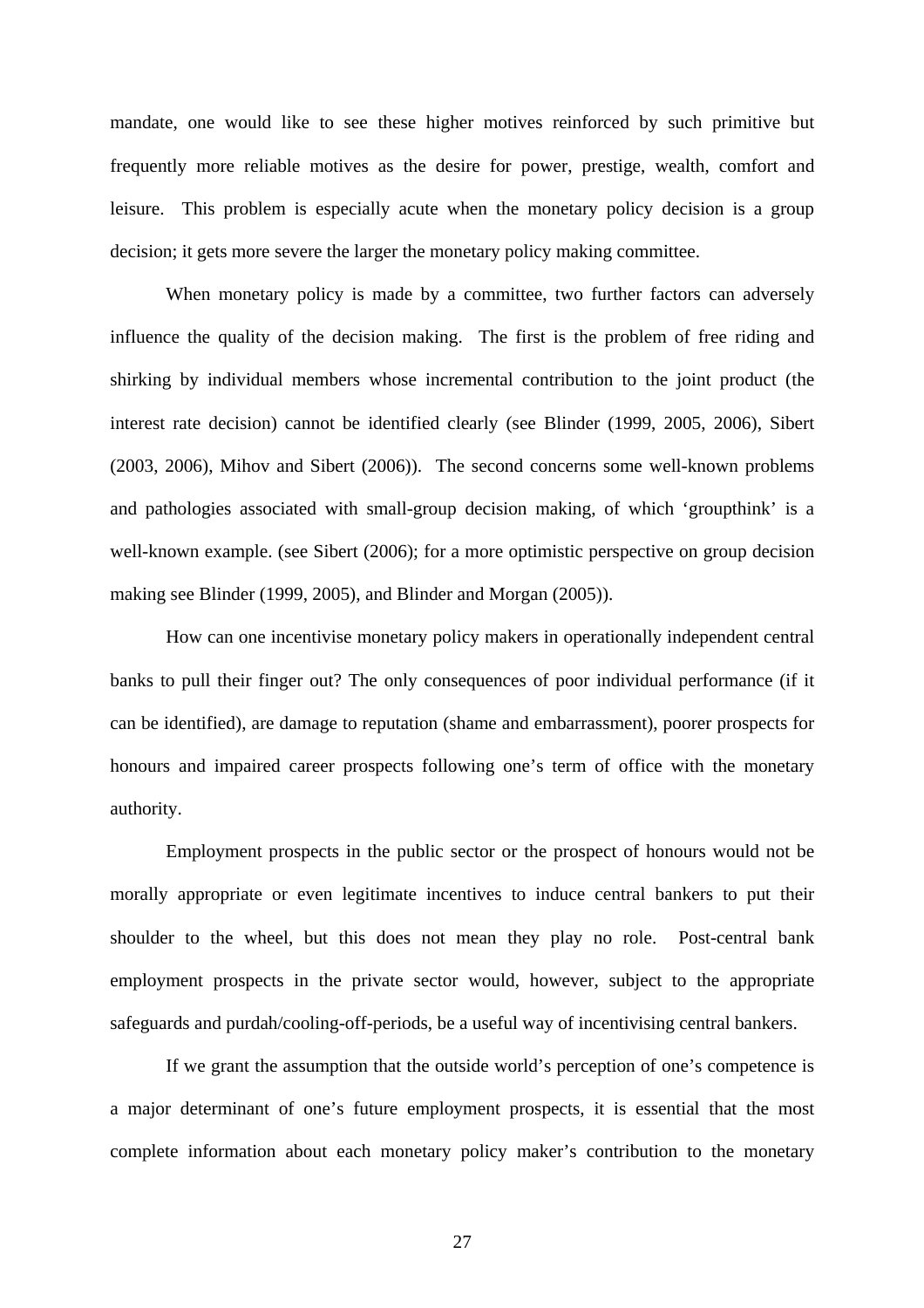policy decision is publicly available. This is not an issue when monetary policy is made by one person, as is the case in New Zealand. It is an issue when monetary policy is made by a committee, as it is now in the majority of central banks. Revealing the individual votes of all members of a monetary policy committee as soon as practicable following a monetary policy decision, is an effective way of structuring incentives and represents a tiny step towards substantive accountability.

 The obvious fact that a high degree of operational independence is inconsistent with substantive accountability should be recognised openly; lack of substantive accountability is a price one has to pay for operational independence. The sight and sound of the ECB describing itself as the most accountable central bank in the world, when the truth is zero substantive accountability and an absolutely minimal and utterly inadequate set of formal reporting duties, is not a pretty one. I also do not think it is politically sustainable. Either the ECB will become more open, or its independence will be taken from it.

### **IID. Limiting the domain of unaccountability**

The absence of substantive accountability for delegated authority can be rationalised and defended when there are clear performance gains from the delegation in question. The legitimacy of the delegation is however, undermined when the range of actions and decisions that is delegated to a substantively unaccountable authority is greater than is strictly necessary. It is here that the ECB is especially vulnerable, because since it started operations in 1999 it has made two systematic mistakes. First, it has become a vocal and highly partisan participant in wider economic policy debates that are well beyond its mandate and competence. Second, it has tried and continues to try, to broaden the scope of its formal powers and responsibilities.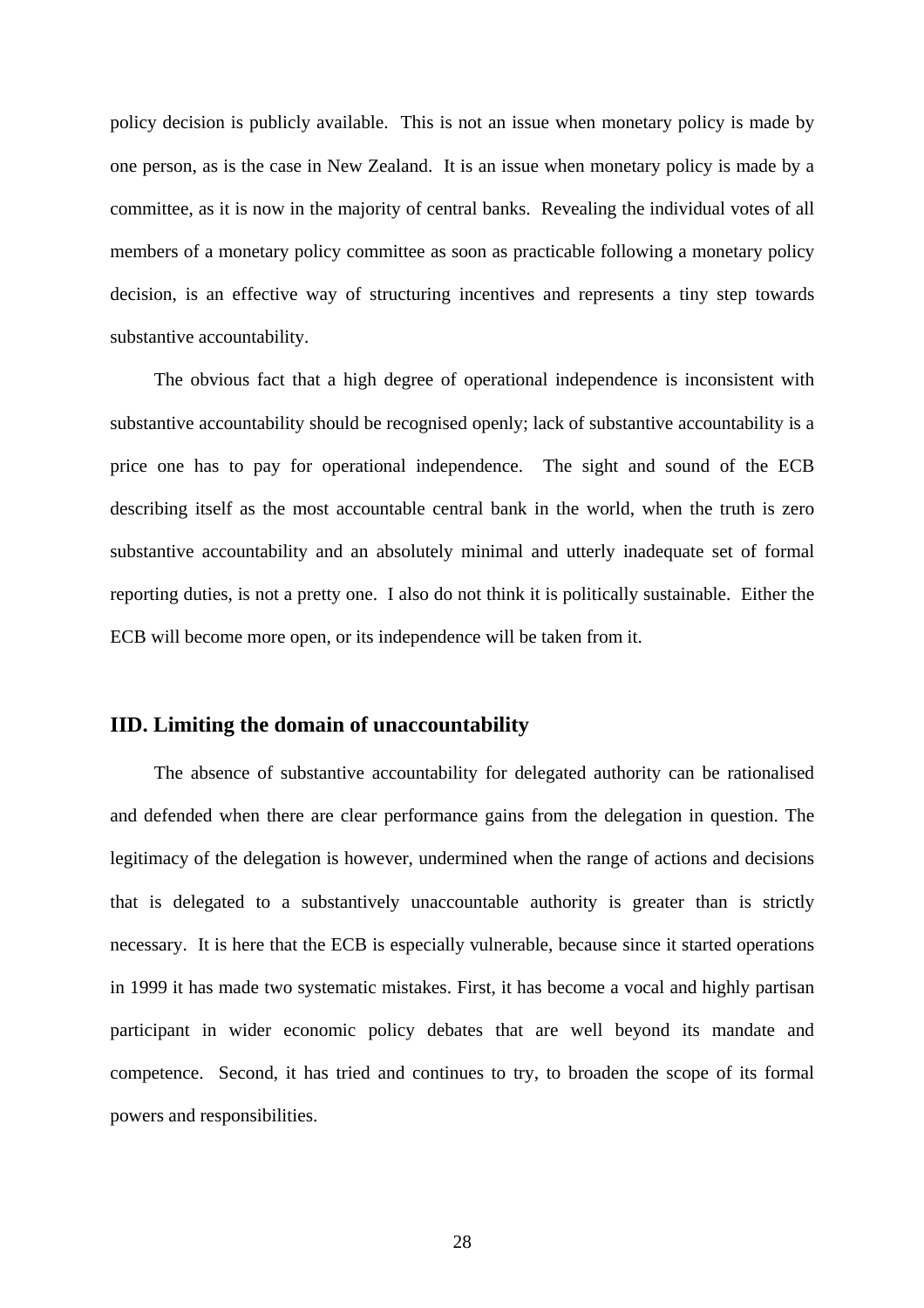### **IID1. Central banks should stick to their knitting13**

 It was a mistake for the Treaty to grant the ECB an official, public (albeit only) advisory role in the process governing the admission of new Eurozone members. The institution has neither the political legitimacy nor the analytical competence to play such an important part in a quintessentially political and broad economic-analytical decision.

 The issue is all the more serious because the 12 NCB Governors that are currently members of the ECB Governing Council face a potential conflict of interest when making recommendations on Eurozone enlargement. The reason is that, once the number of Eurozone member states exceeds 15, it will no longer be the case that each NCB Governor has a vote in each interest rate decision. Instead, they will rotate and thus have their voting power diluted. This potential loss of influence is largest for the smallest current Eurozone members, Luxembourg in particular, once the number of NCB governors reaches 22. If turkeys don't vote for Christmas, Eurozone NCB governors are less likely to vote for Eurozone enlargement.

 It is also a mistake for central bankers to express, in their official capacities, views on what they consider to be necessary or desirable fiscal and structural reforms. Examples are social security reform and the minimum wage, subjects on which Alan Greenspan liked to pontificate when he was Chairman of the Board of Governors of the Federal Reserve System. It is not the job of any central banker to lecture, in an official capacity, the minister of finance on fiscal sustainability and budgetary restraint, or to hector the minister of the economy on the need for structural reform of factor markets, product markets and financial markets. This is not part of the mandate of central banks and it is not part of their areas of professional competence. The regrettable fact that the Treasury and the Ministry of the Economy tend to make the symmetric mistake of lecturing the operationally independent central bank on what

 $\overline{a}$ 

 $13$  With thanks to Alan Blinder for this felicitous phrase.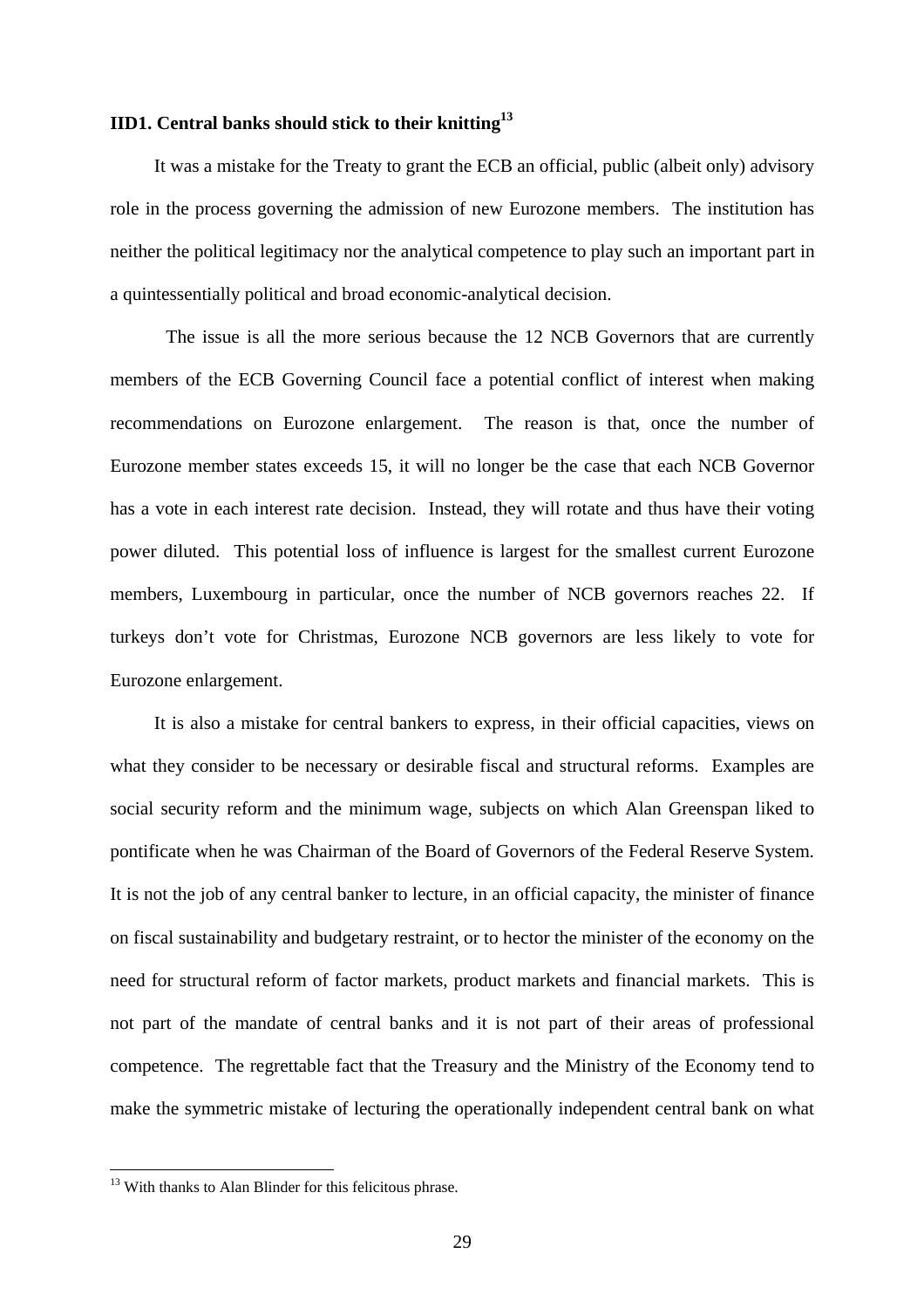they perceive to be its duties (which generally amounts to a plea for lower interest rates) does not justify the central bank's persistent transgressions.

 There are but a few examples of central banks that do not engage in public advocacy on fiscal policy and structural reform matters. The only examples I am aware of are the Bank of England and the Reserve Bank of New Zealand.

 Central bankers indeed have a duty to explain how their current and future interest rate decisions are contingent on economic developments that may include or may be influenced by, the actions of the fiscal authorities and the success or failure of structural reforms. The central bank should clarify what its reaction function is, given the economic environment in which they operate, which includes the fiscal authorities and the government and 'social partners' engaged in structural reforms.

 Independent central bankers can, and where possible should, cooperate with and coordinate their actions with those of the fiscal authorities and with those charged with structural reform. If central banks, Treasury ministers and ministers of the Economy were to act cooperatively toward each other, and with credible commitment towards the private sector, good things may well happen. The reason this does not happen in the EU, or even in the Eurozone, is not a question of principle, but of logistics. There is no coordinated fiscal policy in the EU or in the Eurozone, so the pursuit of coordination between fiscal and monetary policy in the EU or in the Eurozone is simply not possible. Mr. Jean-Claude Juncker could have private breakfasts and/or public lunches with Mr Jean-Claude Trichet every day of the week, every week of the year, it would not bring monetary and fiscal policy coordination in the Eurozone an inch closer to realisation.

# **IID. From independent central bank to minimalist independent monetary authority**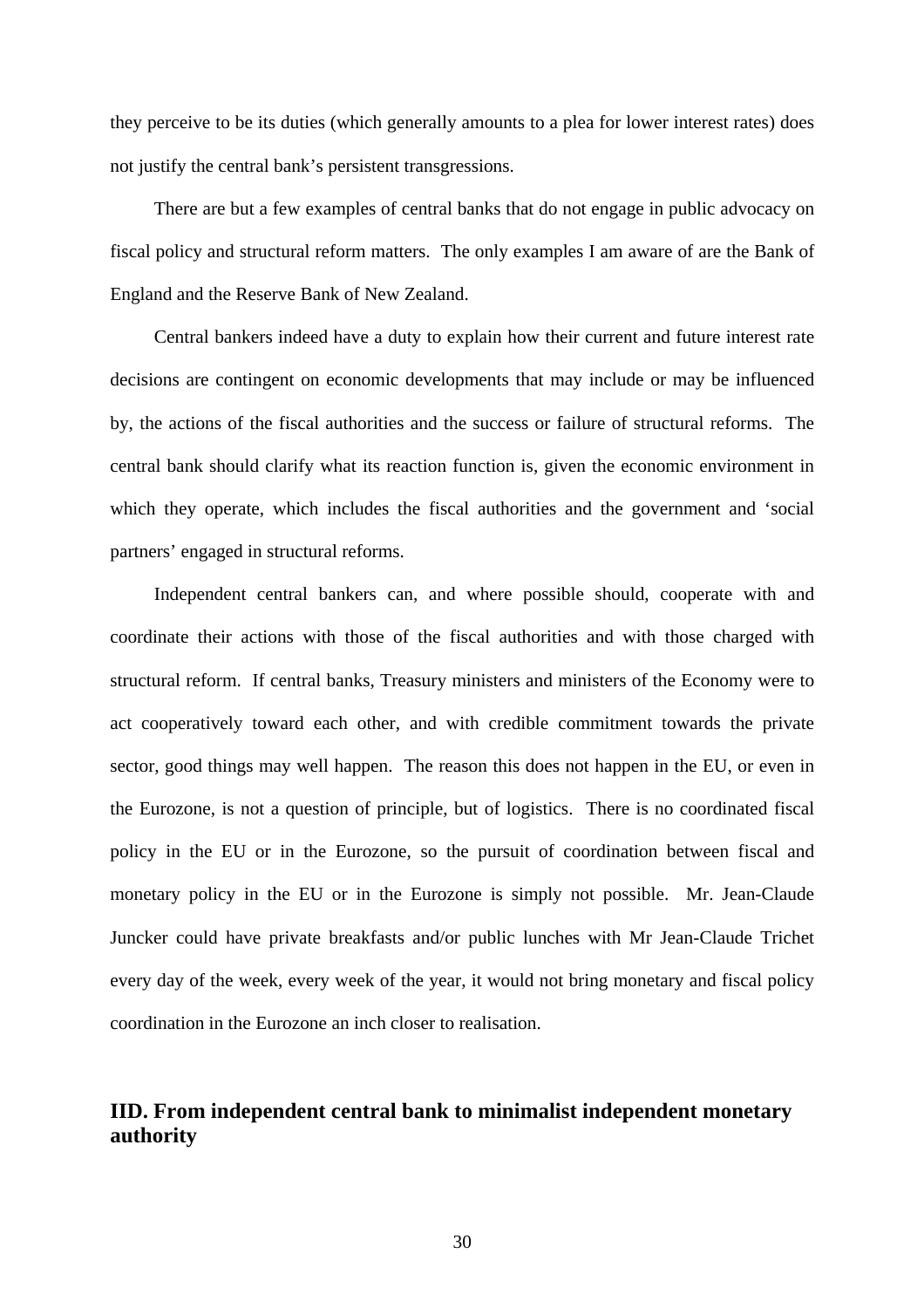The only time central banks have the right and duty to speak out on issues beyond monetary policy narrowly defined, is when the independence of the central bank is threatened. Such occasions are few and far between. Unsustainable public finances are not a matter on which the central bank should speak out, even if they threaten to confront the central bank with the dilemma: live with a sovereign debt default or bail out the improvident government through monetisation that threatens the central bank's price stability mandate. The central bank's mandated course of action is clear: they should let the government default on its debt rather than monetise that debt in a way that undermines price stability.

 The threat of systemic financial instability may make it desirable that any or all of the following speak out: the financial supervisor and regulator, the providers of clearing and settlement services and/or the lender of last resort. However, neither the supervision and regulation of financial institutions and markets, nor the provision of clearing and settlement services, nor the active part of the lender of last resort function need be the responsibility of the central bank. Because the degree of independence of an operationally independent monetary authority is much greater than what is desirable for the financial regulator/supervisor, the provider of clearing and settlement services and the lender of last resort, there is a strong accountability argument for not bestowing any of these functions on the central bank.

 An independent monetary authority need have few of the functions historically associated with the central bank. To minimize the legitimacy problems inevitably associated with the complete lack of substantive accountability of the operationally independent central bank, I would favour stripping the monetary authority of all responsibilities and competencies other than the pursuit of price stability. This minimalist objective would be supported through a minimalist assignment of instruments to the monetary authority. It would have just the power to set some short-term nominal interest rate or, in a managed exchange rate regime,

31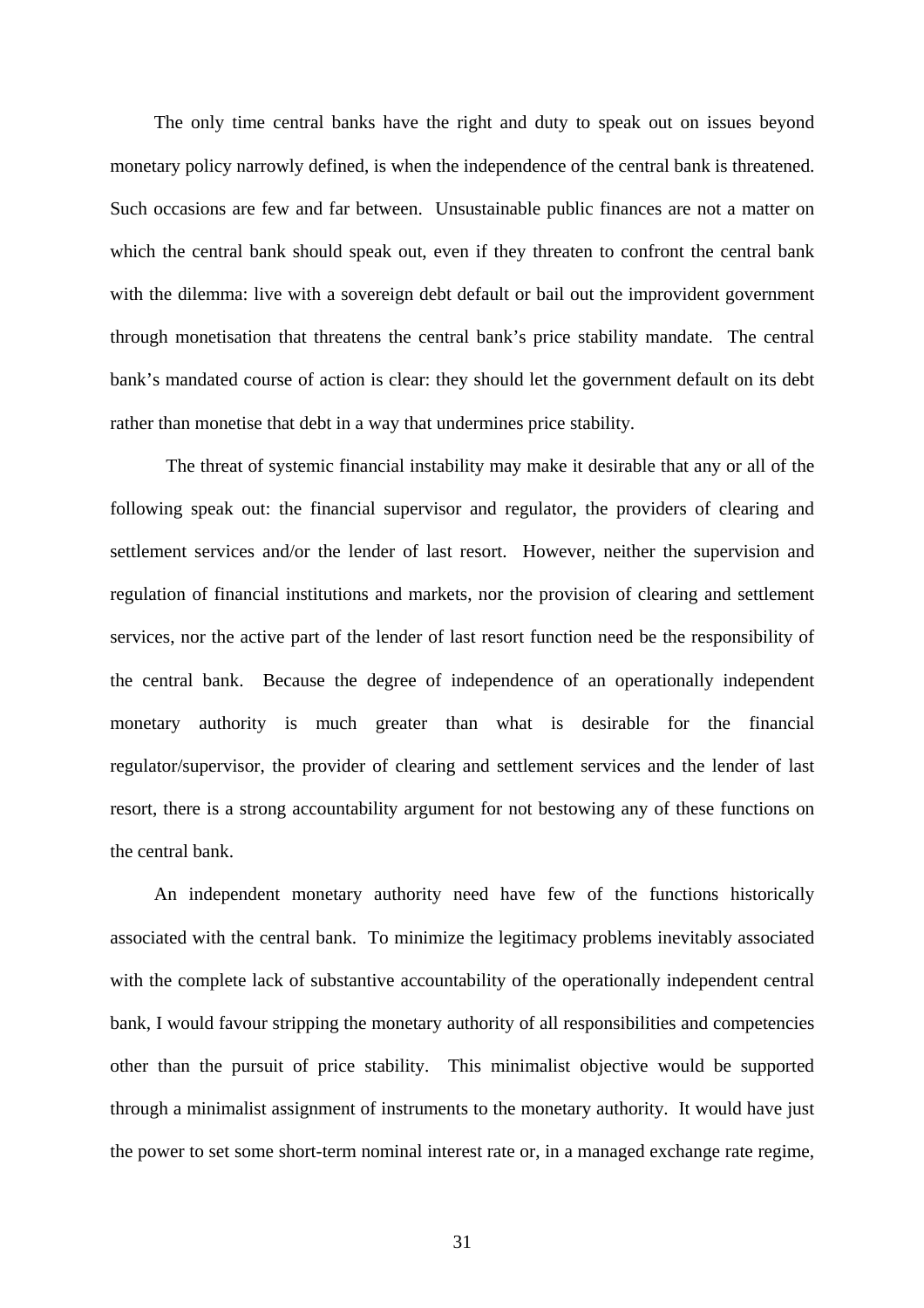to set the value of the nominal spot exchange rate. It would also be able to manage its portfolio as it sees fit. This could include portfolio operations traditionally described as sterilised or non-sterilised foreign exchange market intervention.

This implies, that I would deny the monetary authority the following functions:

- 1. Supervision and regulation of banks, other financial institutions and financial markets
- 2. Ownership, control and management of the interbank clearing and settlement systems (e.g. TARGET for the Eurozone and its proposed successor, TARGET2).<sup>14</sup>
- 3. Ownership, control and management of the financial securities clearing and settlement systems (e.g. the proposed TARGET2-Securities for the Eurozone)
- 4. An active role in the prevention and mitigation of financial instability (other than what is the natural by-product of the pursuit of price stability), including an active part in the discharge of the lender of last resort function.

 It is possible to strip the monetary authority of an active role in all four areas without this having any material adverse effect on financial stability or on the efficiency of the financial intermediation, clearing and settlement processes. As there would be accountability gains from removing the monetary authority from all four areas, there is no reason not to proceed.

 The ECB currently has no role in financial supervision and regulation. The Treaty and Protocol do not grant the ECB supervisory or regulatory powers, but neither do they role this out.<sup>15</sup> The ECB owns and runs TARGET, but is not granted a monopoly of clearing and

<sup>14 &</sup>quot;TARGET stands for **T**rans-European **A**utomated **R**eal-time **G**ross settlement **E**xpress **T**ransfer system." "It is the Real Time Gross Settlement system for the euro, offered by the Eurosystem. It is used for the settlement of central bank operations, large-value euro interbank transfers as well as other euro payments. It provides real-time processing, settlement in central bank money and immediate finality. TARGET was created by interconnecting national euro real-time gross settlement (RTGS) systems and the ECB payment mechanism. It went live in January 1999." ECB Website, http://www.ecb.int/paym/target/html/index.en.html.

<sup>&</sup>lt;sup>15</sup> Article 3.3 of the Protocol on the Statute of the European System of Central Banks and of the European  $\frac{15}{10}$ Central Bank states: "In accordance with Article 105(5) of this Treaty, the ESCB shall contribute to the smooth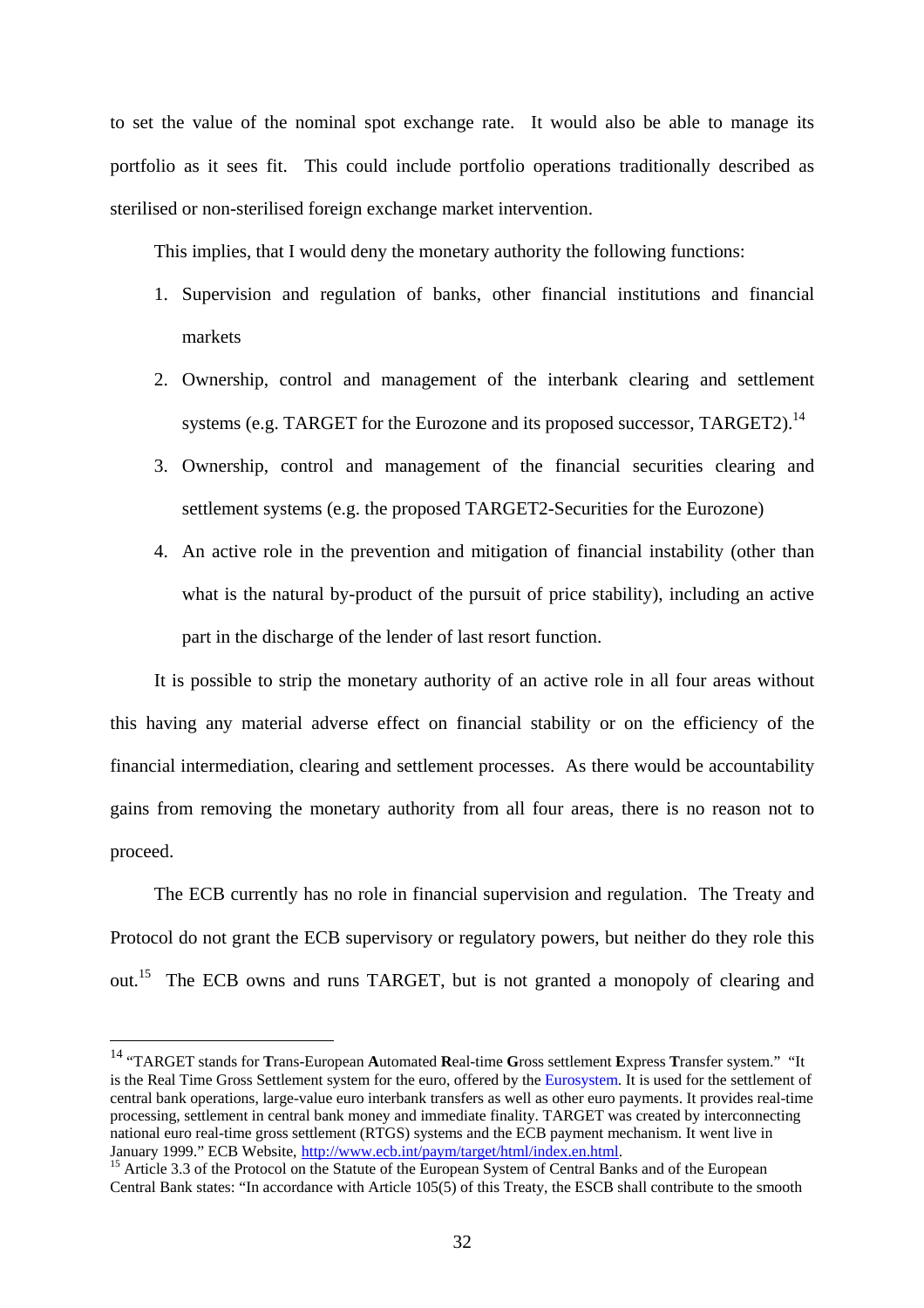settlement services by the Treaty. It has ambitions for being the monopoly provider of Eurozone clearing and settlement facilities for securities.

#### **IID1. Taking the monetary authority out of financial supervision and regulation**

The ECB has always had ambitions to become the leading supervisor/regulator of banks and other financial institutions and of key financial markets in the Eurozone (Padoa Schioppa (1999)). There is a good case for an EU-wide (note, not just a Eurozone-wide) supervisor and regulator of banks and other financial institutions, especially as and when such institutions are established under European statutes. There is no case for the ECB fulfilling this role.

The prospect of the extreme degree of substantive unaccountability of Eurozone monetary policy being extended to financial supervision and regulation is a deeply unattractive one. This important but murky area is at the same time highly technical and deeply political. It involves often intense distributional conflict and fierce fights over property rights. Expertise in monetary policy is no qualification for that job. The notion that it should be discharged by an institution without any substantive accountability is unacceptable.

#### **IID2. Taking the monetary authority out of the clearing and settlement business**

The provision of clearing and settlement services is another example of an area where central banks often play a role, despite there being no fundamental efficiency argument for it. Real Time Gross Settlement (RTGS) systems process a country's large-value payments. Historically, they are the preserve of the central bank, which more often than not owns, runs

conduct of policies pursued by the competent authorities relating to the prudential supervision of credit institutions and the stability of the financial system."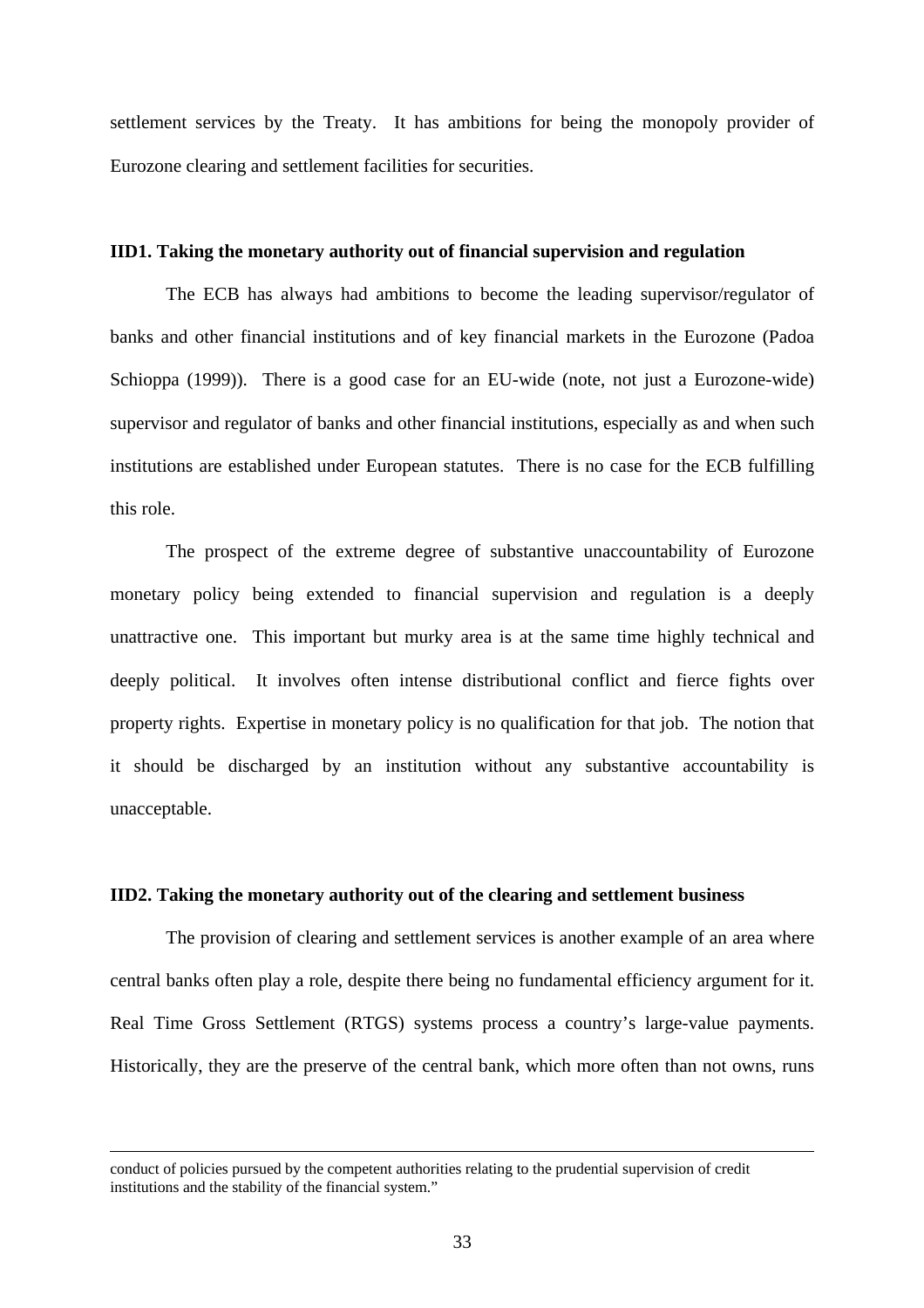and oversees it. Examples include CHAPS for the UK, Fedwire for the US, BoJ Net for Japan and TARGET for the Eurozone.

The reason why an operationally independent central bank ought to divest itself of its national (in the case of the ECB regional) RTGS system ownership, management and operation is not that the central bank is doing a particularly poor job of running the RTGS system. It is that, if it were to do a poor job, it is excessively sheltered behind the operational independence shield of the central bank. There is no reason why the owner/manager/operator of the RTGS system should not be fired for doing a poor job. When the owner of the RTGS system is also the head of the operationally independent central bank, appropriate sanctions and incentives cannot be brought to bear on him/her.<sup>16</sup>

The ECB should "outsource" TARGET by spinning it off to another regulated entity (public or private) – one which has no monetary policy functions and much greater substantive accountability than the ECB. Instead the ECB's systematic mandate and mission creep is leading it to propose that its monopoly over the provision of euro clearing and settlement services through TARGET (and its successor TARGET2) be extended to clearing and settlement of Eurozone transactions in financial securities through a proposed TARGET2 – Securities, to be owned, controlled and run by the ESCB (see Norman (2006)).

A Eurozone-wide platform for clearing and settling securities transactions is highly desirable, because it would lower transaction costs and promote further market integration. There is no efficiency argument for having the central bank provide the clearing and

 $\overline{a}$ 

<sup>&</sup>lt;sup>16</sup> My proposal that the central bank divest itself of ownership/management/operation of its national or regional RTGS system is not unheard of. At the SIBOS conference in Sydney, October 2006, Steve Barton, Senior Manager, Payments Systems and Liquidity, Banking and Market Services, Bank of England, discussed the idea of the Bank of England giving up running Britain's RTGS system. "In most cases central banks are the operators of the RTGS, but we are happy to review this," he said when discussing renewal of the system. This "may lead to a different proposal in the future." Quotes from NEWSMAKERS - CENTRAL BANKERS IN THE NEWS, Central Banking Publications, 31 October 2006.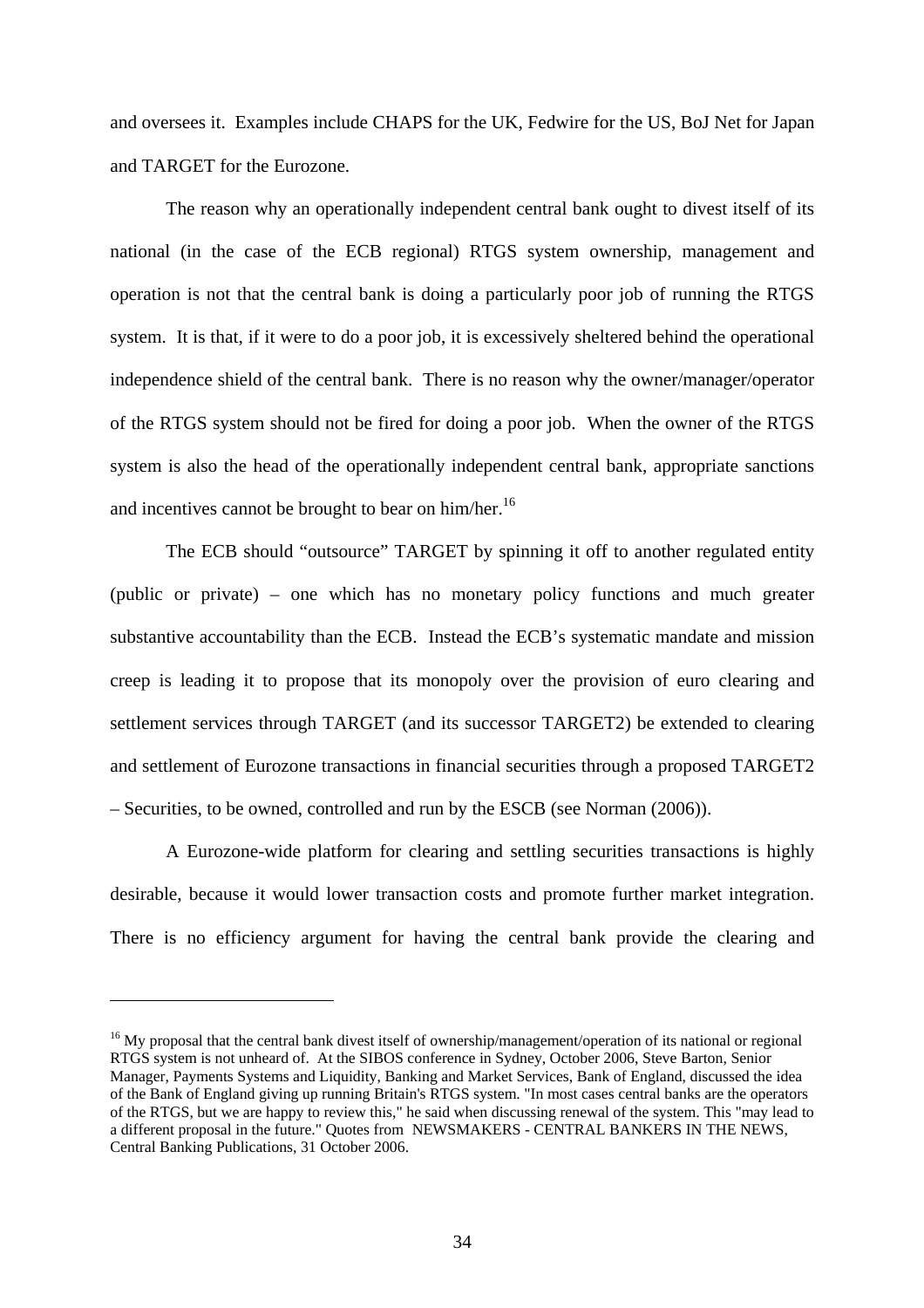settlement platform, however, and it is important for the political health of the European Union that any ECB attempt to muscle in on this activity be resisted. The body running TARGET (and the future TARGET2-Securities) needs access to the liquid liabilities of the ECB to fulfil its clearing and settlement role at least cost. It therefore needs an account with a generous balance at the ECB or an overdraft facility with the ECB. There is no logical or practical reason why the ECB should provide such clearing and settlement services itself.

#### **IID3. Taking the monetary authority out of the financial stability business**

Here I briefly develop the proposition that the monetary authority has no natural role in ensuring financial stability, other than what emerges naturally as the by-product of its pursuit of price stability. A three-step argument is used. The first step is that the scope and incidence of systemically important financial instability are limited. The second step is that the irreducible minimum financial stability role that does indeed exist for public sector institutions can be performed perfectly well without the active participation of the monetary authority. The third step is that if it can be done equally well without the monetary authority, it should be done without the monetary authority. The reason is that it is undesirable, from the point of view of substantive accountability and democratic legitimacy, to grant additional tasks and responsibilities to the operationally independent and therefore substantively unaccountable monetary authority.

Whatever set of institutions is charged with maintaining financial stability, a minimalist view of financial instability is essential.<sup>17</sup> The public authorities should act to prevent three kinds of pathologies. First, *disorderly markets*, including failures of clearing and settlement systems. Second, extreme credit and asset market booms and busts, where market valuations and the cost and availability of credit have become clearly detached from

 $\overline{a}$ 

<sup>&</sup>lt;sup>17</sup> What follows owes much to the papers of Allen and Wood (2005) and Howard (2006).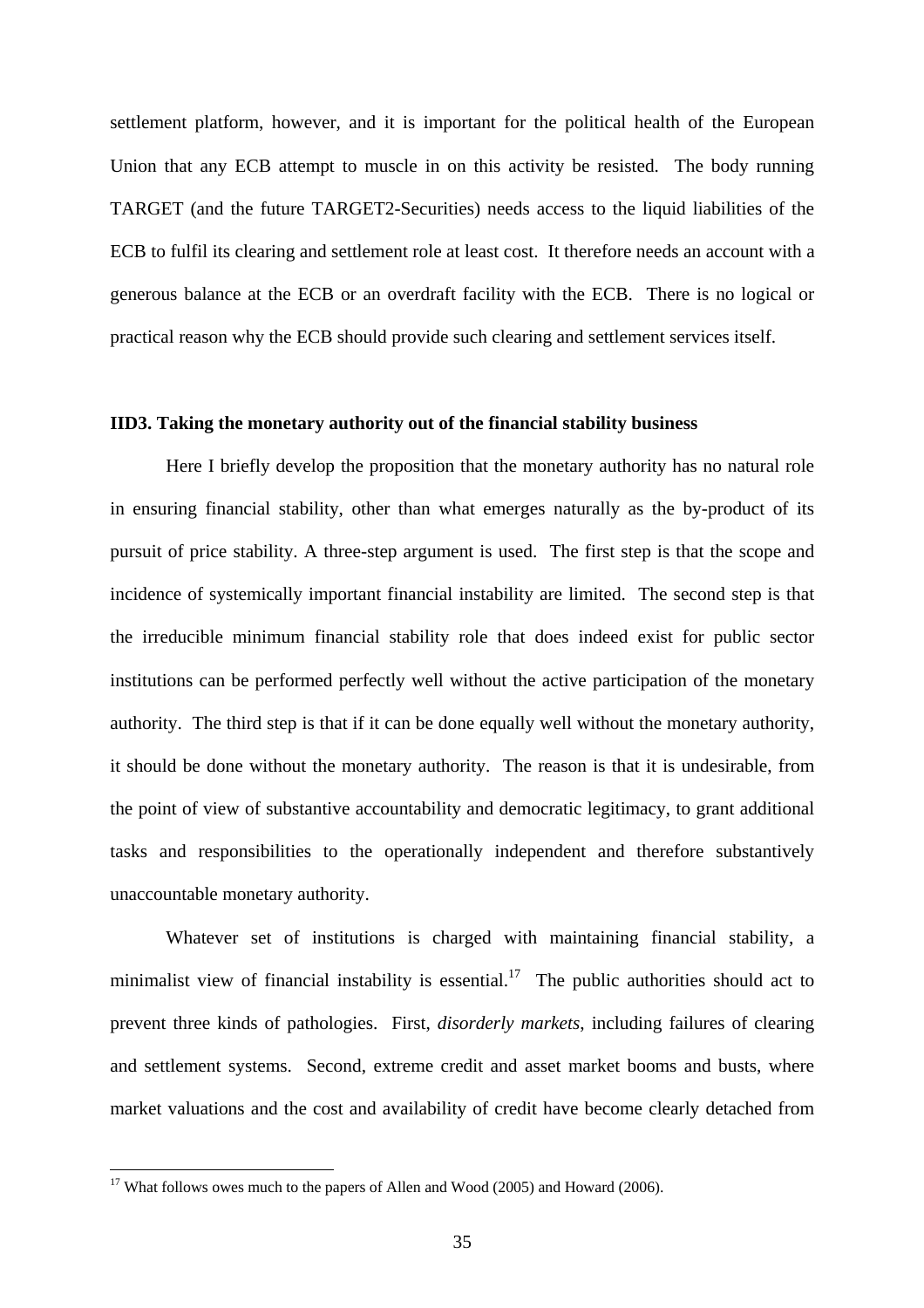fundamentals. Third, defaults and bankruptcies that have material negative systemic externalities that outweigh the positive value of default and bankruptcy in the re-allocation of ownership and control rights in a market economy based on property rights and the rule of law.

Disorderly markets are rare. For instance, since the New Zealand dollar was floated in 1985, the policy of the Reserve Bank of New Zealand has been to intervene only during periods of "extreme market disorder" when the operation of the foreign exchange market itself is under threat. For this purpose, the Bank maintained foreign exchange reserves in a target range of SDR 1.45bnto 1.75bn. The Bank has never had to intervene for crisis management reasons during the past 21 years. While the event may be rare, the cost of event should it occur could well be high. The post 9/11 flooding of the world's inter-bank markets and money markets with central bank liquidity was clearly an appropriate precautionary measure.

Unlike disorderly markets, credit booms and busts are a common and integral part of both ancient and modern financial capitalism. The monetary authority has neither an obvious mandate for preventing or mitigating credit booms and asset price bubbles, nor a comparative advantage in doing so. Unless asset market or credit developments threaten the fulfilment, sooner or later, of the primary price stability mandate, where price stability is defined, appropriately, in terms of some consumer price index or cost-of-living index, asset market and credit booms are not a first-order concern of the monetary authority. If the conventional instrument of monetary policy (a short-term nominal interest rate) can be used to address asset market bubbles and credit booms without prejudice to the price stability target, now and in the future, the monetary authorities are indeed not only entitled, but mandated to do so.

I have serious doubts, however, about the effectiveness of the use of the central bank's policy rate in the pursuit of asset price stability and credit growth moderation, although sharp

36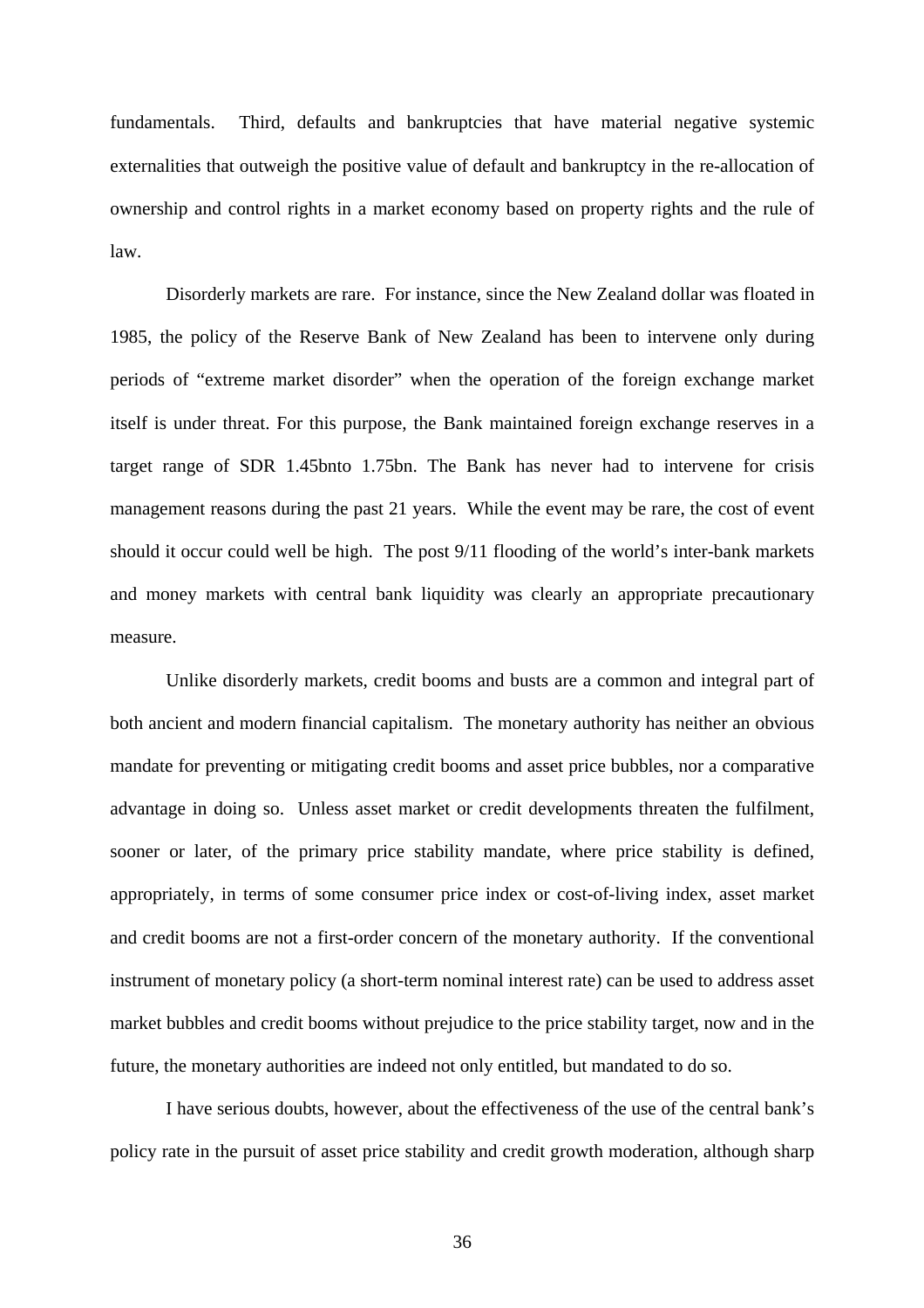cuts in the policy rate can help clean up the mess that results when asset bust follows asset boom and credit crunch follows credit glut. The reasons monetary policy should not target asset prices are straightforward.

First, monetary policy should not try to influence asset prices that reflect fundamentals, even if these asset prices move fast and furiously, as often they will. Second, monetary policy is not the appropriate tool for influencing asset price movements that are not driven by fundamentals, that is, monetary policy is not an effective tool for bursting or mitigating bubbles. You don't hunt bubbles with fundamentals. At most, if the monetary authorities are sufficiently confident that a given observed pattern of asset price movements does indeed represents a bubble, they should use open mouth operations (warnings about irrational exuberance or irrational despondency) to try and prick the bubble.

Credit control measures, such as tighter margin requirements, lower limits on loan-tovalue ratios for housing credit, more demanding collateral requirements, higher downpayments for home purchases and durables purchases are the appropriate tools for dealing with credit growth deemed excessive. Taxing lending or borrowing (in a financially open economy, borrowing would make more sense as disintermediation tends to be harder for borrowers than for lenders) is another possible financial stabilisation tool. There is no reason, however, for the central bank to be involved in designing, implementing and administering any such measures. It is enough for the central bank to be informed, so it can make informed judgments about the implications of such credit control measures for the pursuit of its price own price stability mandate.

Systemically important defaults and bankruptcies in the financial sector no doubt occur, but have I trouble recalling any in the leading industrial countries since World War II. The bail-out of LTCM (with private money but facilitated through the good offices of the New York Fed) has been justified on the grounds that its failure would have created systemic

37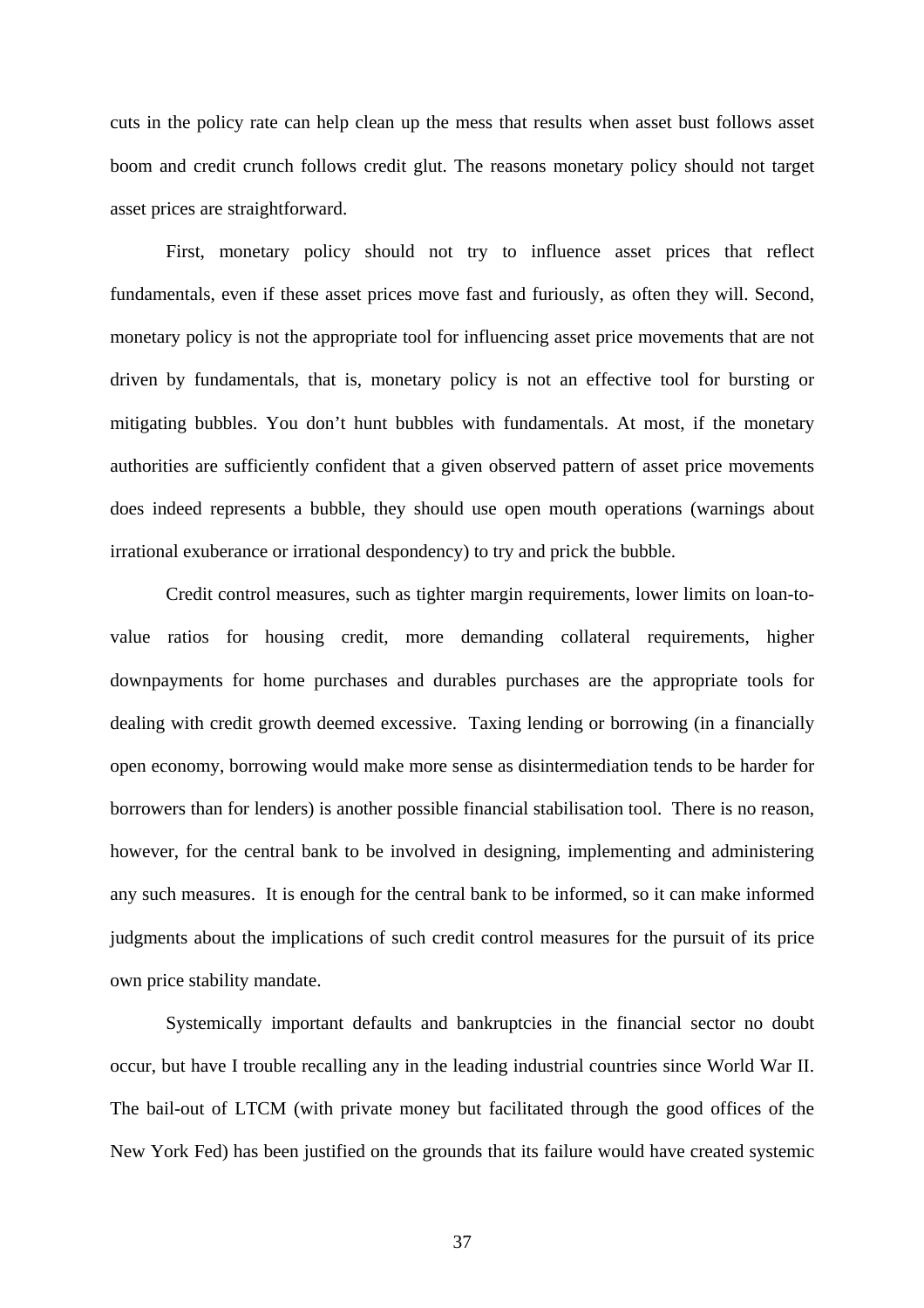risk, through the exposure of systematically important banks to the institution and through the effect of the rapid liquidation of LTCM's positions on certain asset prices. I disagree, and had it been my call, I would have allowed it to fail. I do not believe that the failure of this highly leveraged betting facility for the extremely rich would have created systemically significant negative externalities. I find it hard to think of any single financial institution whose failure would be more systemically significant than the failure of, say, General Motors. And there is no financial stability argument for bailing out automobile manufacturers, no matter how large.

Given enough non-fundamental contagion effects, any (financial sector) default can become a systemically important issue. However, pure contagion effects can be addressed effectively by the authorities without foregoing the benefit of periodic large-scale defaults in the financial sector.

Some central banks, the ECB prominent among them, favour a definition of financial instability that encompasses just about any inefficiency in the financial intermediation process. Since financial intermediation, whether through long-term client relationships institutionalised through banks or through markets, is shot through with features that can be plausibly be interpreted as inefficiencies, it is easy, using this all-encompassing definition of financial instability, to paint a picture of pervasive financial instability and of even more comprehensive threats to financial stability. From this 'acquis', some prominent members of the ECB Executive Board have called for a greatly enhanced role of the central bank in financial supervision and regulation. This should be resisted. Financial sector inefficiency is not a financial stability issue. It represents, at most, an issue to be addressed by the regulator/supervisor, not by the monetary authority.;

#### **IID4. Taking the monetary authority out of the lender-of-last-resort business**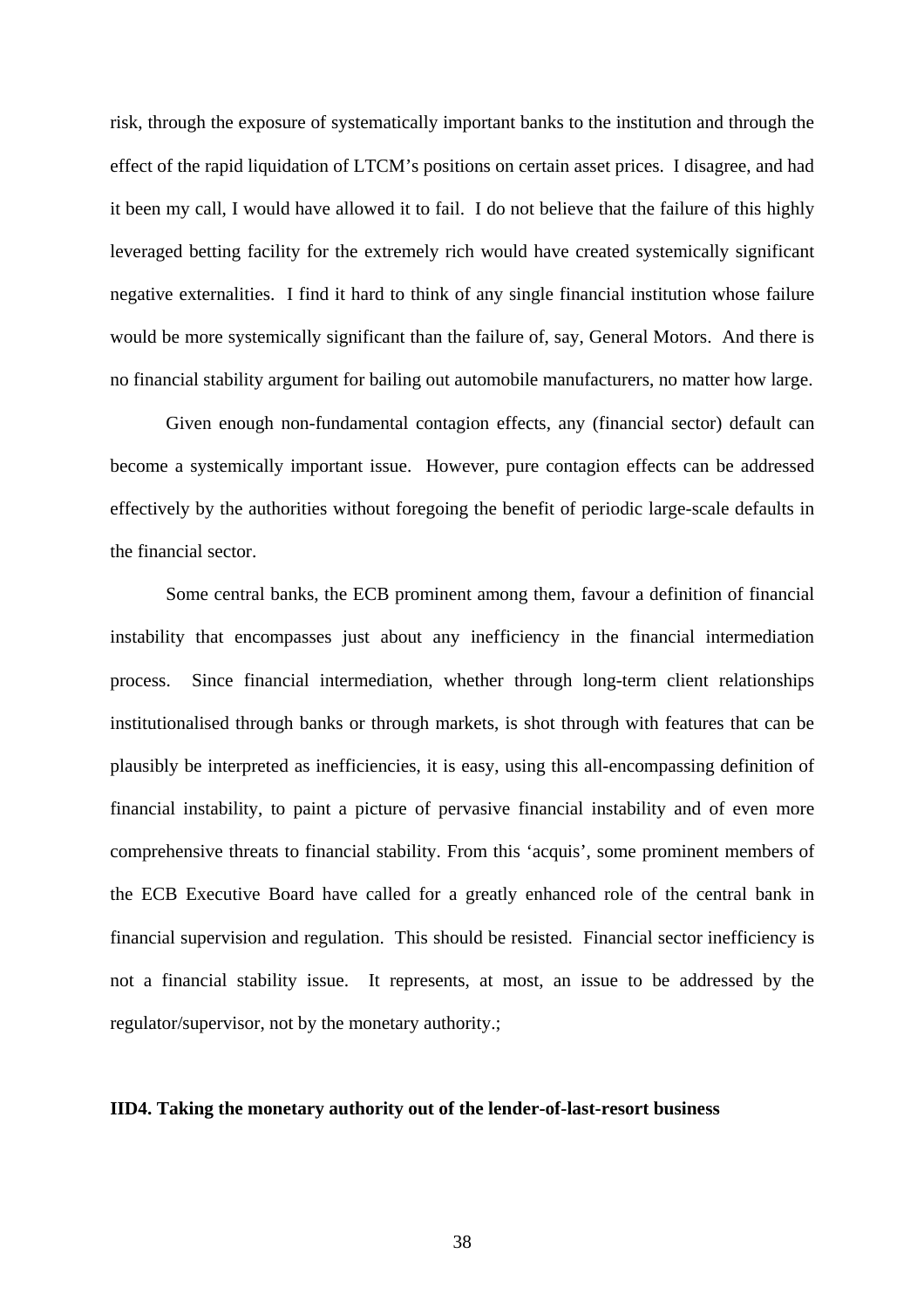There exists a widespread atavistic notion that the monetary authority has to have a role in underpinning financial stability, because the central bank is the natural lender of last resort (Bagehot (1866, 1873)). It is true that, through its monopoly of the issuance of legal tender, the central bank can issue effectively unlimited amounts of default-risk-free financial liabilities of the highest liquidity at little or no notice and at little if any cost. This, however, is not sufficient to conclude that the central bank has to be the lender of last resort. All it implies is that the lender of last resort, whichever institutions plays that role, has to have very large overdraft facility with the central bank.

Financial stability requires the cooperation and coordination of the actions of the Treasury and the supervisor/regulator. There is no logically necessary role for the central bank. In the UK, for instance, the Bank of England could be taken out of the current threeparty Memorandum of Understanding concerning financial stability between the UK Treasury, the Financial Services Authority (FSA) and the Bank of England.

The FSA is an essential player in the Financial Stability Team (FST) because it has the deep institution-specific information and knowledge only the supervisor/regulator has. The Treasury is an essential player because, through its capacity to tax, it is the agency with the deepest long-run non-inflationary pockets. The odds on it defaulting on *de jure* or *de facto* index-linked, that is, real, obligations, are therefore lower than for any other economic actor. If a serious bail-out through a large-scale recapitalisation is deemed necessary for financial stability, the Treasury is the only place to go for resources. Historically, the Bank of England is part of the FST because, through its legal tender monopoly, it is the agent with the shortterm deep pockets. However, any agency with the appropriate degree of access to the resources of the central bank (through ample balances held with the central bank or through an (in principle) unlimited overdraft facility with the central bank, guaranteed by the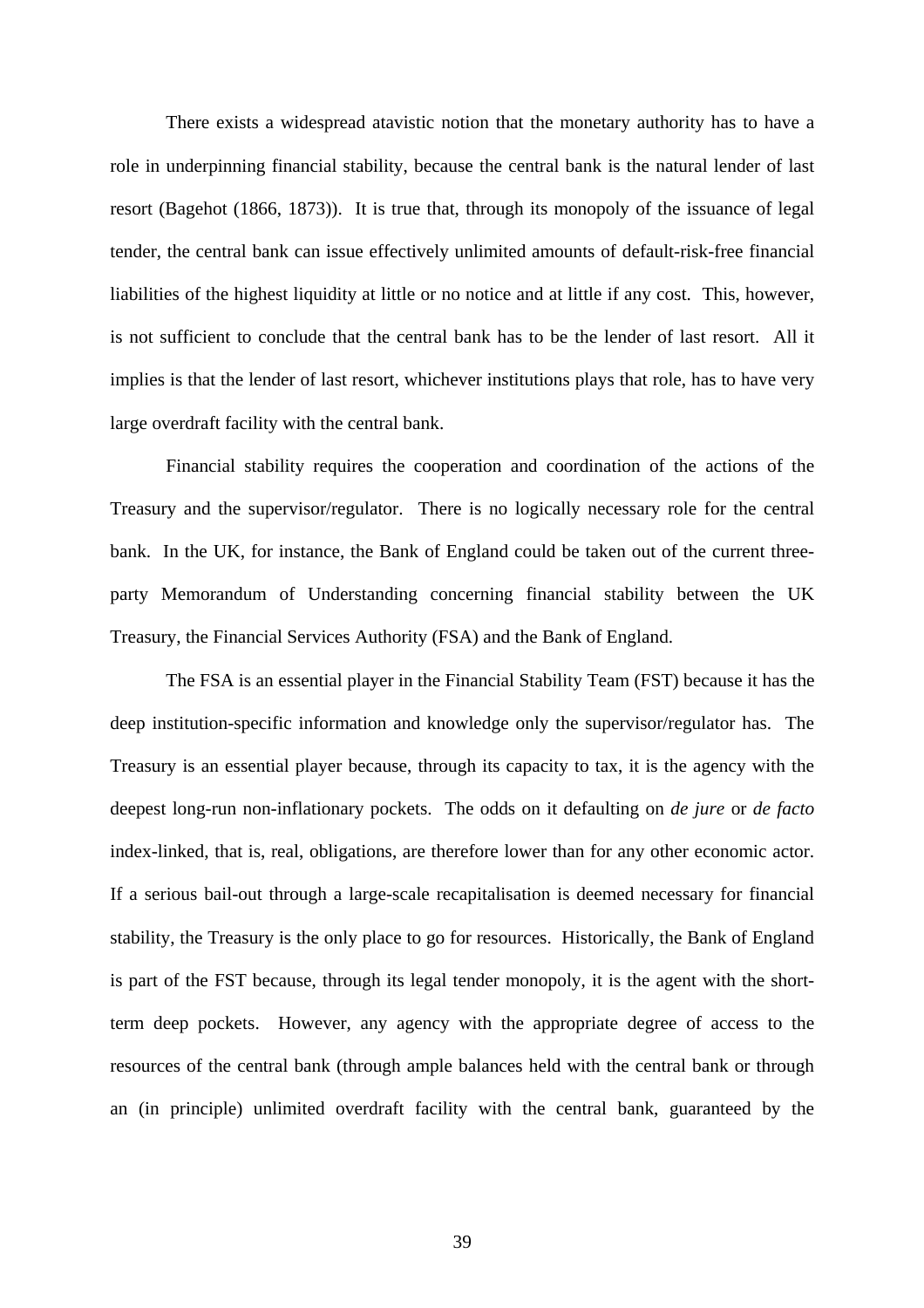Treasury, could do the job done now by the Bank. The obvious agency in the UK to play the active part of the lender of last resort role is the FSA.

So, in the UK, the Bank of England could be stripped of its financial stability role without any adverse impact on financial stability, by bestowing on the FSA an unlimited overdraft facility with the Bank of England, guaranteed by the Treasury. The Bank of England would not be responsible for the use made of this overdraft facility, so the Bank's lack of substantive accountability would not matter. Since the FSA is significantly more substantively accountable than the Bank of England, accountability would be enhanced overall.

# **III. Conclusions**

#### **III.1 Inflation targeting**

Flexible inflation targeting, the proposition that the monetary authorities should be willing to trade off price stability for output gap stability, threatens to undo the good achieved since the pursuit of price stability was first operationalised through the adoption of a numerical medium term inflation target. It has no foundations in welfare economics. It is incompatible with the mandate of every central bank that has price stability as its primary objective. It risks imparting an upward bias to inflation. It sets monetary policy design and implementation back to before 1989 – the year New Zealand first adopted inflation targeting. The solution is to drop flexible inflation targeting and replace is with *lexicographic* or *hierarchical* inflation targeting.

 The influential Calvo-Woodford version of the *New-Keynesian Phillips curve* does not have the long-run natural rate property - it implies an exploitable long-run trade-off between inflation and unemployment (a positive long-run relation between inflation and output). This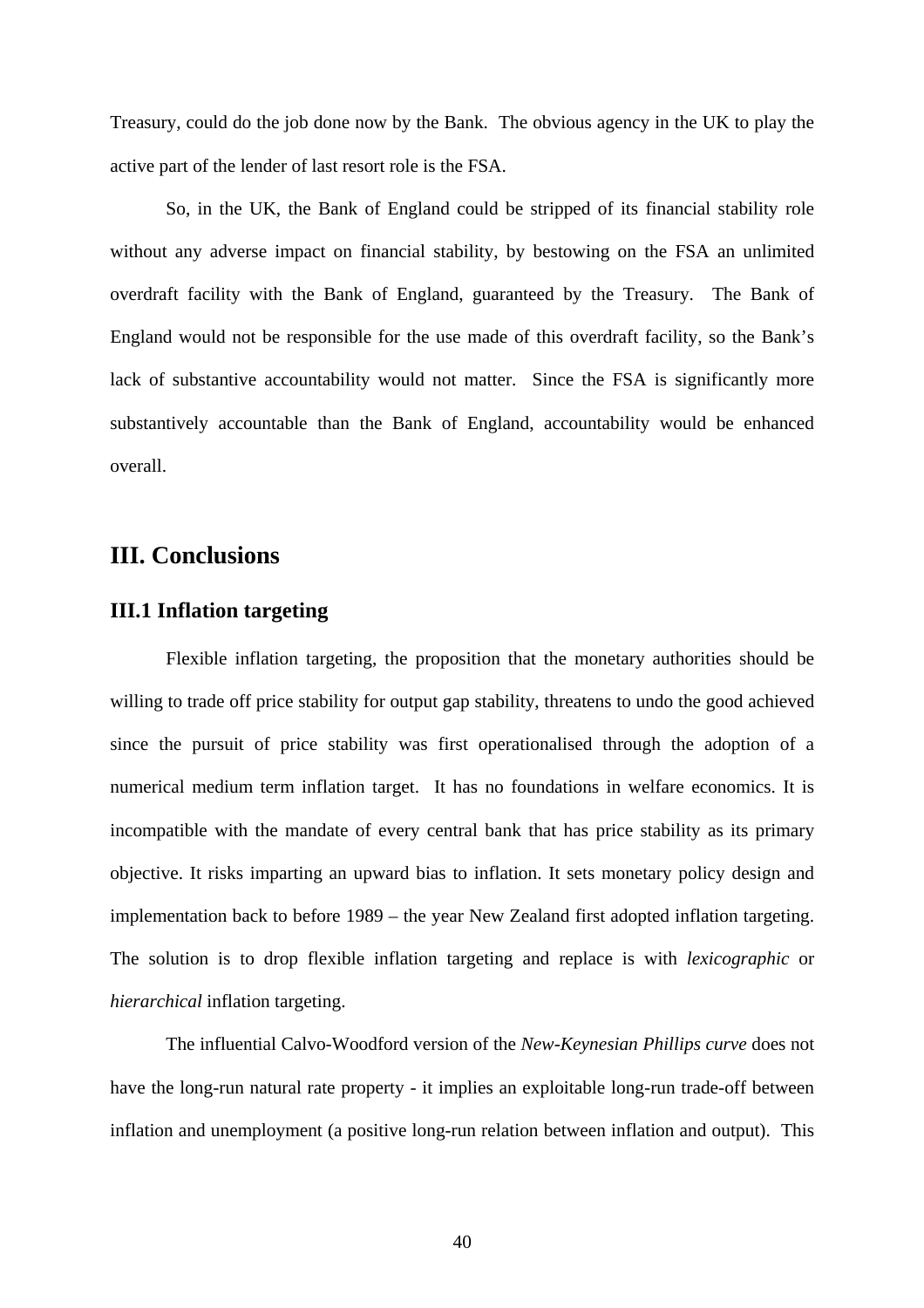sets back monetary economics about 40 years, to the days before the Nobel prize winning contributions of Phelps, Friedman and Lucas. The solution is not to use this construct.

#### **III.2 Central bank independence: limiting the domain of unaccountability**

 Central bank operational independence is not easily established. It is an empirical question as to whether the inflation target is independently financeable by the central bank.

If a central bank can be made fully operationally independent, it is, by construction, not *substantively accountable*. At most *formal accountability* can exist - reporting duties without consequences, that is, monitoring without sanctions or rewards for the central bank as an institution, or for individual central bankers. As the world's most operationally independent central bank, the ECB has zero substantive accountability. It is therefore particularly unfortunate that it takes such a minimalist view of its reporting obligations – its formal accountability.

This lecture makes a number of concrete proposals for limiting the domain of substantive unaccountability, by stripping the central bank of responsibilities and powers that are not essential to its monetary policy role. The monetary authority should play no role in the supervision and regulation of financial institutions and markets, in the operation of clearing and settlement systems, or in the prevention and mitigation of financial instability. Its participation in these activities is neither necessary for efficiency nor desirable from the point of view of democratic accountability and legitimacy.

Specifically, as regards the ECB, I propose the following:

- 1. Do not create a role for ECB in the supervision and regulation of banks, other financial institutions and financial markets.
- 2. End the ownership, control and management by the ECB of the real time gross settlement system for the euro (TARGET).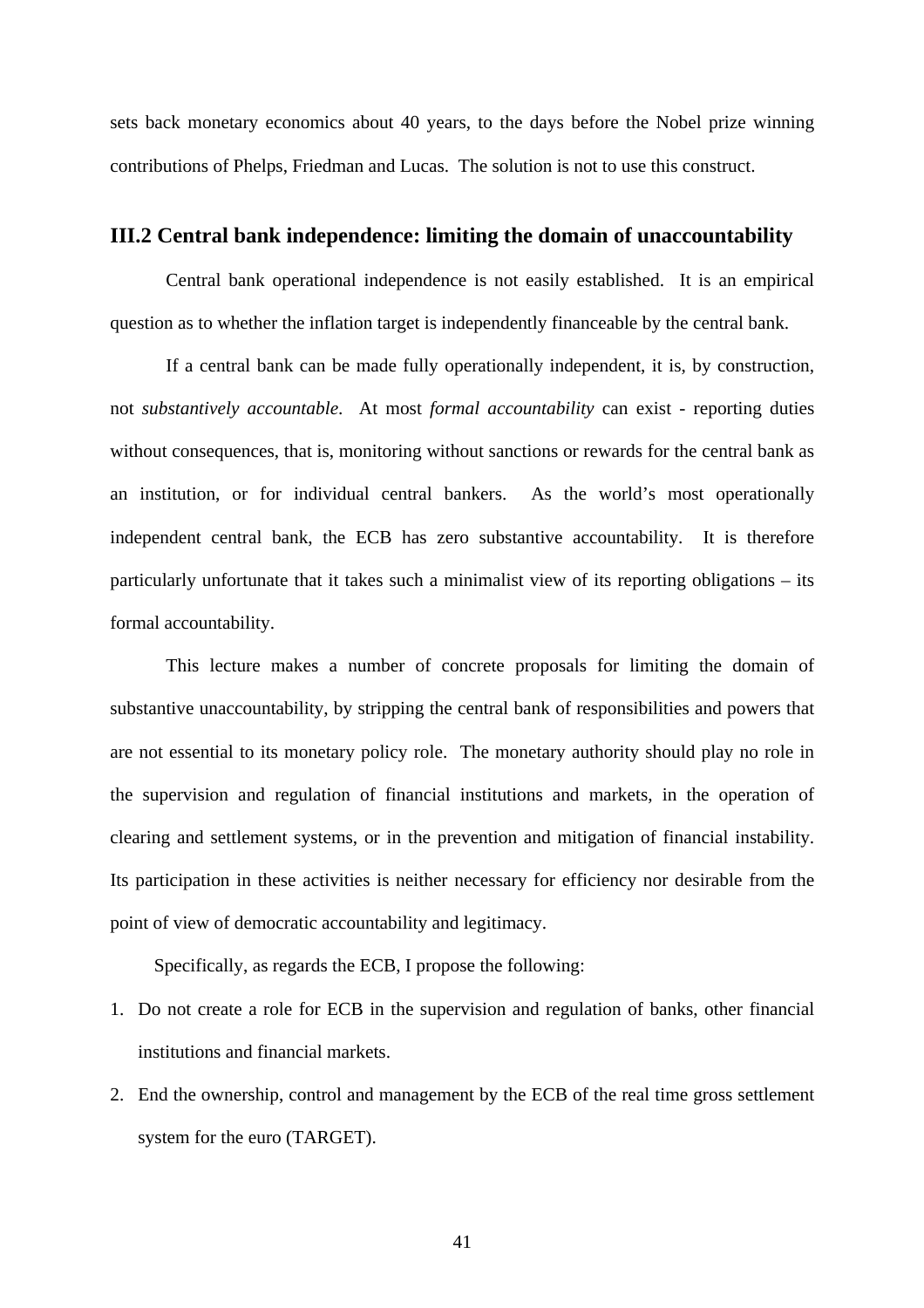- 3. Do not permit ownership, control and management by the ECB of the proposed Eurozonewide financial securities clearing and settlement system ('TARGET 2 – Securities).
- 4. Remove the ECB from any active role in the prevention and mitigation of financial instability (other than what occurs as the natural by-product of its pursuit of price stability), including an active part in the discharge of the lender of last resort function. Grant any future EU-wide or Eurozone-wide financial regulator/supervisor (EFSA) an overdraft facility with the ECB, under the joint and several guarantee of the EU or Eurozone national fiscal authorities, to allow the EFSA to discharge the lender of last resort function.

The strength of the formal, legal guarantees of a central bank's independence may say little or nothing about the likelihood that this independence will be encroached on in the real world. The politics of the moment can overwhelm even constitution-based or Treaty-based guarantees. This is likely to be particularly relevant for the ECB.

The ECB's operational independence and operational target independence is derived from a Treaty that is several hundred pages long and has a kitchen-sink quality – it covers everything from the sublime and important to the ridiculous and trivial. Few citizens of the EU consider themselves bound by every paragraph in it. The ECB's independence has extremely sturdy formal legal foundations, but in truth is only secure as long as (1) the EUwide polity considers it to be politically legitimate and (2) the other EU institutions (especially the Council, the European Parliament and the Court) are willing to support it. Borrowing an image from that great political economist Stalin, the ECB does not have any divisions of its own.

There is a risk that the Eurozone central banking emperor, while clutching frantically to the fig leaf of formal, legalistic operational independence, could turn out to be wearing no politically legitimate clothes.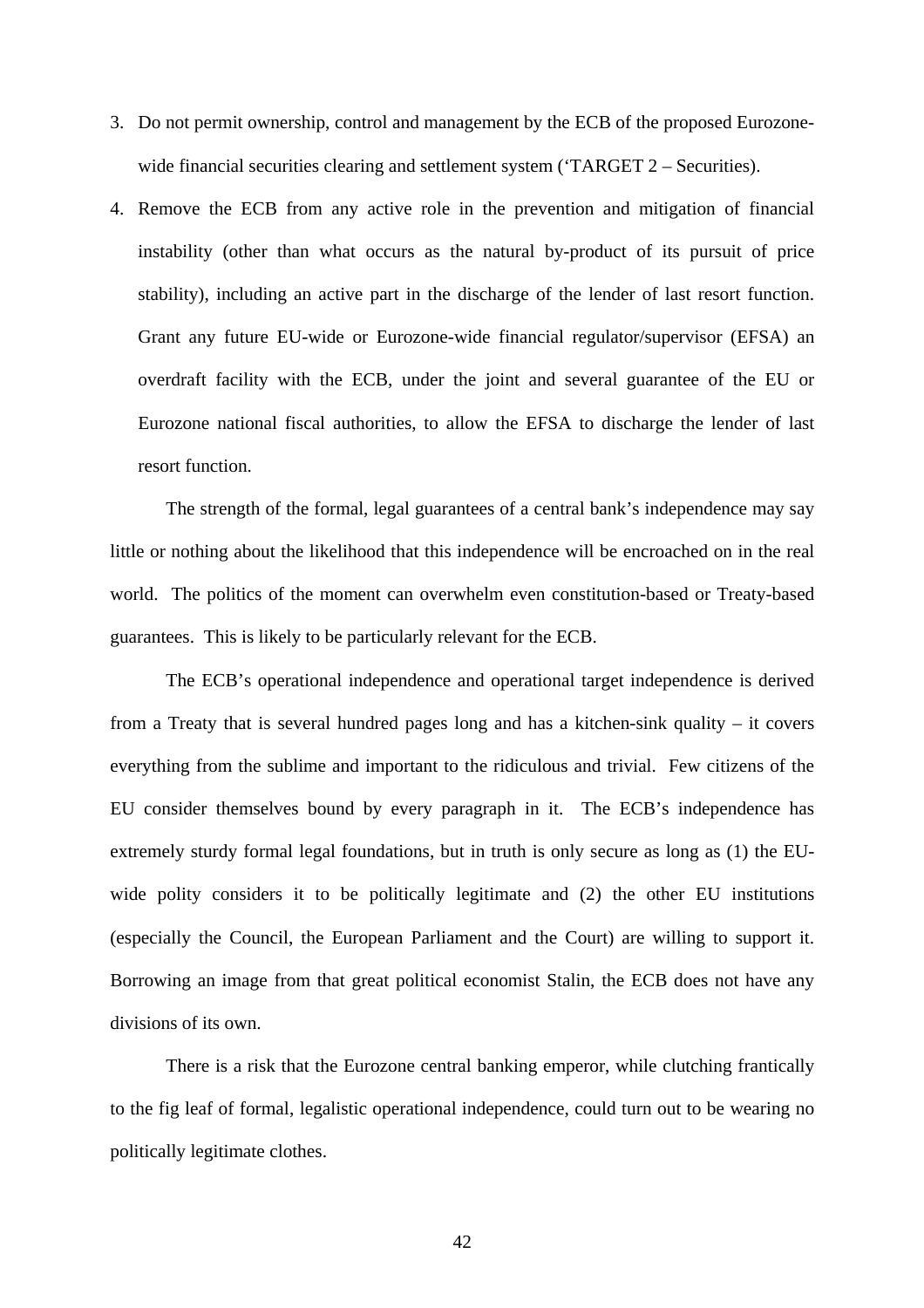# **Appendix 1. The intertemporal budget constraints of the central bank and the treasury**

 The argument around Tables 2 and 3 is easily formalised and made precise with a stylized set of accounts for the central bank and the treasury (see also Buiter (2004), Sims (2004), (2005) and Ize (2005)).

The central bank has the monetary base M, (currency plus commercial bank reserves with the central bank) on the liability side of its financial balance sheet; it carries a zero nominal interest rate.<sup>18</sup> On the asset side it has the stock of international foreign exchange reserves,  $R^f$ , earning a risk-free nominal interest rate  $i^f$  and the stock of domestic credit, which consists of central bank holdings of nominal, interest-bearing treasury bills, *D* , earning a risk-free nominal interest rate *i* , and central bank claims on the private sector, *L* , with nominal interest rate  $i^L$ .<sup>19</sup> The stock of treasury debt held outside the central bank is *B*; it pays the risk-free nominal interest rate *i*;  $\tau^P$  is the real value of the tax payments by the domestic private sector to the treasury; it is a choice variable of the treasury;  $\tau^b$  is the real value of taxes paid by the central bank to the treasury; it is a choice variable of the treasury and can be positive or negative;  $\tau^s = \tau^p + \tau^b$  is the real value of total treasury tax receipts;  $h \geq 0$  is the real value of the transfer payments made by the central bank to the private sector ('helicopter drops'); I assume it to be a choice variable of the central bank;  $\tau = \tau^p - h$  is total real taxes net of transfer payments received by the state, that is, the consolidated treasury and central Bank; *e* is the value of the spot nominal exchange rate (the domestic currency price of foreign exchange);  $c^s$  is the real value of general government spending on goods and services and  $c<sup>b</sup>$  the real value of central bank spending on goods and services; *P* is the general price

 $\overline{a}$ 

 $18$  For simplicity, all of the monetary base is treated as non-interest bearing.

<sup>&</sup>lt;sup>19</sup> For simplicity, I consider only short maturity bonds. Generalisations to longer maturities, index-linked debt or foreign-currency denominated debt are straightforward. In many transition countries and developing countries the central bank also holds private sector debt instruments among its assets and interest-bearing, non-monetary liabilities among its liabilities.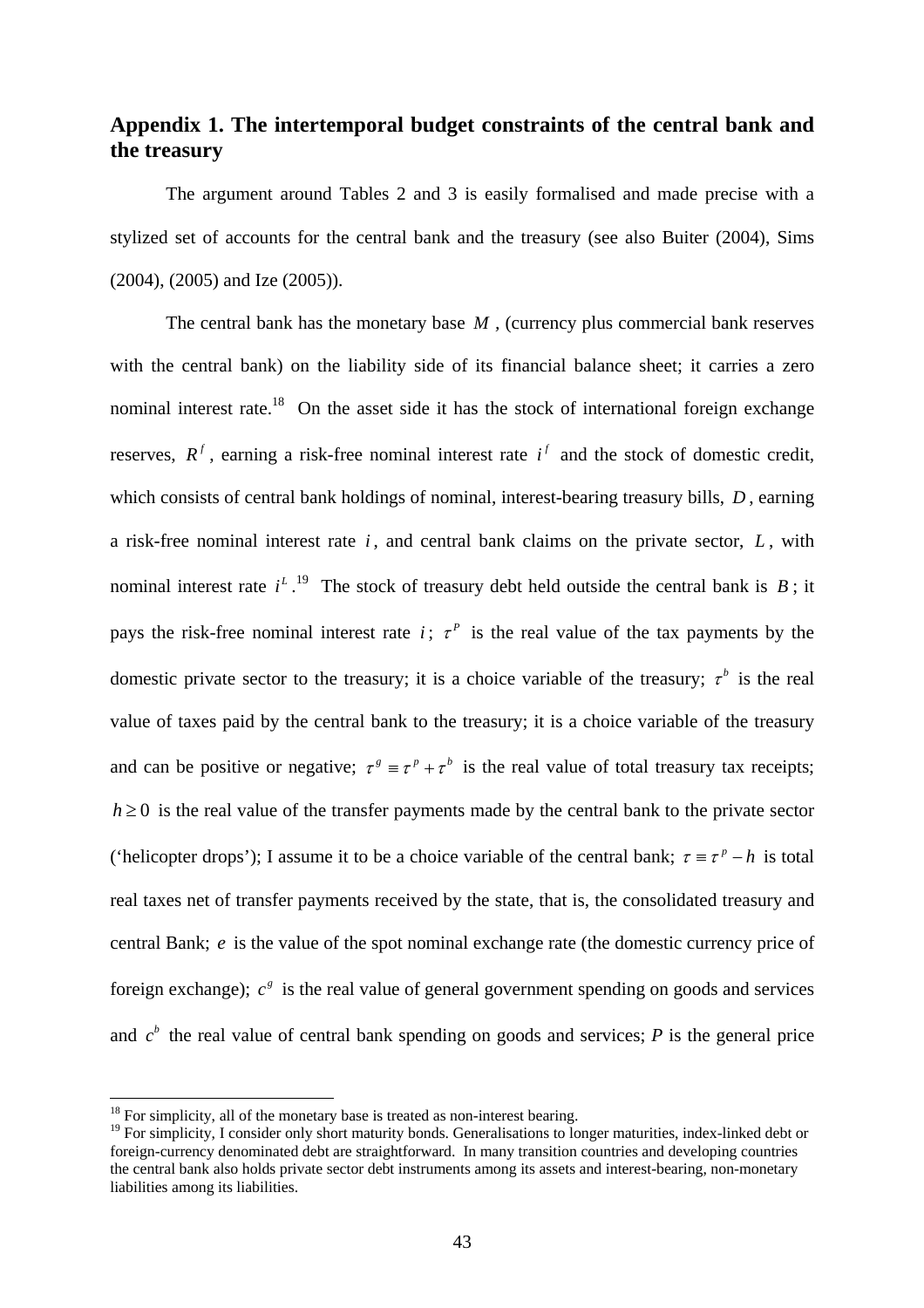level; the distinction between producer and consumer price levels is ignored for simplicity, and public spending on goods and services is assumed to be public consumption only.

Equation (12) is the budget identity of the treasury and equation (13) that of the central bank.20

$$
\frac{B_t + D_t}{P_t} = c_t^g - \tau_t^p - \tau_t^b + (1 + i_{t,t-1}) \left( \frac{B_{t-1} + D_{t-1}}{P_t} \right)
$$
(12)  

$$
\frac{M_t - D_t - L_t - e_t R_t^f}{P_t} = c_t^b + \tau_t^b + h_t + \frac{M_{t-1} - (1 + i_{t,t-1})D_{t-1} - (1 + i_{t,t-1}^L)L_{t-1} - (1 + i_{t,t-1}^f)e_t R_{t-1}^f}{P_t}
$$
(13)

 When there exist complete contingent claims markets, and the no-arbitrage condition is satisfied, the usual solvency constraints, ruling out Ponzi finance by both the government and the central bank, imply the following intertemporal budget constraints for the treasury (equation (14)) and for the central bank (equation (15)).<sup>21</sup>

$$
B_{t-1} + D_{t-1} \le E_t \sum_{j=t}^{\infty} I_{j,t} P_j \left( \tau_j^p + \tau_j^b - c_j^g \right)
$$
 (14)

$$
-\left(D_{t-1} + L_{t-1} + e_{t-1}R_{t-1}^f\right) \le E_t \sum_{j=t}^{\infty} I_{j,t} P_j \left(-c_j^b - \tau_j^b - h_j - s_j + \frac{\Delta M_j}{P_j}\right) \tag{15}
$$

$$
P_{t}S_{t} \equiv \left(\dot{i}_{t} - \dot{i}_{t}^{L}\right)L_{t-1} + \left[1 + \dot{i}_{t} - \left(1 + \dot{i}_{t}^{f}\right)\frac{e_{t}}{e_{t-1}}\right]e_{t-1}R_{t-1}^{f}.
$$
 (16)

Here  $I_{j,t}$  is the nominal stochastic discount factor between periods *j* and *t* defined by

$$
I_{t_1, t_0} = \prod_{k=t_0+1}^{t_1} I_{k, t-1} \quad \text{for } t_1 > t_0
$$
  
= 1 \qquad \qquad \text{for } t\_1 = t\_0 (17)

 $\overline{a}$  $20$  Note that the familiar proposition that the change in the monetary base equals domestic credit expansion plus the value of the change in the stock of foreign exchange reserves is correct if and only if the central bank makes no *after-tax* profits, that is, its before-tax profits,  $i_l D_{t-1} + i_l^L L_{t-1} + e_l i_l^f R_{t-1}^f - P_l h_t$ , are paid as taxes to the treasury:  $\Delta M_t = \Delta D_t + \Delta L_t + e_t \Delta R_t^f$  iff  $P_t \tau_t^b = i_t D_{t-1} + i_t^L L_{t-1} + e_t i_t^f R_{t-1}^f - P_t h_t$ . <sup>21</sup> The solvency constraint for the treasury is  $\lim_{j\to\infty} E_i I_{j,t} (B_j + D_j) \leq 0$ , that for the central bank is  $\lim_{j \to \infty} E_i I_{j,t} (D_j + L_j + e_j R_j^f) \ge 0$ .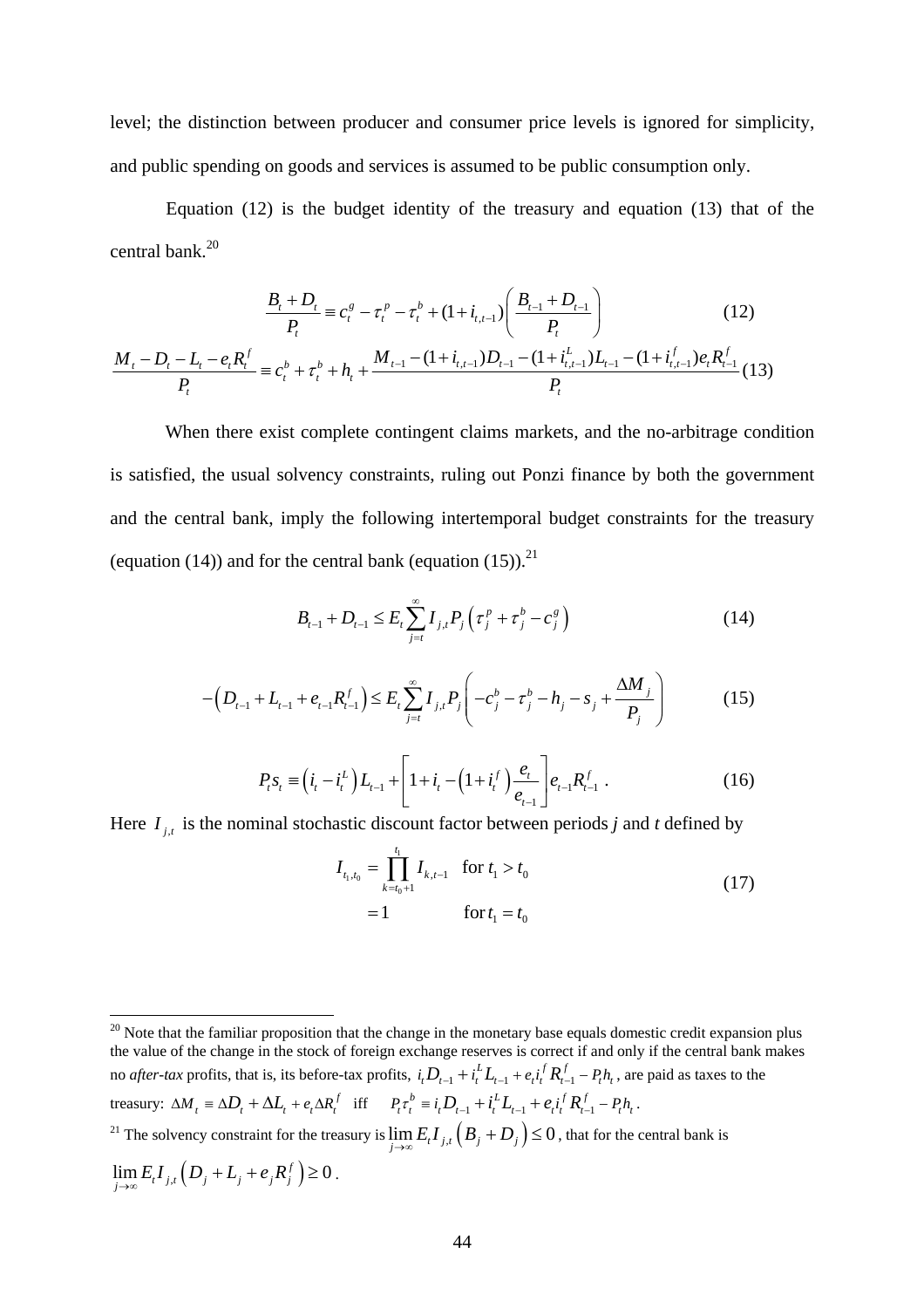The interpretation of  $I_{j,t}$  is the price in terms of period *t* money of one unit of money in period  $j \ge t$ . There will in general be many possible states in period *j*, and period *j* money has a period *t* (forward) price for each state.Provided earlier dated information sets do not contain more information than later dated information sets, these stochastic discount factors satisfy the recursion property

$$
E_{t_0}\left(I_{t_1,t_0}E_{t_1}I_{t_2,t_1}\right) = E_{t_0}I_{t_2,t_0} \quad \text{for } t_2 \ge t_1 \ge t_0 \tag{18}
$$

 Finally, the risk-free nominal interest rate in period *t* , the money price in period *t* of one unit of money in every state in period  $t+1$  is defined by

$$
\frac{1}{1+i_{t+1,t}} = E_t I_{t+1,t}
$$
\n(19)

For future reference I also define recursively the real stochastic discount factor  $R_{i,t}$  by

$$
R_{t_1, t_0} = \prod_{k=t_0+1}^{t_1} R_{k, t-1} \quad \text{for } t_1 > t_0
$$
  
= 1 \qquad \qquad \text{for } t\_1 = t\_0  

$$
R_{t+1, t} = I_{t+1, t} (1 + \pi_{t+1, t})
$$

where

and the risk-free real rate of interest between periods 
$$
t
$$
 and  $t+1$  is defined as

$$
\frac{1}{1+r_{t+1,t}}=E_t R_{t+1,t}.
$$

The expression *s* in (16) stands for the real value of the quasi-fiscal implicit interest subsidies made by the central bank. If the rate of return on government debt exceeds that on loans to the private sector, there is an implicit subsidy to the private sector equal in period *t* to  $(i_t - i_t^L)L_{t-1}$ . If the rate of return on foreign exchange reserves is less than what would be implied by Uncovered Interest Parity (UIP), there is an implicit subsidy to the issuers of these

reserves, given in period *t* by  $\left| 1+i_{t}-\left( 1+i_{t}^{f}\right) \right| \rightarrow e_{t-1}R_{t-1}^{f}$ 1  $1 + i_t - (1 + i_t^f) \frac{e_t}{\cdot} \Big| e_{t-1} R^f_{t-1}$ *t*  $i_{i} - (1 + i_{i}^{f}) \frac{e_{i}}{e_{i}} \bigg| e_{i} R$  $e_{t-1}$ <sup> $e_{t-1}$ </sup> $e_{t-1}$  $\begin{pmatrix} 1 & 0 \\ 0 & 0 \end{pmatrix}$  $\left|1+i_t-\left(1+i_t^f\right)\frac{e_t}{e}\right|$  $\begin{bmatrix} & & \cdots & & \cdots & & e_{t-1} \end{bmatrix}$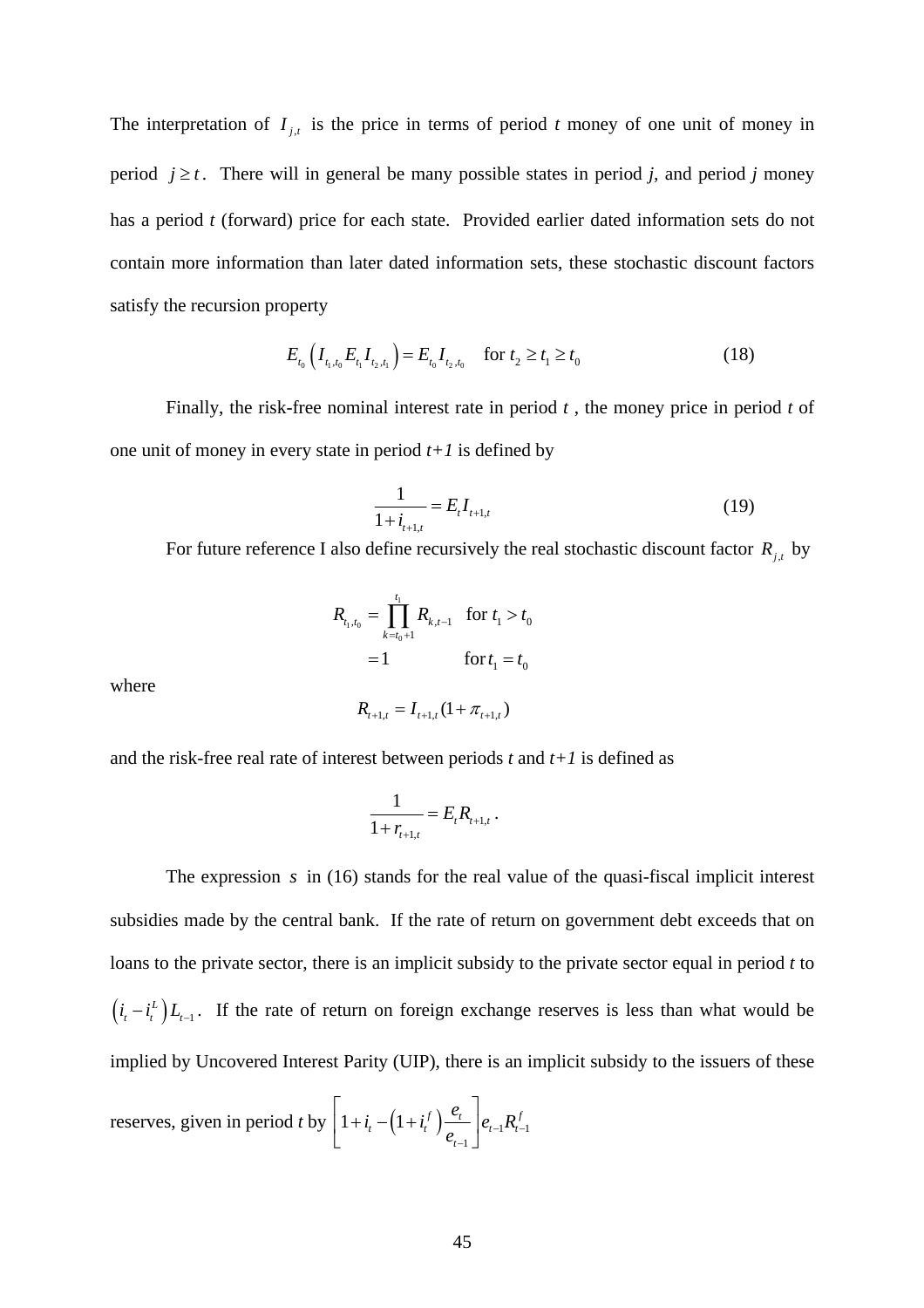Summing (12) and (13) gives the budget identity of the state (the consolidated treasury and central bank), in equation (20); summing (14) and (15) given the intertemporal budget constraint of the state in equation (21).

$$
M_{t} + B_{t} - L_{t} - e_{t}R_{t}^{f} \equiv P_{t}(c_{t}^{g} + c_{t}^{b} - \tau_{t}) + M_{t-1} + (1 + i_{t})B_{t-1} - (1 + i_{t}^{L})L_{t-1} - e_{t}(1 + i_{t}^{f})R_{t-1}^{f}(20)
$$

$$
B_{t-1} - L_{t-1} - e_{t-1}R_{t-1}^{f} \le \sum_{j=t}^{\infty} E_{t}I_{j,t}P_{j}\left(\tau_{j} - s_{j} - c_{t}^{g} - c_{t}^{b} + \frac{\Delta M_{j}}{P_{j}}\right)
$$
(21)

The central bank's financial net worth,  $W^{cb} = D + L + eR^{f} - M$ , is the excess of the value of its financial assets, treasury debt, *D* , loans to the private sector, *L* and foreign exchange reserves,  $eR<sup>f</sup>$ , over its monetary liabilities, *M*. Note that, in principle, there is nothing to prevent  $W^{cb}$  from being negative. Financial net worth excludes the present value of anticipated or planned future non-contractual outlays and revenues (the right-hand side of equation (15). It is therefore perfectly possible, for the central bank to survive and thrive with negative financial net worth. This might, however, require the central bank to raise so much real seigniorage,  $\frac{\Delta m_j}{n}$ , *j M*  $\frac{\sum_j}{P_i}$ ,  $j \ge t$ ∆  $\geq t$ , through current and future nominal base money issuance, that, given the demand function for real base money, unacceptable rates of inflation would result. The financial net worth of the treasury,  $W^s = -(D + B)$ , is negative for most governments. The financial net worth of the state,  $W^s = W^s + W^b = L + eR^f - B - M$ , is also likely to be negative for most countries. None of this need be a source of concern, unless the gap between the outstanding contractual non-monetary debt of the state and the present discounted value of

the future primary (non-interest) surpluses of the state,  $\tau_j - c_j^g - c_j^b - s_j$ ,  $j \ge t$  is so large, that it either cannot be filled at all at all (the maximum value of the discounted future real seigniorage stream is too low) and the state defaults, or can only be closed at high rates of inflation.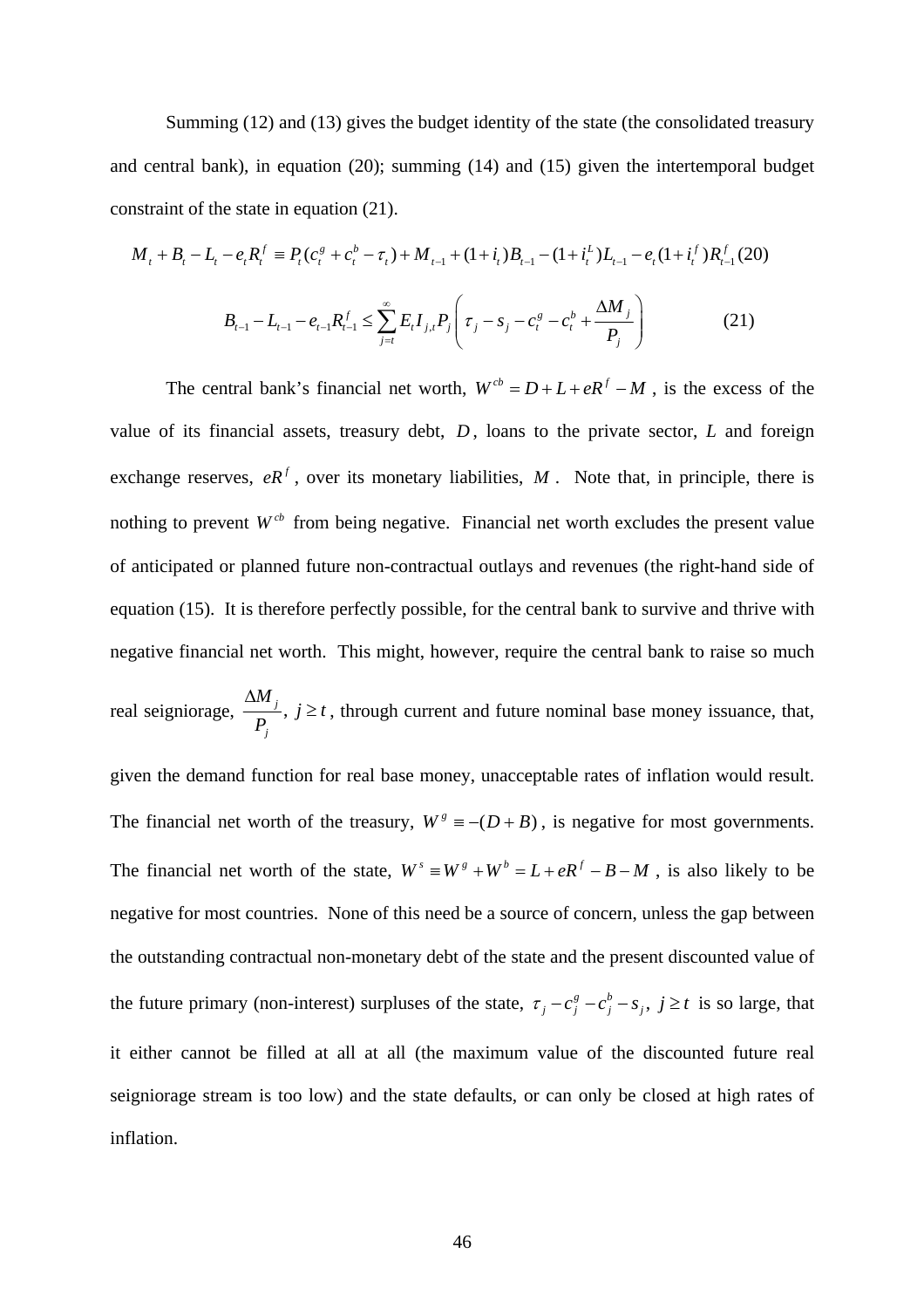The only intertemporal budget constraint that ought to matter, that is, the only one that would matter in a well-managed economy, is that of the consolidated treasury and central bank, given in equation (21). Its breakdown into the treasury's intertemporal budget constraint (equation (14)) and the central bank's intertemporal budget constraint (equation (15)) is without macroeconomic interest, unless there is a failure of cooperation and coordination between the monetary and fiscal authorities, that is, between the central bank and the treasury.

### **Appendix 2. Can central banks survive with 'negative equity'?**

We can rewrite the intertemporal budget constraint of the central bank in (15) as follows:

$$
M_{t-1} - \left(D_{t-1} + L_{t-1} + e_{t-1}R_{t-1}^f\right)
$$
  
\n
$$
\leq E_t \sum_{j=t}^{\infty} I_{j,t} P_j \left(-c_j^b - \tau_j^b - h_j - s_j\right) + E_t \sum_{j=t}^{\infty} I_{j,t} \left(\frac{i_{j,j-1}}{1+i_{j,j-1}}\right) M_{j-1} + \lim_{j \to \infty} E_t I_{j,t} M_j
$$
 (22)<sup>22</sup>

On the left-hand side of  $(22)$  we have (minus) the equity of the central bank – the excess of its monetary liabilities over its financial assets. On the right-hand side of (22) we have  $E_t \sum_{j=t} I_{j,t} \left( \frac{t_{j,j-1}}{1+i_{j,j-1}} \right) M_{j-1}$ *j j*  $t \sum_i I_{j,t}$   $\Big|$   $\frac{1}{1+i}$   $\Big|$   $\frac{M}{j}$  $j=t$   $\qquad \qquad$   $\qquad \qquad$   $\qquad \qquad$   $\qquad \qquad$   $\qquad \qquad$   $\qquad \qquad$   $\qquad \qquad$   $\qquad \qquad$   $\qquad \qquad$   $\qquad \qquad$   $\qquad \qquad$   $\qquad \qquad$   $\qquad \qquad$   $\qquad \qquad$   $\qquad \qquad$   $\qquad \qquad$   $\qquad \qquad$   $\qquad \qquad$   $\qquad \qquad$   $\qquad \qquad$   $\qquad \qquad$   $\qquad \qquad$   $\qquad \qquad$   $\qquad \qquad$  *i*  $E_{t}$ ,  $I_{i,t}$   $\frac{I_{j,j-1}}{I_{i,t}}$  *M i*  $\sum_{i=1}^{\infty}$   $\left(i_{i,i-1}\right)$ −  $=t$   $\left( 1+t_{i,j-1}\right)$  $\sum_{j=t}^{\infty} I_{j,t} \left( \frac{i_{j,j-1}}{1+i_{j,j-1}} \right) M_{j-1}$ , the present discounted value of the future interest payments

saved by the central bank because of its ability to issue non-interest-bearing monetary liabilities. On the right-hand side of (22) we also have the present value of the terminal stock of non-interest-bearing money,  $\lim_{j\to\infty} E_t I_{j,t} M_j$ .

 $\overline{a}$ 

$$
M_{t-1} + E_t \sum_{j=t}^{\infty} I_{j,t} \Delta M_j \equiv E_t \sum_{j=t}^{\infty} \left( I_{j-1,t} - I_{j,t} \right) M_{j-1} + \lim_{j \to \infty} E_t I_{j,t} M_j
$$
; finally note that  

$$
E_t I_{j,t} = E_t (I_{j-1,t} I_{j,j-1})
$$
 and that  $E_t I_{j,j-1} = \frac{1}{1 + i_{j,j-1}}$ .

<sup>&</sup>lt;sup>22</sup> Add  $M_{t-1}$  to both sides of (15); note that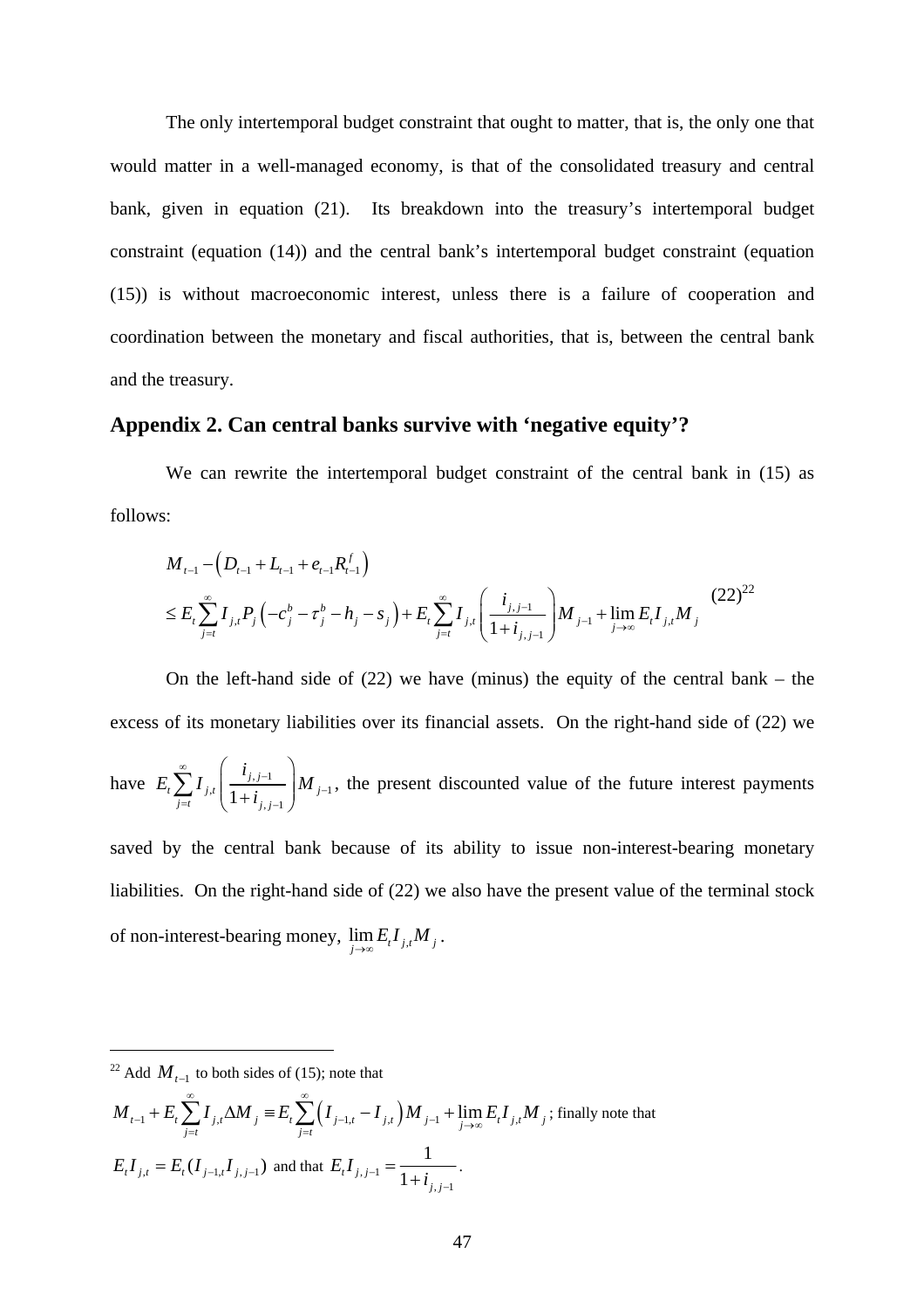In order to obtain the central bank's intertemporal budget constraint (15), I assumed (see footnote (39)) that  $\lim_{j\to\infty} E_i I_{j,t} (D_j + L_j + e_j R_j^f) \ge 0$ , that is, the present value of the terminal net non-monetary liabilities had to be non-negative. I did not impose the condition  $\lim_{j\to\infty} E_i I_{j,t} (D_j + L_j + e_j R_j^f - M_j) \ge 0$ , that is, that the present value of the terminal total net liabilities, monetary and non-monetary had to be non-negative. The reason is that the monetary 'liabilities' of the central bank are not in any meaningful sense liabilities of the central bank. The owner (holder) of currency notes worth X units of currency have a claim on the central bank for currency notes worth  $X$  units of currency – nothing more. The monetary liabilities of the central bank are irredeemable or inconvertible into anything other than the same amount of itself. While in most well-behaved economies,  $\lim_{j\to\infty} E_i I_{j,t} M_j = 0$ , this will not be the case, for instance, in a permanent liquidity trap where  $\lim_{j\to\infty} E_t I_{j,t} M_j = \lim_{j\to\infty} E_t M_j \neq 0$ unless the monetary authorities adopt a policy of (asymptotically) demonetising the economy. This will be the case, for instance, in the efficient stationary liquidity trap equilibrium of the Bailey-Friedman Optimal Quantity of Money rule, where the nominal interest is kept at zero throughout and the nominal stock of base money shrinks at a proportional rate equal to the real interest rate and the rate of time preference.

Consider for simplicity the case where the present value of the terminal money stock is zero. Even if the conventionally defined net worth or equity of the central bank is negative, that is, if  $M_{t-1} - (D_{t-1} + L_{t-1} + e_{t-1}R_{t-1}^f) > 0$ , the central bank can be solvent provided  $\left( D_{t-1} + L_{t-1} + e_{t-1} R_{t-1}^f \right) \leq E_t \sum_{j=t} I_{j,t} P_j \left( -c_j^b - \tau_j^b - h_j - s_j \right) + E_t \sum_{j=t} I_{j,t} \left( \frac{\iota_{j,j-1}}{1 + i_{j,j-1}} \right) M_{j-1}$  $f \mid f \in \nabla I$   $\mathbf{p} \mid \mathbf{p}^{b}$   $\mathbf{p}^{b}$   $\mathbf{p}^{b}$   $\mathbf{p}^{c}$   $\mathbf{p}^{c}$   $\mathbf{p}^{c}$   $\nabla I$   $\mathbf{p}^{c}$   $\mathbf{p}^{c}$  $t_{t-1}$   $\left\{ \begin{array}{ccc} D_{t-1} & D_{t-1} & D_{t-1} & D_{t-1} & D_{t-1} & D_{t-1} \end{array} \right\}$ *j*=*t*  $\left($  **l**  $\uparrow$   $\uparrow$   $\downarrow$   $\downarrow$   $\uparrow$   $\uparrow$   $\downarrow$   $\downarrow$   $\uparrow$   $\downarrow$   $\downarrow$   $\downarrow$   $\uparrow$   $\downarrow$   $\downarrow$   $\downarrow$ *i*  $M_{t-1} - (D_{t-1} + L_{t-1} + e_{t-1}R_{t-1}^f) \leq E_t \sum I_{i,t} P_i (-c_i^b - \tau_i^b - h_i - s_i) + E_t \sum I_{i,t} \frac{r_{i,t} - 1}{r_{i,t} - r_{i,t}} M$  $\sum_{i=t}^{\infty} I_{j,t} P_j \left(-c_j^b - \tau_j^b - h_j - s_j\right) + E_t \sum_{i=t}^{\infty} I_{j,t} \left(\frac{i_{j,j-1}}{1+i_j}\right)$  $-1 - \left( D_{t-1} + L_{t-1} + e_{t-1} N_{t-1} \right) \leq L_t \sum I_{j,t} I_{j} \left( -C_j - \iota_j - N_j - S_j \right) + L_t \sum I_{j,t} \left( \frac{1}{1 + \cdots} \right) M_{j-1}$  $_{j=t}$   $\qquad \qquad$   $_{j=t}$   $\qquad \qquad$   $\qquad$   $\qquad \qquad$   $\qquad$   $\qquad \qquad$   $\qquad \qquad$  $(i_{i,j+1})$  $-\left(D_{t-1}+L_{t-1}+e_{t-1}R_{t-1}^f\right)\leq E_t\sum_{j=t}I_{j,t}P_j\left(-c_j^b-\tau_j^b-h_j-s_j\right)+E_t\sum_{j=t}I_{j,t}\left(\frac{\iota_{j,j-1}}{1+i_{j,j-1}}\right)M_{j-1}.$ 

Whether this is consistent with the pursuit of the externally imposed or self-imposed inflation target is something we will consider in Appendix 3.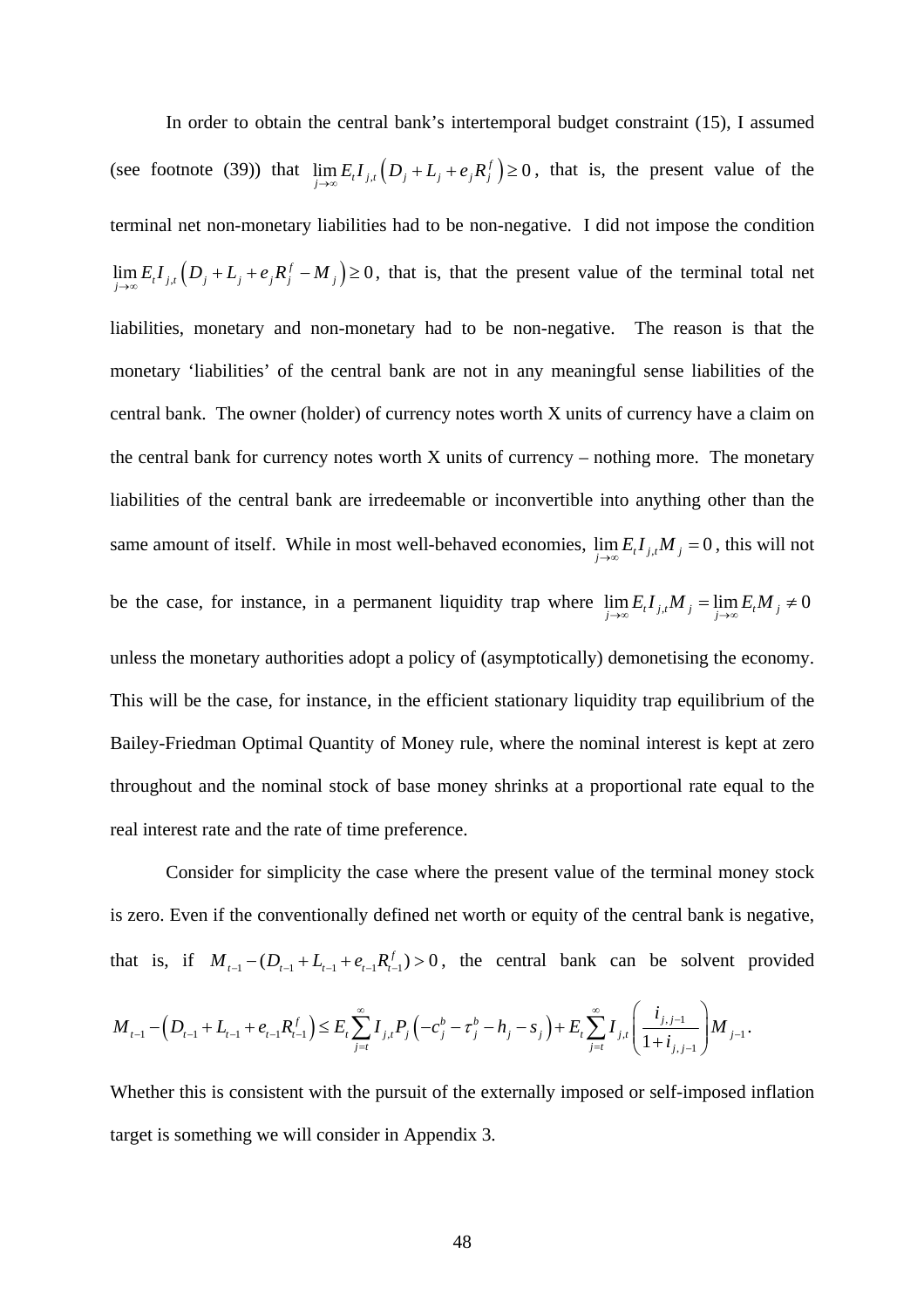# **Appendix 3. Is the inflation target independently financeable by the central bank?**

I consider here whether and under what conditions the inflation target is consistent with the central bank's intertemporal budget constraint. Consider a simplified, closed economy macroeconomic model, tagged on to the accounting framework developed in the previous Subsection. There are no international reserves,  $R_t^f = 0$ , no central bank loans to the private sector,  $L_t = 0$ , and therefore no quasi-fiscal subsidies by the central bank,  $s_t = 0$ .

 The intertemporal budget constraints of the central bank and of the consolidated central bank and treasury are for this simplified closed economy:

$$
-D_{t-1} \le \sum_{j=t}^{\infty} E_t I_{j,t} P_j \left( -c_j^b - \tau_j^b - h_j + \frac{\Delta M_j}{M_j} \frac{M_j}{P_j} \right) \tag{23}
$$

and

$$
B_{t-1} \le \sum_{j=t}^{\infty} E_t I_{j,t} P_j \left( \tau_j - c_i^s - c_i^b + \frac{\Delta M_j}{M_j} \frac{M_j}{P_j} \right)
$$
 (24)

Let the real value of the stock of domestic credit be  $d_t = \frac{D_t}{R}$ *t*  $d_t = \frac{D_t}{P_t}$  and the real stock of

money balances  $m_t = \frac{m_t}{R}$ *t*  $m_t = \frac{M_t}{P_t}$ .

We can re-write the central bank's intertemporal budget constraint as:

$$
-d_{t-1} \le \sum_{j=t}^{\infty} E_t R_{j,t} \left( -c_j^b - \tau_j^b - h_j + \frac{\Delta M_j}{M_j} m_j \right)
$$
(25)

The rest of the economy is a simple non-stochastic one-commodity endowment economy with a representative infinite-lived household with a time-additive objective function and a subjective discount factor  $\beta = \frac{1}{1 - \epsilon}$  $\beta = \frac{1}{1+\rho}$ . Period utility is the natural logarithm

of a Cobb-Douglas function of consumption and real money balances. There is full price flexibility. Real money balances are an argument in the household's utility function. The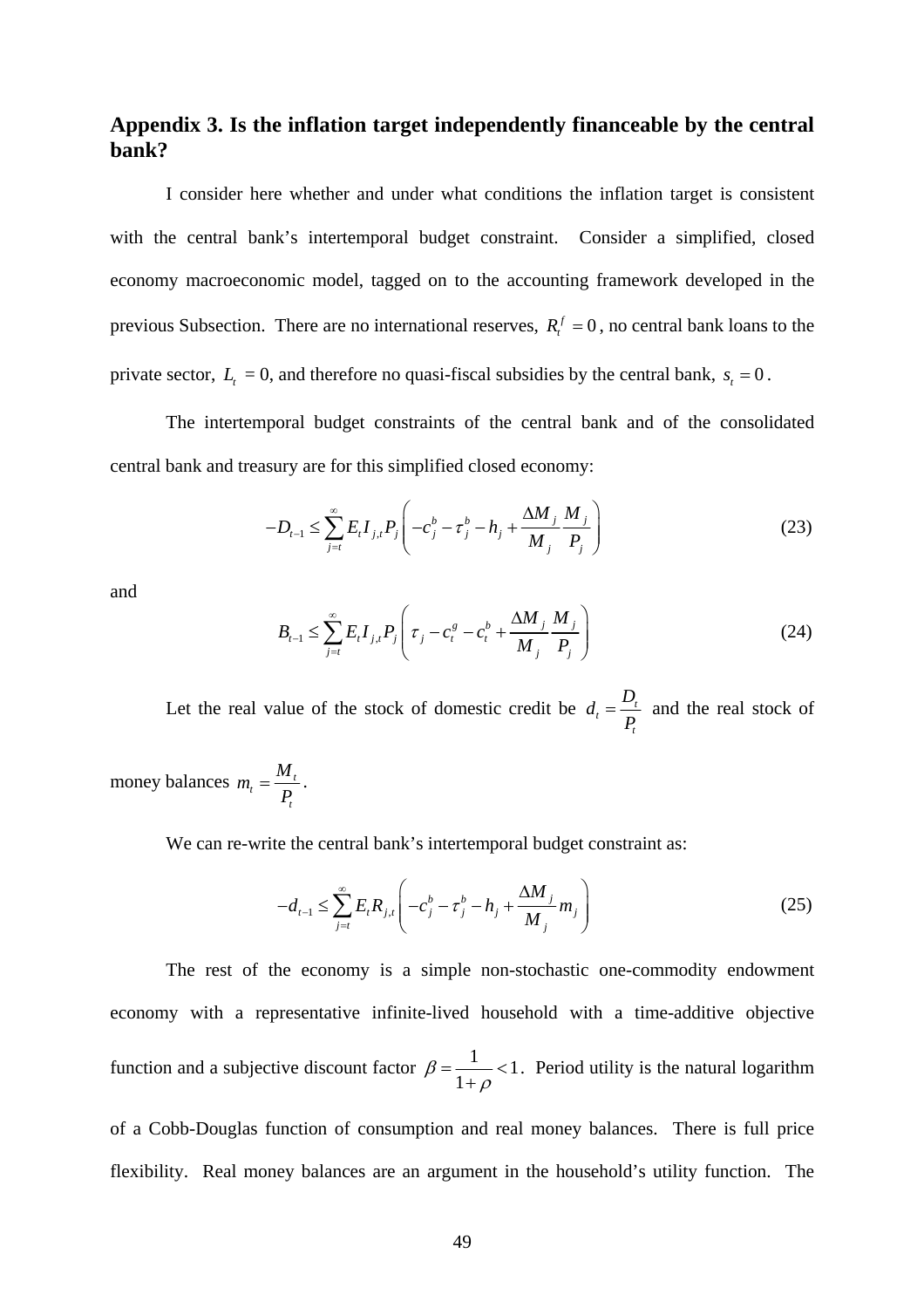demand for real money balances and the Euler equation for private consumption, *c* , are as follows:

$$
m_{t} = \alpha \left(\frac{1+i_{t+1}}{i_{t+1}}\right) c_{t}; \ \ 1 > \alpha > 0, i_{t+1} \ge 0 \tag{26}
$$

$$
c_{t+1} = \left(\frac{1+r_{t+1}}{1+\rho}\right)c_t
$$
 (27)

where the one-period real interest rate  $r_{t,t-1}$  is defined by

$$
1 + r_{t,t-1} = \frac{1 + i_{t,t-1}}{1 + \pi_{t,t-1}}
$$

Equilibrium is given by:

 $\overline{a}$ 

$$
y_t = c_t + c_t^g + c_t^b \tag{28}
$$

I consider a simple stationary benchmark with  $y_t = \overline{y} > c_t^g + c_t^b$ ,  $c_t^g = \overline{c}^g$  and  $c_t^b = \overline{c}^b$ . It follows that in equilibrium:

$$
c_t = \overline{c} = \overline{y} - \overline{c}^s - \overline{c}^b \ c_t = \overline{c} = \overline{y} - \overline{c}^s - \overline{c}^b \tag{29}
$$

$$
r_{t+1} = \rho \tag{30}
$$

$$
\pi_{t+1} = \frac{\Delta M_{t+1}}{M_t}
$$
\n(31)

I want to consider which constant rate(s) of inflation,  $\bar{\pi}$ , this economy can support, with a central bank whose intertemporal budget constraint is given by equation (25). Without loss of generality for our purposes, we also assume that the real value of the taxes imposed on the central bank by the treasury is constant,  $\tau_t^b = \overline{\tau}^b$  and that the real value of the payments by the central bank to the public is constant,  $h_t = \overline{h}$ .<sup>23</sup> It follows that the central bank's intertemporal budget constraint can be rewritten as follows:

<sup>&</sup>lt;sup>23</sup> We can interpret  $\overline{\tau}^b_t$  as the permanent value of treasury taxes on the central bank, that is, as that constant real tax whose present discounted value is the same as the present discounted value of the actual (not necessary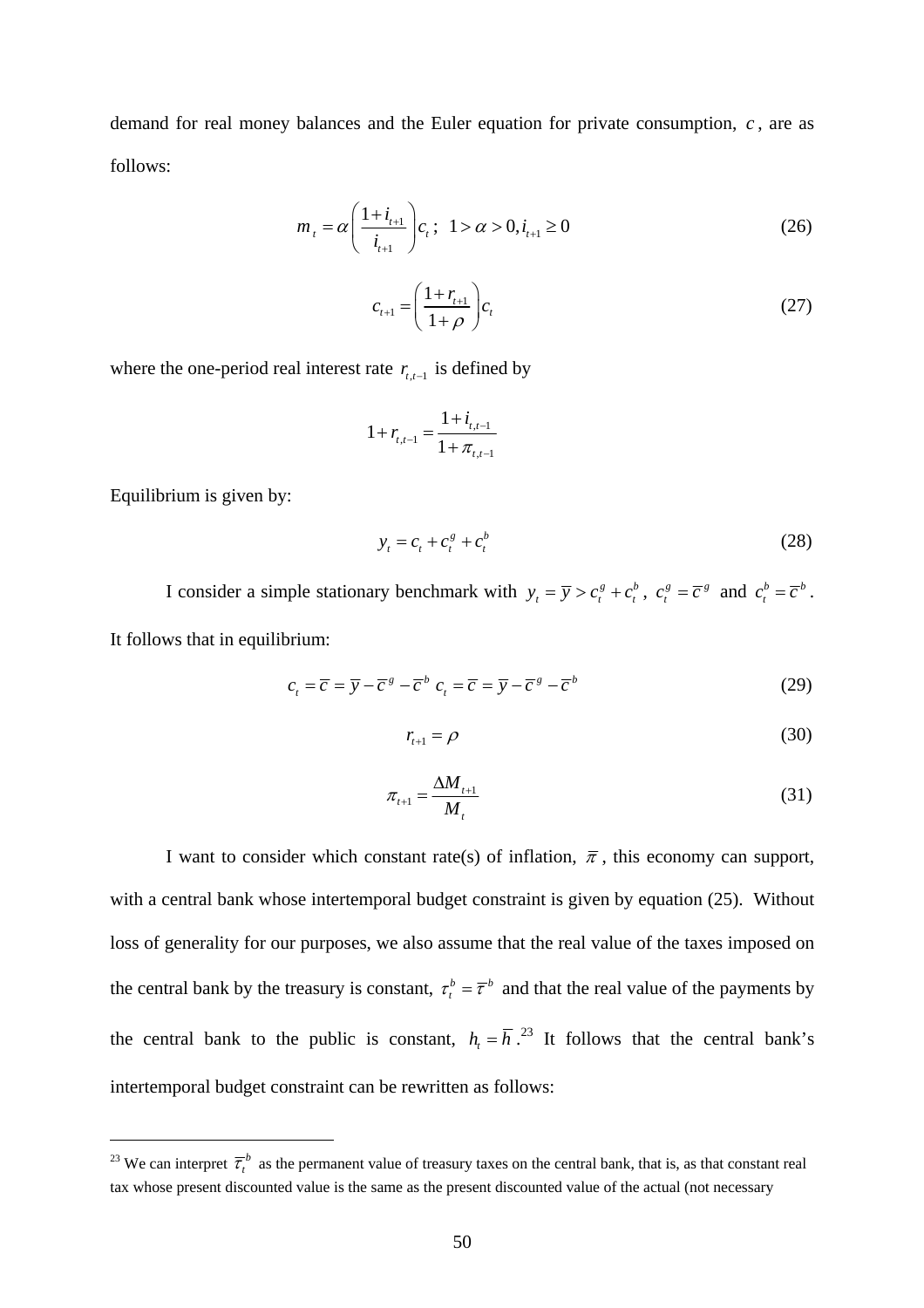$$
-d_{t-1} + \frac{\overline{\tau}^b}{\rho} + \left(\frac{\overline{c}^b + \overline{h}}{\rho}\right) \le \sigma(\overline{\pi})
$$
\n(32)

where

$$
\sigma(\overline{\pi}) = \frac{\alpha \overline{c} (1 + \rho)(1 + \overline{\pi}) \overline{\pi}}{\rho [\rho + (1 + \rho)\overline{\pi}]}\nwith\n\sigma'(\overline{\pi}) = \frac{\alpha \overline{c} (1 + \rho) [\rho (1 + 2\overline{\pi}) + (1 + \rho)\overline{\pi}^2]}{\rho [\rho + (1 + \rho)\overline{\pi}]^2} > 0 \text{ for } \overline{\pi} > \frac{-\rho}{1 + \rho}
$$
\n(33)

 $24$ 

 $\overline{a}$ 

The interpretation of  $\sigma(\bar{\pi})$  is the capitalised value of long-run real seigniorage revenue.

If the value of the inflation target,  $\pi^*$ , is less than the value of the lowest constant inflation rate that is consistent with the central bank's intertemporal budget constraint, for given values of  $d_{t-1}$ ,  $\overline{c}^b \ge 0$ ,  $\overline{\tau}^b$  and  $\overline{h} \ge 0$ , the central bank cannot achieve the inflation target, because doing so would bankrupt it. The most it could do would be to set both  $\bar{h}$  and  $\bar{c}^b$ equal to zero: there would be no central bank-initiated helicopter drops of money and central bank staff would not get paid. If that is not enough to cause the weak inequality in (32) to be satisfied with  $\bar{\pi} = \pi^*$ , I will call this a situation where the inflation target is not *independently financeable* by the central bank. The value of the central bank's holdings of treasury debt,

constant) sequence of taxes. So  $1\bigcap^{1}$   $\sum_{r=1}^{\infty}$   $\frac{j}{r-1}$   $\bigg(1\bigg)$  $1 + r_s$   $\left| \begin{array}{c} \left| \begin{array}{c} \right| \\ \left| \right| \end{array} \right| = t \end{array}$  $\mathbf{b} = \begin{pmatrix} \infty & j \\ \nabla \mathbf{H} \end{pmatrix} \begin{pmatrix} 1 \\ 1 \end{pmatrix} \begin{pmatrix} \infty & j \\ \nabla \mathbf{H} \end{pmatrix} \begin{pmatrix} 1 \\ 0 \end{pmatrix}$  $\tau_i = \left| \sum_{j=t} I_{s=t} \left( \frac{1}{1+r_s} \right) \right| \left| \sum_{j=t} I_{s=t} \left( \frac{1}{1+r_s} \right) \tau_j \right|$ ∞  $j$   $\begin{pmatrix} 1 \\ 1 \end{pmatrix}$   $^{-1}$  ∞  $=\left[\sum_{j=t}^{\infty}\prod_{s=t}^{j}\left(\frac{1}{1+r_s}\right)\right]^{-1}\sum_{j=t}^{\infty}\prod_{s=t}^{j}\left(\frac{1}{1+r_s}\right)\tau_j^b$ . We can also define the

permanent or long-run real interest rate in period  $t$ ,  $\overline{r}$ , as that constant real interest rate that satisfies

 $\frac{1}{\overline{r_{i}}} = \sum_{i=t}^{\infty} \prod_{s=t}^{j} \left( \frac{1}{1+\overline{r_{i}}} \right) = \sum_{i=t}^{\infty} \prod_{s=t}^{j} \left( \frac{1}{1+r_{s}} \right), \text{ if } \overline{r_{i}} > 0$ *t t j*=*t s*=*t*  $\left($  **1**  $\pm$  *l***<sub>t</sub>**</sub> *j j*=*t s*=*t*  $\left($  **1**  $\pm$  *l***<sub>***s***</sub>** *r*  $\overline{r_r}$   $\leftarrow$   $\prod_{i=t}$   $\prod_{s=t}$   $\left(1+\overline{r_r}\right)$   $\leftarrow$   $\prod_{i=t}$   $\prod_{s=t}$   $\left(1+r_i\right)$ ∞ *j* (1) ∞  $=t$   $s=t$   $\begin{pmatrix} 1 & t \\ t & t \end{pmatrix}$   $j=t$   $s=t$  $=\sum_{j=t}^{\infty} \prod_{s=t}^{j} \left( \frac{1}{1+\overline{r}_t} \right) = \sum_{j=t}^{\infty} \prod_{s=t}^{j} \left( \frac{1}{1+r_s} \right)$ , if  $\overline{r}_t > 0$ . Using this convention, the intertemporal budget constraint

of, say, the central bank can always be written as  $-d_{t-1} + \frac{c_t}{\tau} + \left| \frac{c_t + n_t}{\tau} \right| \leq \sigma(\overline{\pi})$ *b b*  $t_{t-1} + \frac{t_t}{t} + \frac{c_t + n_t}{t}$ *t t*  $d_{t-1} + \frac{\overline{\tau}_t^b}{\overline{\phantom{a}}}- \left( \frac{\overline{c}_t^b + h}{\overline{\phantom{a}}}\right)$  $\overline{r_{i}}$   $\sqrt{\overline{r_{i}}}$  $\left|\frac{\tau_i}{t_1}+\frac{\tau_i}{t_2}+\right|\frac{c_i^*+h_i}{t_1}\leq \sigma(\bar{\pi})$  $\left( \overline{c}_{i}^{b}+\overline{h}_{i}\right)$  $-d_{t-1}+\frac{\epsilon_t}{\overline{r}_t}+\left(\frac{\epsilon_t+r_t}{\overline{r}_t}\right)\leq \sigma(\overline{\pi})$ , with (constant) permanent

flows of revenues being discounted using (constant) permanent discount rates.

<sup>&</sup>lt;sup>24</sup> For the 'double logarithmic' money demand function there is no long-run 'seigniorage Laffer curve'. A higher inflation rate will increase steady-state real seigniorage revenue.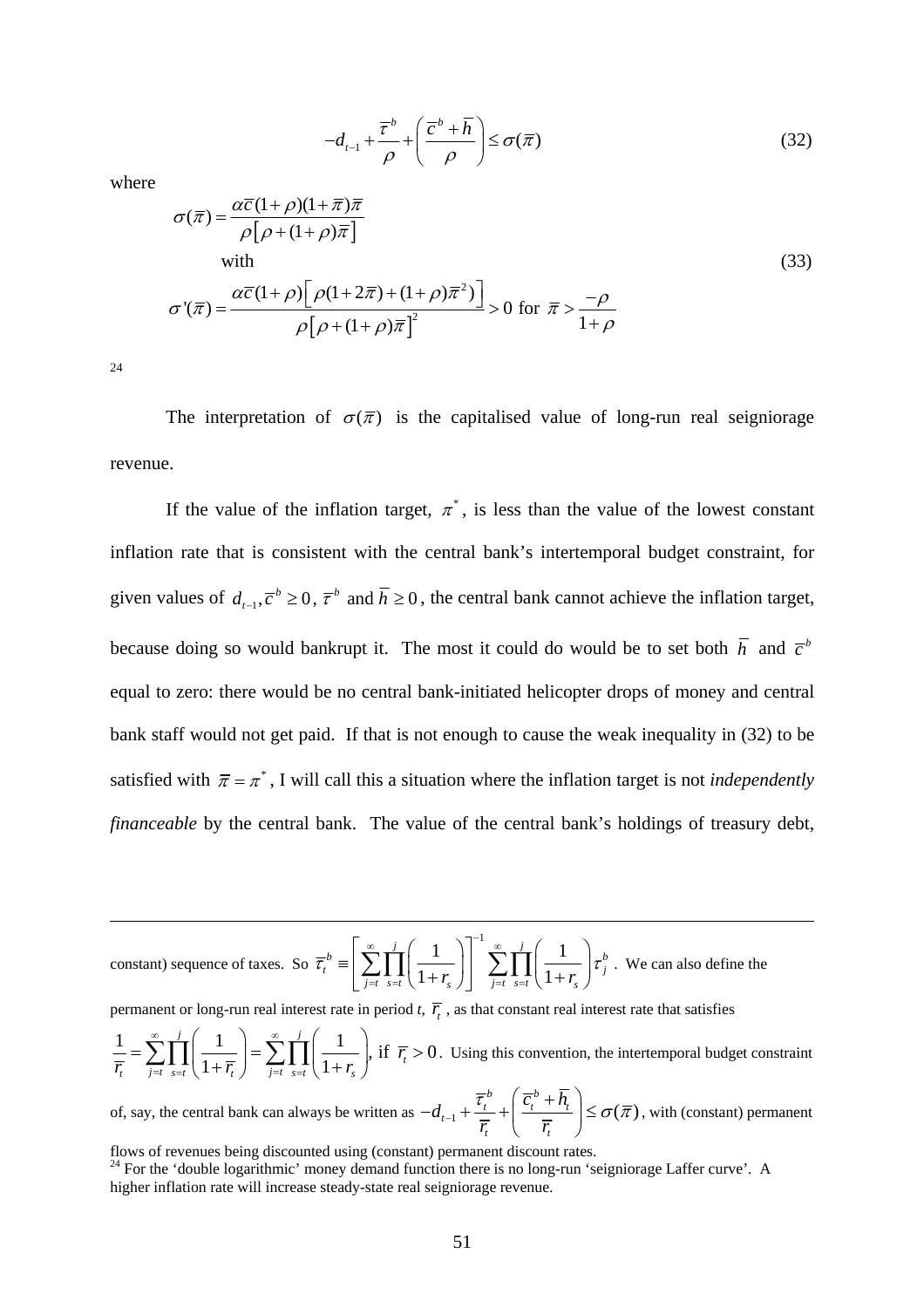$d_{t-1}$ , is determined by history; the net tax paid by the central bank to the treasury,  $\bar{\tau}^b$  is determined unilaterally by the treasury.

If the treasury decides to support the central bank in the pursuit of the inflation objective, the inflation target is *jointly financeable* by the central bank and the treasury, as long as the consolidated intertemporal budget constraint of the treasury and the central bank can be satisfied with the seigniorage revenue generated by the implementation of the inflation target. Let the real stock of treasury debt held outside the central bank be  $b_t = B_t / P_t$ , remember that taxes net of transfers of the consolidated treasury and central bank are  $\tau = \tau^p - h$  and assuming for simplicity that treasury spending, like central bank spending is constant, the intertemporal budget constraint of the state is given by:

$$
b_{t-1} + \frac{\overline{c}^g + \overline{c}^b - \overline{r}}{\rho} \le \sigma(\overline{\pi})
$$
\n(34)

If (34) is not satisfied with  $\bar{\pi} = \pi^*$ , the inflation target is *not financeable*, even with cooperation between treasury and central bank. The inflation target in that case is not feasible. If (34) is satisfied with  $\bar{\pi} = \pi^*$ , the inflation target is financeable by the consolidated treasury and central bank – that is, the inflation target is feasible with cooperation between treasury and central bank. Note that the feasibility condition for the inflation target, equation (34), is independent of  $\bar{\tau}^b$  (which is a transfer payment within the consolidated treasury and central bank) and of  $d_{t-1}$  which is an internal liability/asset within the consolidated treasury and central bank. What matters is the net debt of the consolidated treasury and central bank,  $b_{r-1}$ , and the taxes net of transfers of the consolidated treasury and central bank,  $\bar{\tau}$ . If the feasibility condition (34) is satisfied, the treasury can always provide the central bank with the resources it requires to implement the inflation target. All it has to do is reduce taxes on the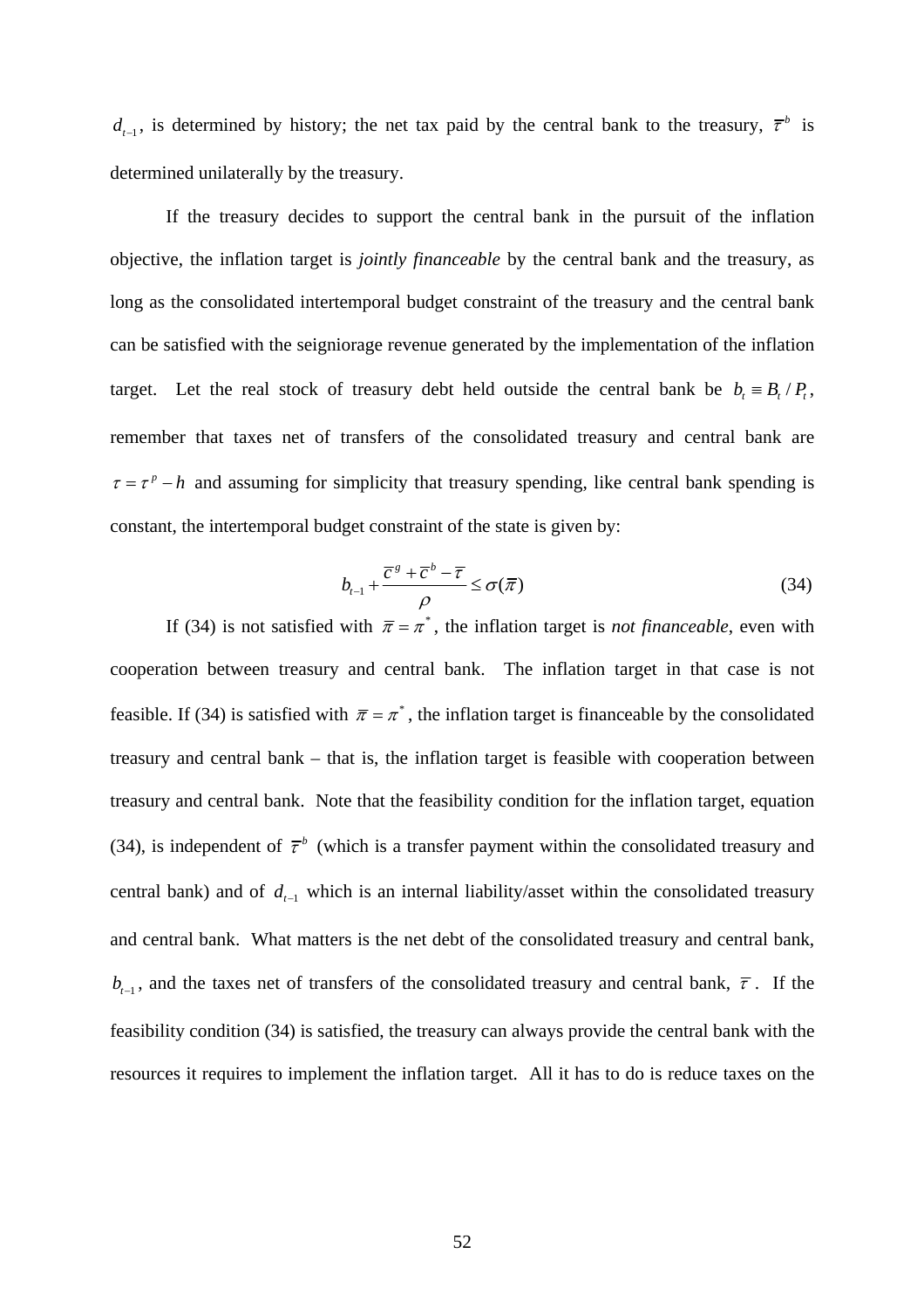central bank (or increase transfer payments to the central bank), in an amount sufficient to ensure that equation (32) is also satisfied.<sup>25</sup>

If (34) is satisfied with  $\bar{\pi} = \pi^*$ , but (32) is satisfied with  $\bar{\pi} = \pi^*$ , but (32) is not, then the inflation target is only financeable by the treasury and central bank jointly, not independently by the central bank.

This discussion supports the view that the central bank should not have operational target independence (freedom to choose a quantitative inflation target) even when it has operational independence (the freedom to set the short nominal interest rate as it sees fit), simply because it does no have financial independence. Therefore, one reason the treasury (that is, the government) should set the inflation target, is that only the treasury can make sure that the central bank has enough resources, other than through seigniorage, to make the inflation target financeable by the central bank. The treasury, through its ability to tax the central bank, is effectively constrained only by the consolidated intertemporal budget constrained in (34), even though formally it faces the intertemporal budget constraint given in equation (35):

$$
b_{t-1} + d_{t-1} \leq \frac{\overline{\tau}^p + \overline{\tau}^b - \overline{c}^g}{\rho} \tag{35}
$$

 $\overline{a}$ 

 $25$  This could be achieved through a one-off capital transfer rather than through a sequence of current transfers.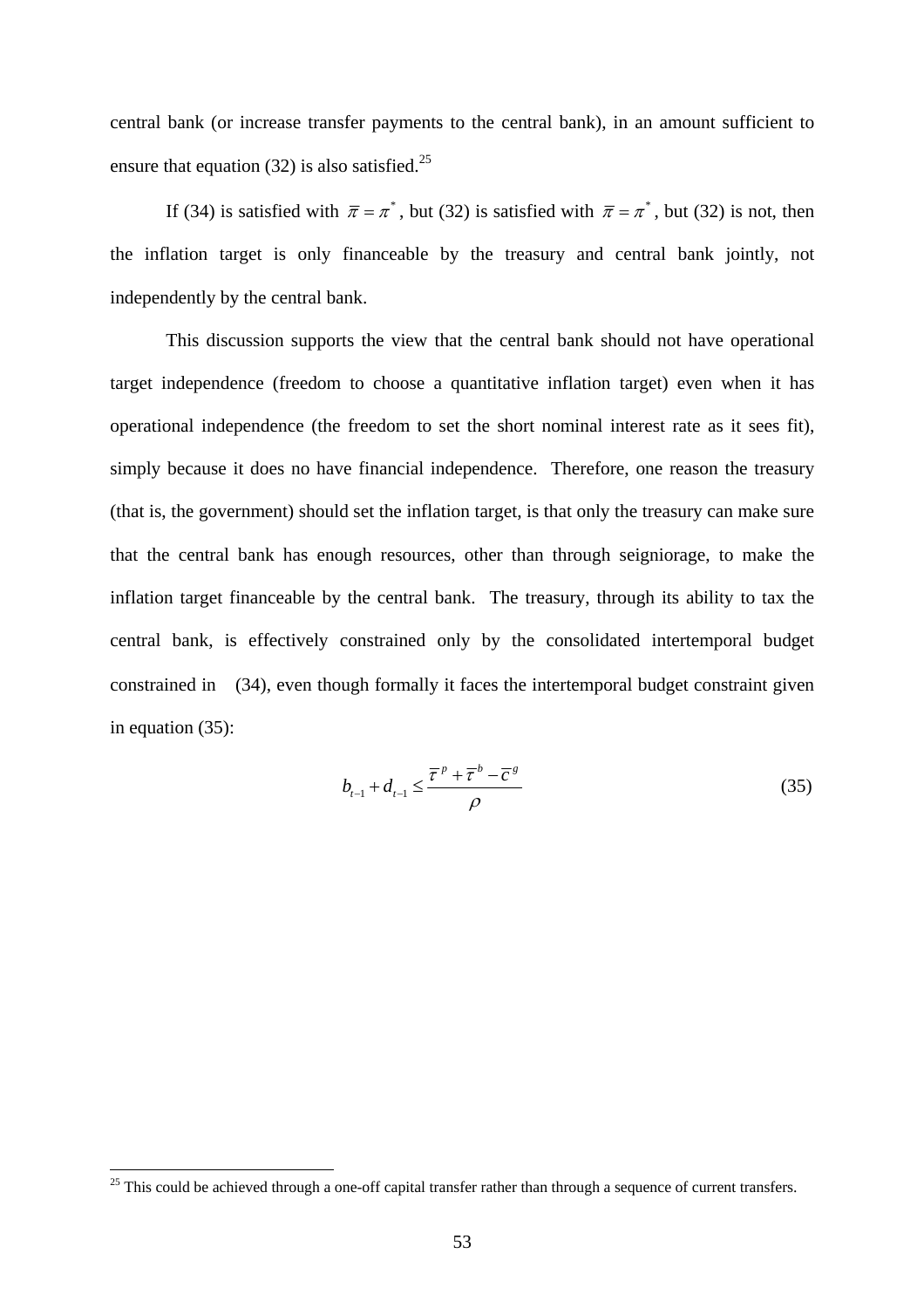# **References**

Alesina, A., Summers, L.H. (1993), Central bank independence and macroeconomic performance: some comparative evidence, *Journal of Money, Credit and Banking* 25, 151- 162.

Allais, Maurice (1947), *Economie et Intérêt*, Paris, Imprimerie Nationale.

Allen, William A. and Geoffrey Wood (2005), **"**Defining and Achieving Financial Stability", Financial Markets Group Special Studies No. 160, April.

Backus, David and John Driffill (1985), "Inflation and Reputation", *American Economic Review*, June, pp. 530-38.

Bagehot, Walter (1866), "What a Panic Is and How It Might Be Mitigated", *The Economist* 24 (May 12): 554-55. Reprinted in Michael Collins, ed. *Central Banking in History*. Vol. 7. Aldershot, England: Edward Elgar, 1993.

Bagehot, Walter (1873), *Lombard Street, a Description of the Money Market*. London: Kegan Paul. Rpt., London: John Murray, 1920.

Bailey, Martin J. (1956), "The Welfare Costs of Inflationary Finance," *Journal of Political Economy*, vol. 64, no. 2, April, pp. 93-110.

Barro, R. J. and D. B. Gordon (1983), "A positive theory of monetary policy in a natural-rate model", *Journal of Political Economy*, 91, 4, pp. 589-610.

Baumol, William J. (1952), "The Transactions Demand for Cash: an Inventory Theoretic Approach", *Quarterly Journal of Economics*, 56, November, pp. 545-56.

Beetsma, R., Bovenberg L.(1997), Central bank independence and public debt policy, *Journal of Economic Dynamics and Control* 21, 873-94.

Benigno, Pierpaolo and Michael Woodford (2005), "Inflation Stabilization and Welfare: The Case of a Distorted Steady State", *Journal of the European Economic Association*, Volume 3, Issue 6, pp. 1185-1236.

Bernanke, Ben S. and Michael Woodford eds. (2005), *The Inflation-Targeting Debate*, National Bureau of Economic Research Studies in Business Cycles, Volume 32, The University of Chicago Press, Chicago and London.

Besley, Timothy (2005), "Political Selection", *Journal of Economic Perspectives*, Volume 19, No. 3, Summer, pp. 43-60.

Besley, Timothy and Maitreesh Ghatak (2005), "Competiton and Incentives with Motivated Agents", *American Economic Review*, Vol. 95, No 3, pp. 616-636.

Blanchard, Olivier and Jordi Gali (2005), "Real Wage Rigidities and the New Keynesian Model", NBER Working Paper 11806, November.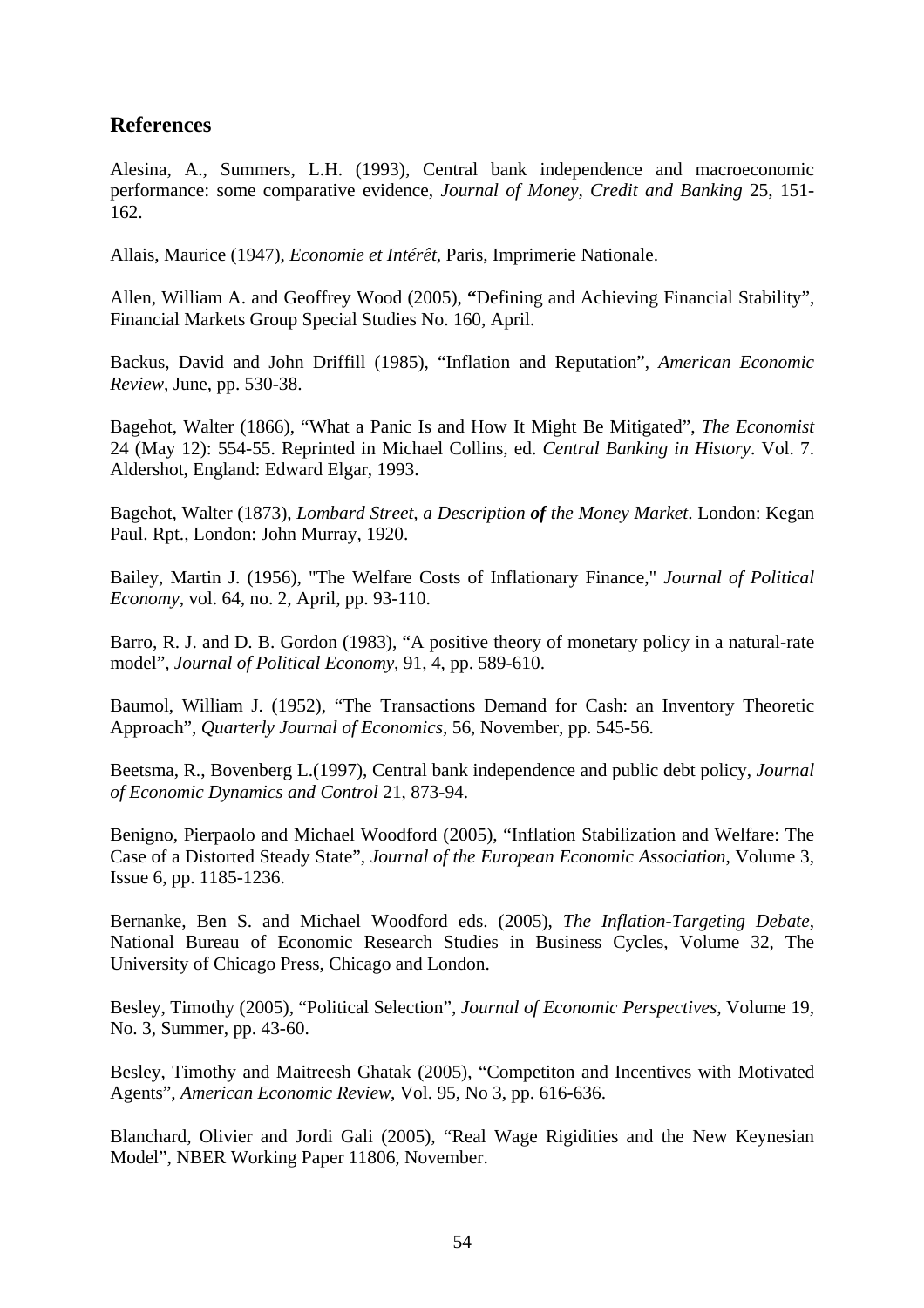Blinder, Alan S. (1999), Central Banking in Theory and Practice, Cambridge, MA: MIT Press.

Blinder, Alan (2005), "Monetary Policy by Committee: Why and How?," prepared for workshop at De Nederlandsche Bank, November 28.

Blinder, Alan S. and John Morgan (2005), "Are Two Heads Better than One? Monetary Policy by Committee," *Journal of Money, Credit, and Banking*, October, pp. 789-812.

Blinder, Alan S. (2006), "Monetary Policy Today: Sixteen Questions and about Twelve Answers," paper prepared for Bank of Spain conference, Madrid, June 2006, forthcoming in conference volume.

Buiter, Willem H. (1999), "Alice in Euroland.' *Journal of common market studie*s 37, no. 2, pp. 181-209.

Buiter, Willem H. (2004), "Two naked emperors? Concerns about the Stability and Growth pact and second thoughts about Central Bank independence", *Fiscal Studies*, Vol. 25(3), pp. 249-77.

Buiter, Willem H. (2005), "New Developments in Monetary Economics: two ghosts, two eccentricities, a fallacy, a mirage and a mythos", Royal Economic Society 2004 Hahn Lecture, *The Economic Journal*, Conference Papers, Vol. 115, No. 502, March 2005, pp. C1- C31.

Buiter, Willem H. (2006), "How Robust is the New Conventional Wisdom in Monetary Policy? The surprising fragility of the theoretical foundations of inflation targeting and central bank independence", mimeo, European Institute, London School of Economics and Political Science, June 2006. Paper presented at the 2006 Central Bank Governors' Symposium "Challenges to Monetary Theory", at the Bank of England, on June 23 2006.

Buiter, Willem H. and Marcus H. Miller (1985), "Costs and benefits of an anti-inflationary policy: questions and issues", in A. Argy and J. Nevile (eds.), *Inflation and Unemployment: Theory, Experience and Policy Making*, London, George Allen & Unwin, pp. 11-38. Reprinted in Willem H. Buiter, *Macroeconomic Theory and Stabilisation Policy*, Michigan University Press, pp. 200-227.

Buiter, Willem H. and Anne C. Sibert (2006), "The Elusive Welfare Economics of Price Stability as a Monetary Policy Objective: Why New Keynesian Central Bankers Should Validate Core Inflation", mimeo, London School of Economics and Political Science.

Calvo, Guillermo (1983), "Staggered Contracts in a Utility-Maximizing Framework", *Journal of Monetary Economics*, September.

Calvo, Guillermo, Oya Celasun and Michael Kumhof (2003), "Inflation inertia and credible disinflation: the open economy case", NBER, Working Paper 9557, March. Woodford, Michael (2003), *Interest & Prices; Foundations of a Theory of Monetary Policy*, Princeton University Press, Princeton and Oxford.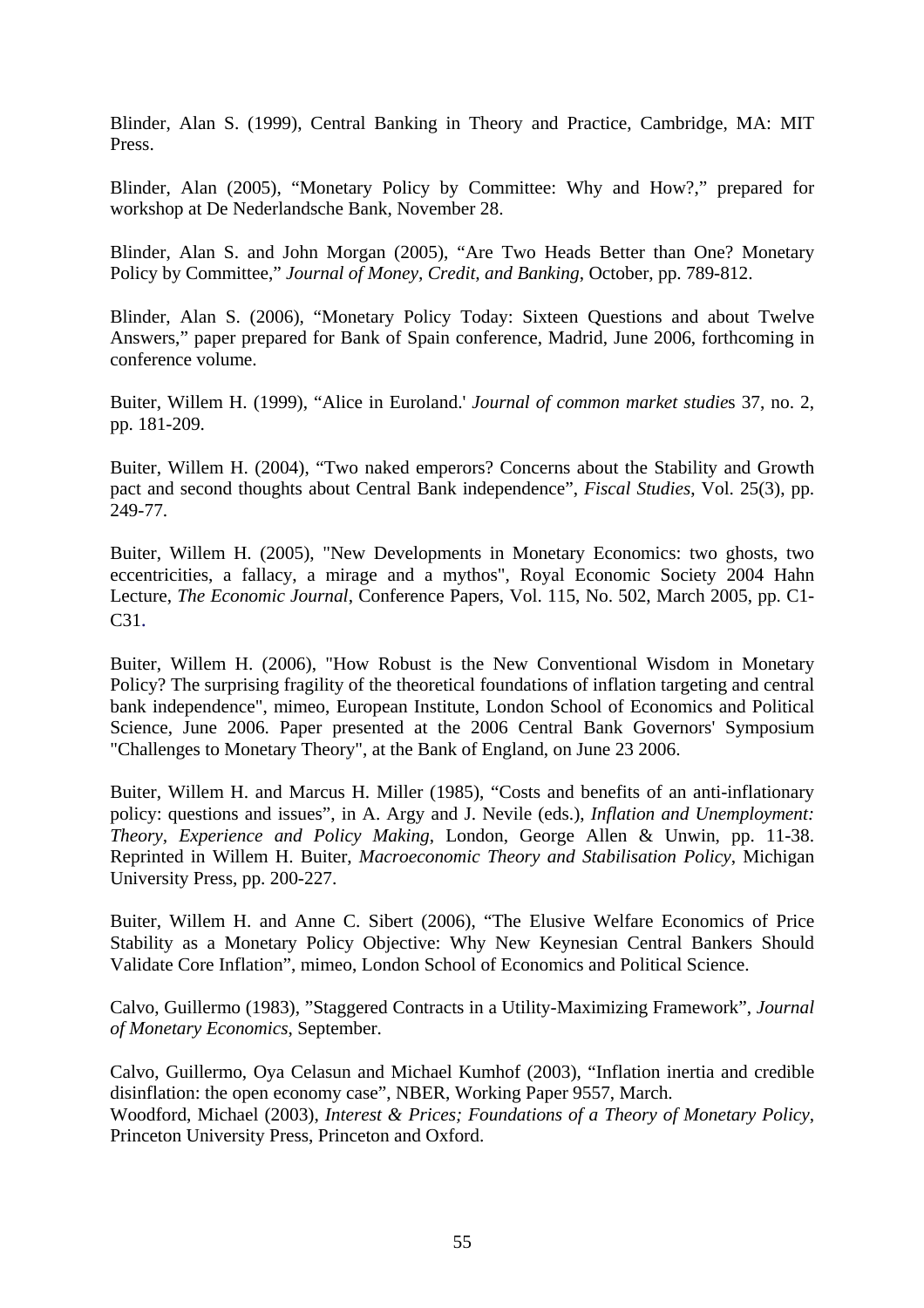Campillo, M., Miron, J. (1997), Why does inflation differ across countries?, in Romer C.D., Romer D.H. (Eds.), *Reducing Inflation: Motivation and Strategy*, University of Chicago Press, Chicago.

Chalmers, Damian, Christos Hadjiemmanuil, Giorgio Monti, Adam Tomkins and Miguel Poiares Maduro (2006), European Union Law; Text and Materials, Cambridge University Press.

Cukierman, A., Webb, S.B., Neyapti, B. (1992), Measuring the independence of Central Banks and its effects on policy outcomes, *World Bank Economic Review* 6, 353-398.

Cukierman, Alex (2006), "Central bank Independence and Monetary Policymaking Institutions: Past, Present and Future", Central Bank of Chile Working Papers N° 360, April.

Davies, Howard (2006), "Two Cheers for Financial Stability", William Taylor Memorial Lecture Number 9, 25<sup>th</sup> September, Washington DC.

Eijffinger, Sylvester (2005), *The European Central Bank: Credibility, Transparency, and Centralization*, The MIT Press, Cambridge, Massachusetts, 2005.

European Central Bank (2006), "TARGET2-Securities", http://www.ecb.int/pub/pdf/other/target2\_securitiesen.pdf

Federal Reserve Bank of Kansas City (1996), *Achieving Price Stability*; A Symposium Sponsored by The Federal Reserve Bank of Kansas City, Jackson Hole, Wyoming, August 29-31, 1996.

Fisher, Irving (1926), " A Statistical Relation Between Unemployment and Price Changes", *International Labor Review*, June, 13(6), pp. 785-92.

Fisher, Irving (1932), "Changes in the Wholesale Price Index in Relation to Factory Employment", *Journal of the American Statistical Association*, September, 31, pp. 496-506.

Forder, J. (1998), Central bank independence: conceptual clarifications and interim assessments, *Oxford Economic Papers* 50, 307-334.

Friedman, Milton (1968), "The Role of Monetary Policy." *American Economic Review* 58, no. 1, pp. 1-17.

Friedman, Milton (1969), "The Optimum Quantity of Money", in Milton Friedman, *The Optimum Quantity of Money and Other Essays*, Aldine Publishing Company, Chicago, Illinois, pp. 1-50.

Gali, Jordi, Mark Gertler and J. David Lopez-Salido (2001), "European Inflation Dynamics", *European Economic Review*, 45 pp. 1237 – 1270.

Haan Jacob de, and W. Kooij, "Does Central Bank Independence Really Matter? New Evidence for Developing Countries Using a New Indicator", *Journal of Banking and Finance*, 24, 2000, 643-664.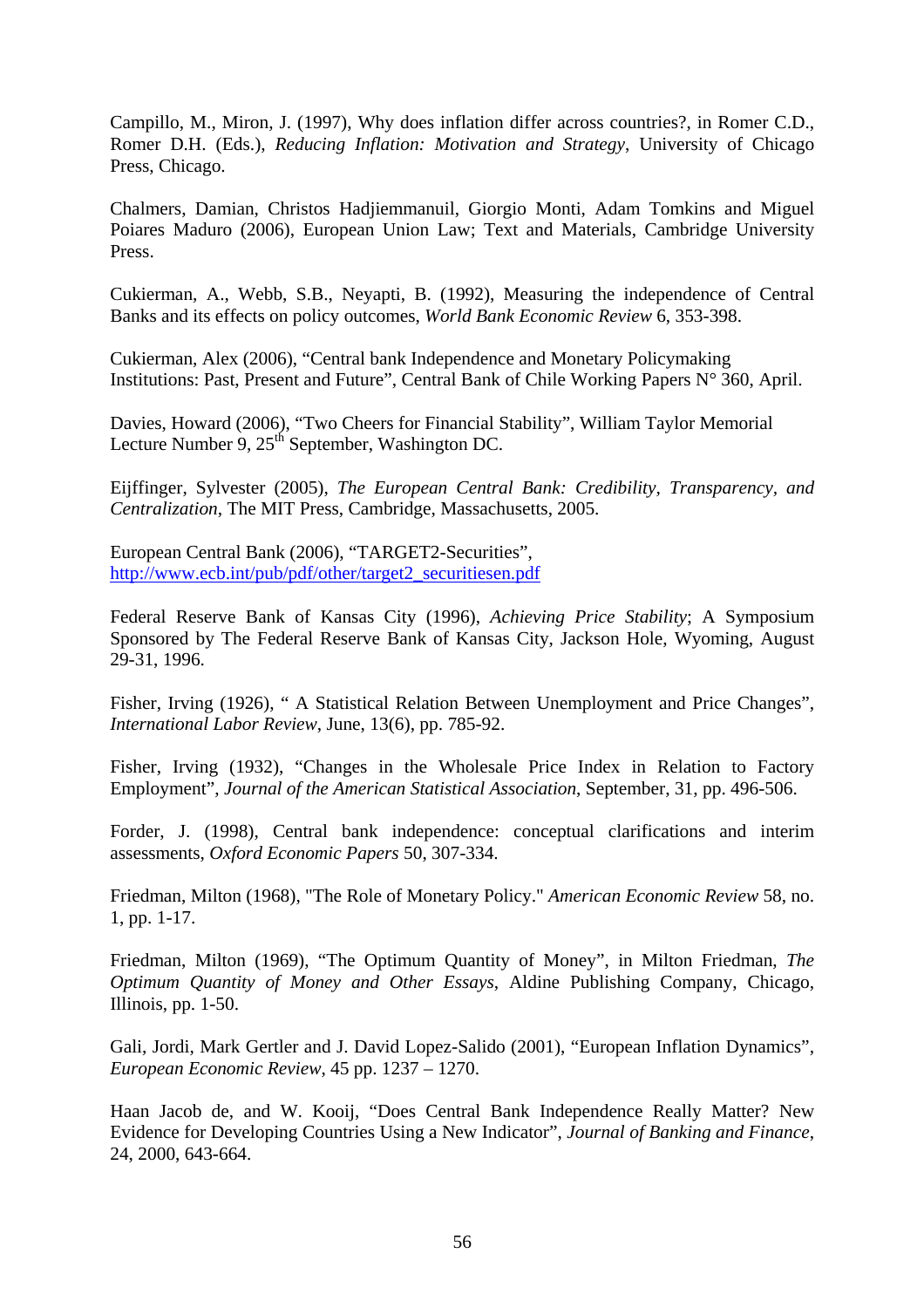Issing Otmar (1999), "The Eurosystem is Transparent and Accountable, or Willem in Wonderland," *Journal of Common Market Studies*, 37, 3 pp.503-519.

Ize, Alain (2005), "Capitalising Central Banks: A Net Worth Approach", IMF Working Paper, WP/05/15, January 2005

King, Mervyn (2005), "Monetary Policy: Practice Ahead of Theory", Mais Lecture, Bank of England.

Kydland, F. E. and E. C. Prescott (1977), "Rules rather than discretion: the inconsistency of optimal plans", *Journal of Political Economy*, 85, 3, June, pp. 473-491.

Lucas, Robert E., Jr. (1972), "Econometric Testing of the Natural Rate Hypothesis." In *The Econometrics of Price Determination,* edited by Otto Eckstein. Reprinted in Lucas, Robert E., Jr. *Studies in Business Cycle Theory.* 1981.

Lucas, Robert E., Jr. (1973), "Some international evidence on output-inflation tradeoffs", *American Economic Review*, 63, June, pp. 326-34.

Lucas, Robert E. Jr and Nancy Stokey (1987), "Money and interest in a cash-in-advance economy", *Econometrica*, 55, pp. 491-513.

McCallum, B. T. (1995), "Two fallacies concerning central bank independence", *American Economic Review*, Papers and Proceedings, vol. 85 (May), pp. 207-211.

McCallum, Bennett T. (1997a), "The Credibility of the European Central Bank: Comments," in *European Monetary Policy,* ed. by Stefan Collignon, London: London: Pinter.

McCallum, Bennett T. (1997b), "Crucial Issues Concerning Central Bank Independence*," Journal of Monetary Economics,* 39, February, pp. 99-112.

Mihov, Ilian and Anne C. Sibert (2006), "Credibility and Flexibility with Monetary Policy Committees,*" Journal of Money, Credit and Banking* 38, Feb. 2006, 23 – 46.

Mishkin, Frederic S. (2007a), "Inflation Dynamics", remarks made At the Annual Macro Conference, Federal Reserve Bank of San Francisco, San Francisco, California March 23, http://www.federalreserve.gov/boarddocs/speeches/2007/20070323/default.htm

Mishkin, Frederic S. (2007b)**, "**Monetary Policy and the Dual Mandate", Remarks made **at**  Bridgewater College, Bridgewater, Virginia, April 10. http://www.federalreserve.gov/boarddocs/speeches/2007/20070410/default.htm

Norges Bank (2001), Regulation on Monetary Policy, http://www.norgesbank.no/english/nb/legislation/monetarypolicyregulation.html .

Norman, Peter (2006), "Clearly not settled", *Financial World*, September, pp. 27-29.

Ozkan, F.G. (2000), Who wants an independent Central Bank: monetary policy making and politics, *The Scandinavian Journal of Economics* 102, pp. 621-643.